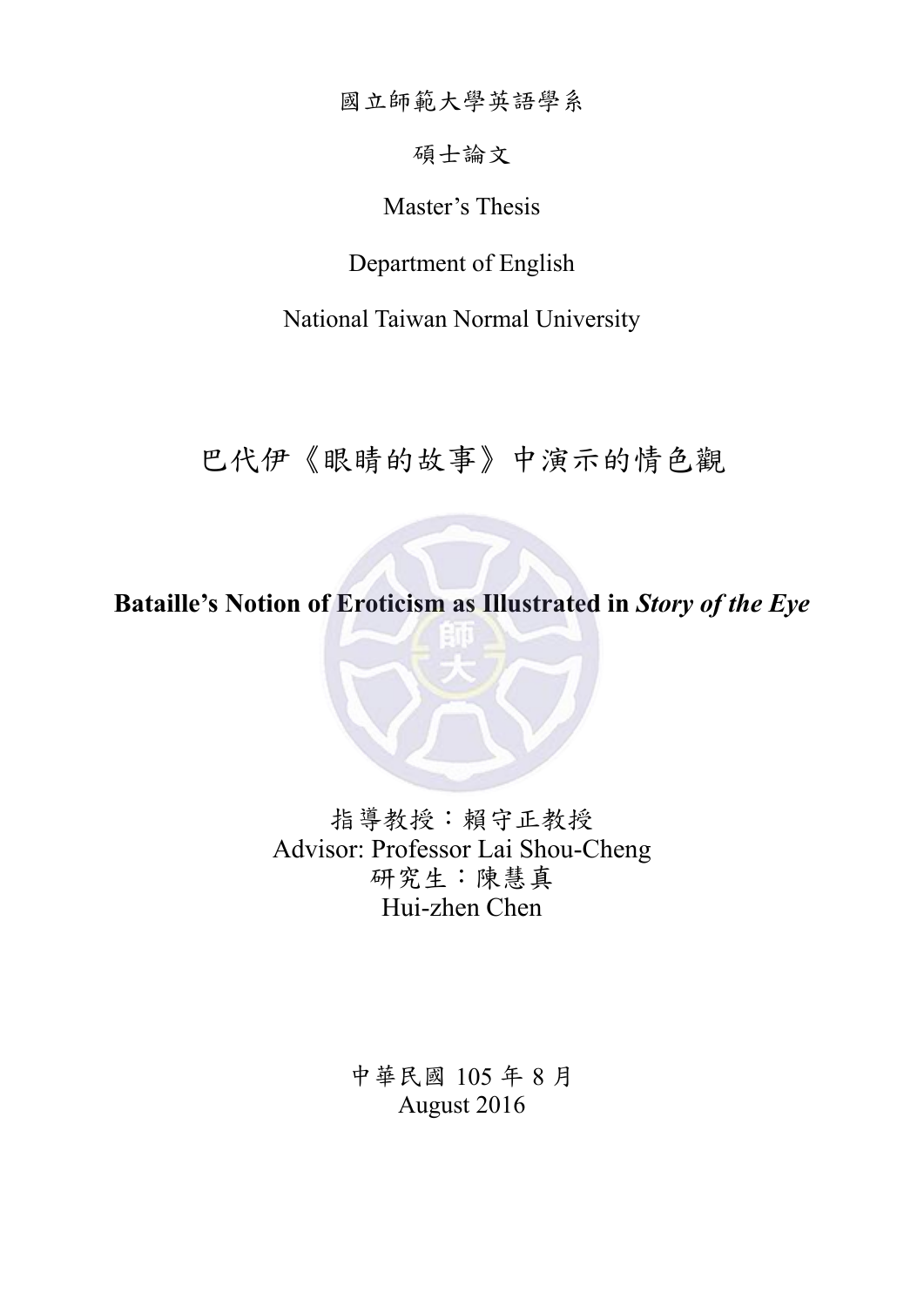# 摘要

本篇論文旨在以巴代伊於《情色論》中闡述的情色觀,來詮釋他的短篇小說《眼睛的 故事》。在巴代伊眼中,情色是人「有意地踰越存在界限,而造成的不平衡」。這意味著故 意迷失自我、故意不知輕重、與故意失去現實感。這些種種的故意失序,帶來失去生命的危 險,但對巴代伊而言,卻導向一種他稱為「神聖接續」的境界。在這種境界中,人的存在融 入了無始無垠的宇宙,有如水存在於水中。他終身所有的關懷與追求,都與之有關。 

在第一章,我試圖用巴代伊「異質學」的概念,解釋《眼睛的故事》看似毫無章法的 敘事手法,並探討《眼睛的故事》的情節如何演示自我意識、合宜舉止、現實感的全盤消融。 在第二章,我根據《情色論》中,『情色與宗教系出同源』的說法,介紹巴代伊思想中「神 聖接續 | 令人費解的雙重面相:崇高純潔,和汙穢下流。兩種層面都以各自的方式,通往巴 代伊追求的「神聖接續」。我分別列舉宗教文獻中的記載和《眼睛的故事》情節,說明兩種 層面的相似性。在第三章,我說明自我界限的消除,反而凸顯內在本有的神聖接續。

關鍵字:極限經驗、情色、神聖接續、異質學、排泄學、內在經驗、喬治·巴代伊、眼睛的 故事、情色論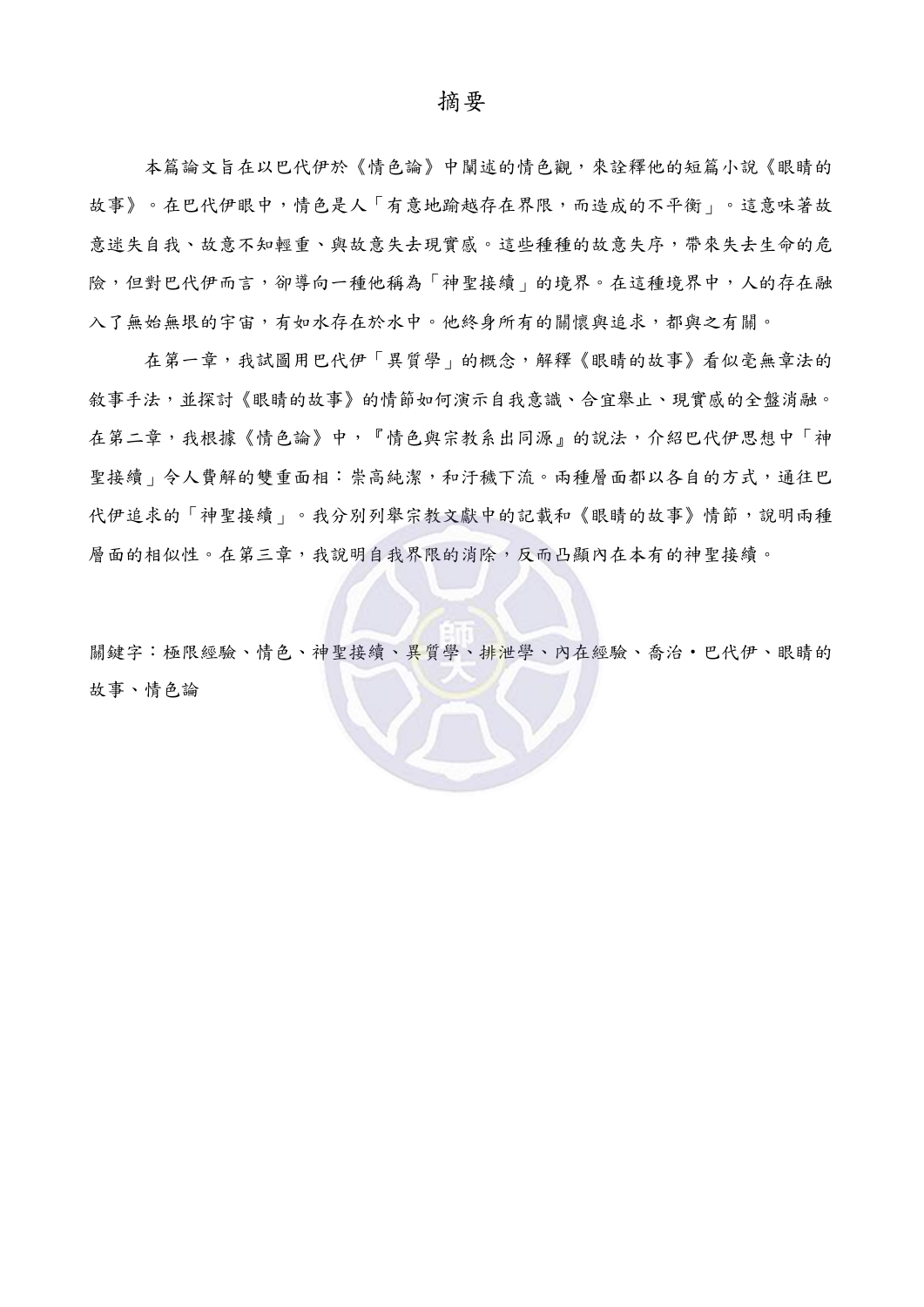# **Abstract**

 This thesis intends to interpret Bataille's novella *Story of the Eye* with his notion of eroticism: "the disequilibrium in which a being consciously calls his own existence in question" (*Eroticism* 31). This questioning involves a general sense of loss, including the loss of the sense of ego, the sense of propriety, and that of reality. These losses endanger a being's existence, but they also promise a sacred state which Bataille terms as *la continuité de l'être* ("continuity of being"). In this continuity a being is emerged in "the universal flow of all that is" like water in water.

This thesis is divided into three chapters. In Chapter One, I explain how *Story of the Eye* manifests the loosening of the sense of ego, propriety, and reality, with Bataille's notion of heterology. In Chapter Two, I introduce the dualistic facets of *la continuité de l'être* — the elevated and the defiled. Both facets bring forward sacred continuity. I will support Bataille's assertion that "religious and erotic passions are of one origin" by enumerating evidences from religious documents and scenes of *Story of the Eye*. In Chapter Three, I explain the nullification of ego as the way toward *la continuité de l'être* which is immanent for a being.

Key words: eroticism, l*'erotisme*, *la continuité de l'être*, heterology, scatology, inner experience, limit-experience, immanence, Georges Bataille, *Story of the Eye*, *Histoire de l'oeil*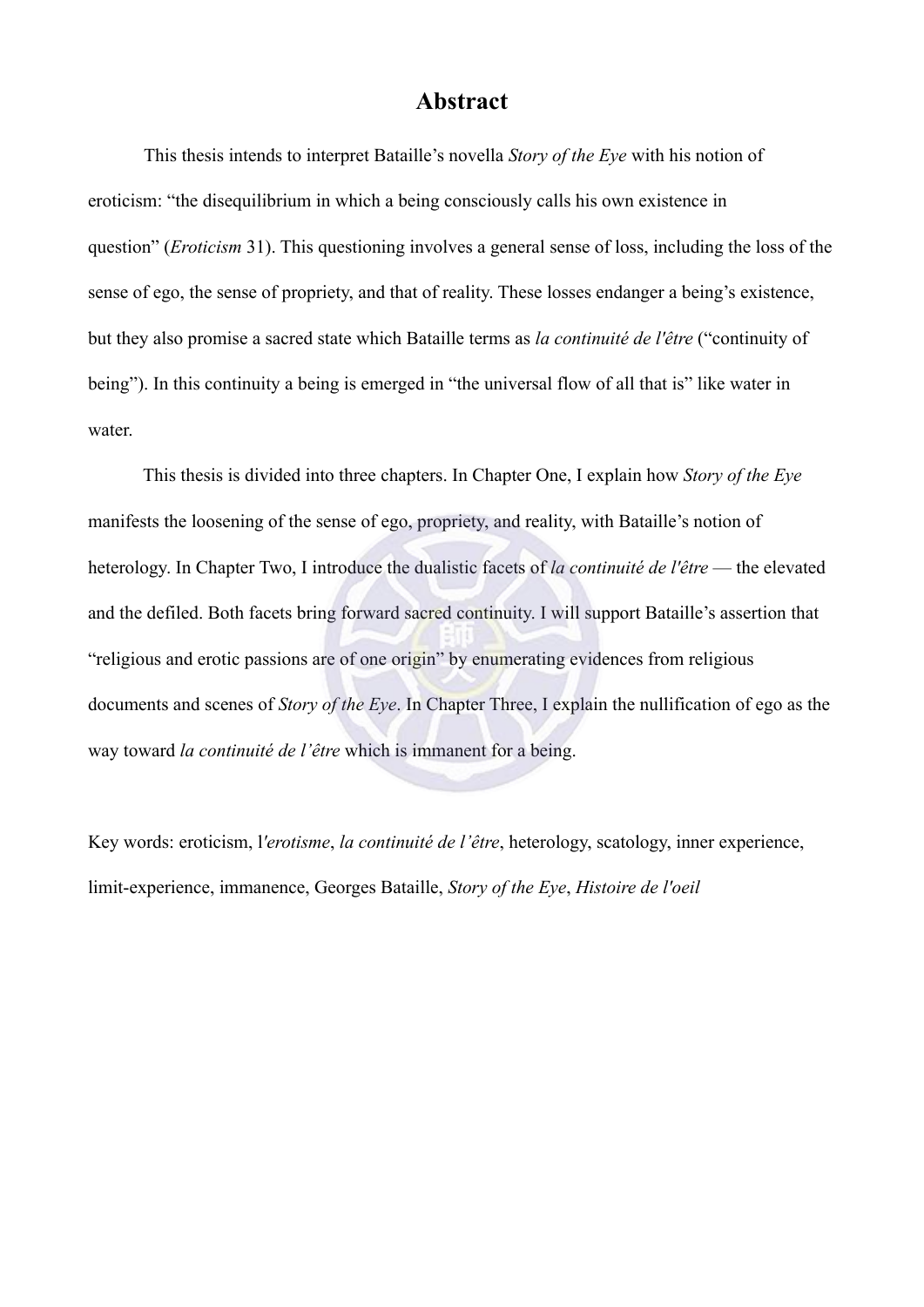# **Acknowledgement**

I still cannot believe I have finished this thesis. The whole task of composing it has been like surpassing an insurmountable mountain from the very beginning to the very end. Too many times I thought there is nothing more for me to continue writing, and that I will either give up or die. It is with the aids from many of my beloved people that the completion of this thesis becomes possible.

First and foremost, I would like to express my deepest gratitude to my advisor, Professor Lai Shou-cheng. For me, he is like the catcher in the rye who stops me from falling into despair. Without his kindness, encouragement, and guidance through the long period of my study, I would never finish this thesis. I would like to thank my committee members Professor Liang, Sun-Chieh and Professor Chen Chao-ming too. They point out many of the inadequacies of my writing. And their encouragements and comments are invaluable to me.

My utmost appreciation is to my parents. Their unconditional love and faith in me over all the years of my study supports me all the way until now. I will always be grateful for being their daughter, as much as I will always try my best to make them proud.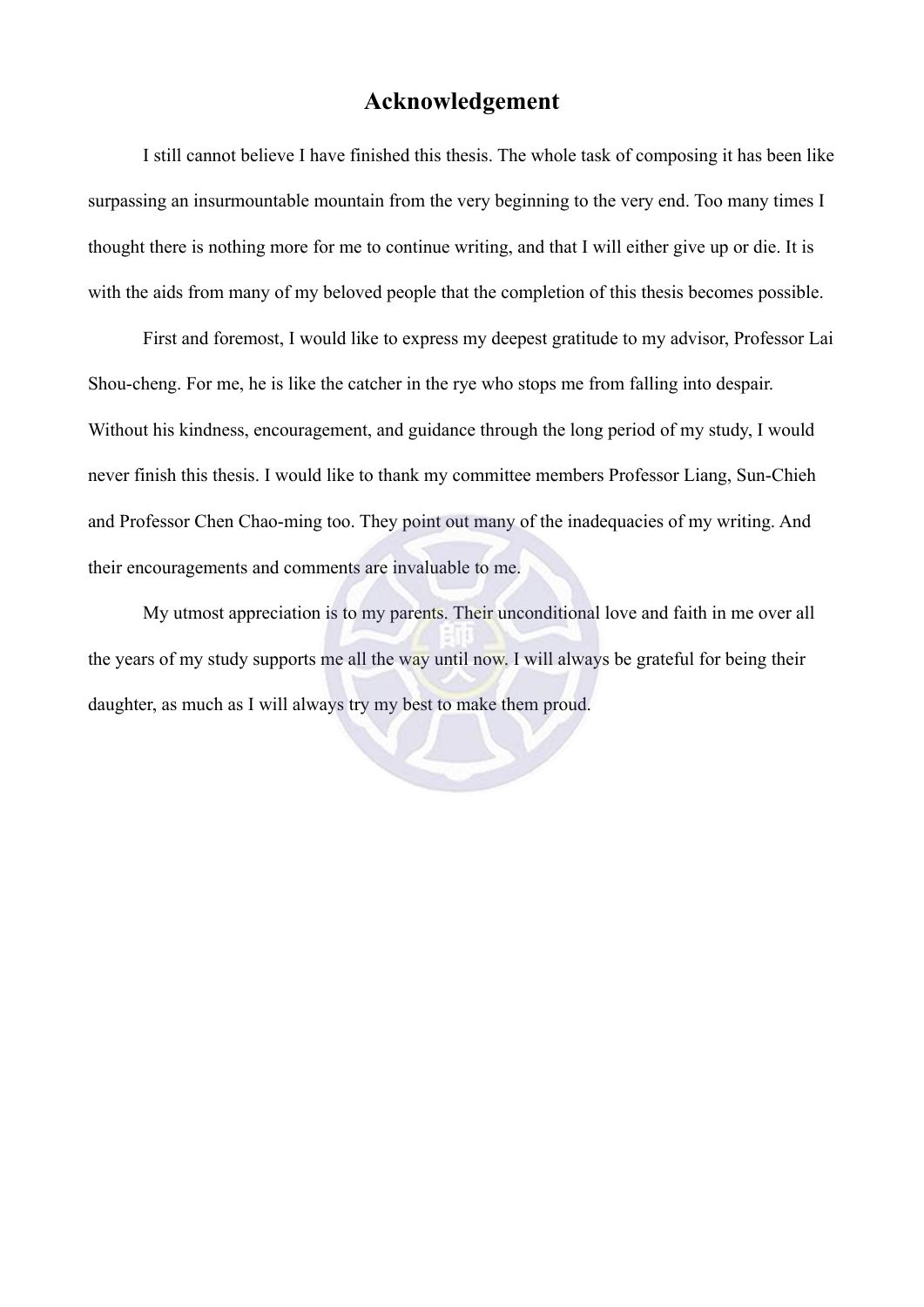# **Table of Contents**

| Introduction                                                   | 1      |
|----------------------------------------------------------------|--------|
| Chapter One Bataille' Heterology in Story of the Eye           | 8      |
| <b>Experience Instead of Discourse</b><br>$\mathbf{1}$         | 9      |
| $\overline{2}$<br>Sensuality Instead of Propriety              | 20     |
| Chapter Two Dualism of the Sacred: its Holy and Defiled Facets | 34     |
| The Pure Sacred<br>$\mathbf{1}$                                | 35     |
| $\sqrt{2}$<br>The Impure Sacred                                | 38     |
| Chapter Three Ongoing Undifferentiation                        | 54     |
| Nullification of the Ego<br>$\mathbf{1}$                       | 54     |
| $\overline{2}$<br><b>Continuity Among Oppositions</b>          | 57     |
| $\overline{3}$<br>Immanence in the Sacred                      | 62     |
| Conclusion                                                     | 66     |
| Works Cited                                                    | $70\,$ |
|                                                                |        |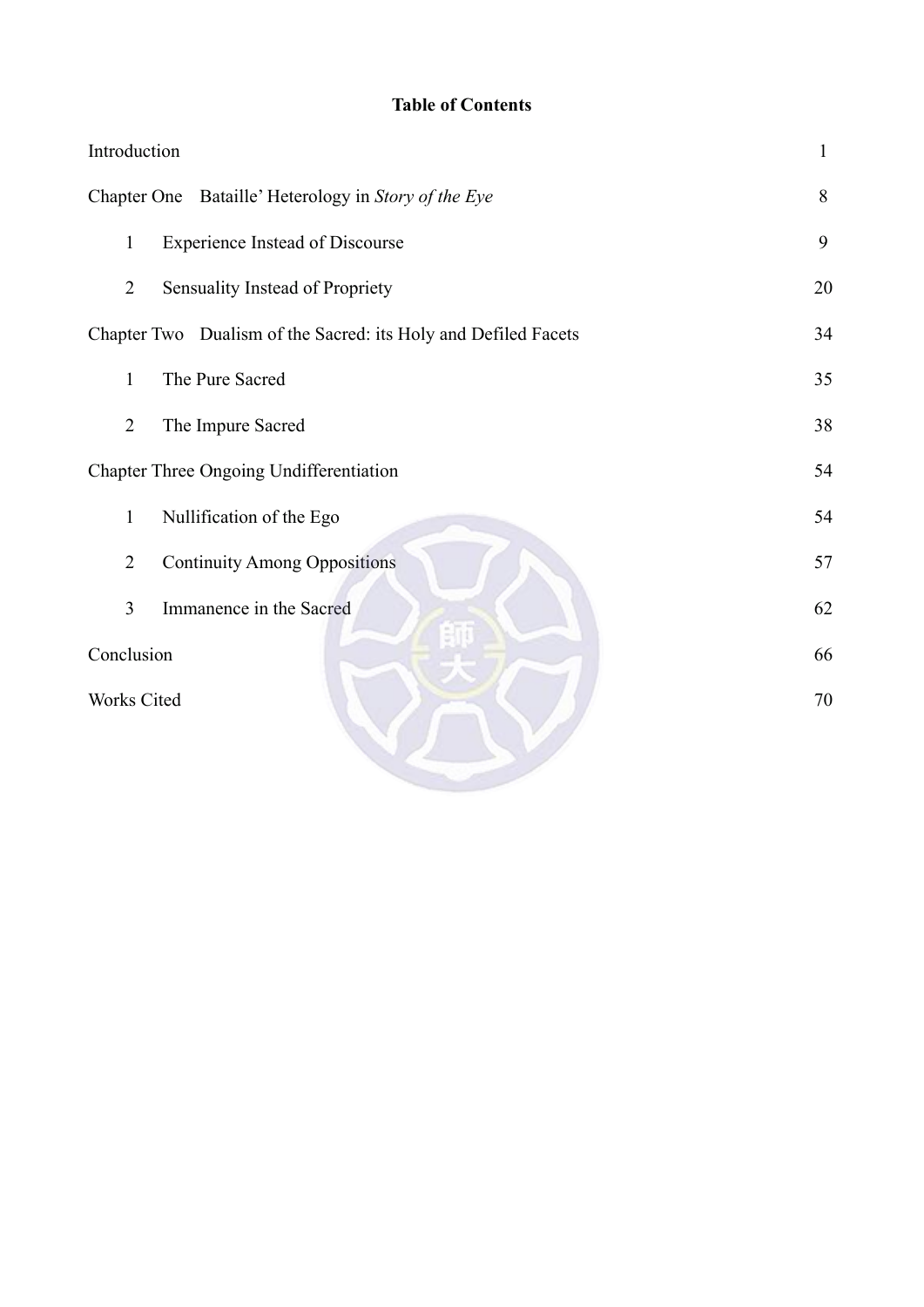### **Introduction**

*Story of the Eye* is a novella about a teenage couple's erotic exploration. On their way wandering through southern France, Spain, and Italy, they undertake various erotic activities with various partners. These activities involve transgression of many taboos, including sodomy, fetish, voyeurism, homicide, coprophilia, necrophelia, sacrileges to Catholicism, and many "misconducts." These activities get more violent when the story approaches to its end.

The story begins with the encountering of the protagonists—the narrator and Simone. At their first sight of each other, both of them feel an erotic anxiety. They then start an affair, living furtively in Simon's bedroom, practicing odd games with peculiar toys — eggs and urine. This love life is later joined by Marcel, an incarnation of obedience, who goes schizophrenic and hangs herself after several transgressive erotic games. The couple later travel from France to Spain, in order to run away from the police's investigation after a frantic party. In Seville, they watch a game of bullfight, in which Simone shows a strong inclination for exhibitionism, fetishism, and necrophilia. They then go to the church where Don Juan is buried. In the church they victimize a pious young priest. After playing amorously upon their victim's body, causing his mental breakdown, the protagonists practice erotic asphyxiation on him. They then pull his eye out for masturbation. Afterwards, they travel else where to continue their erotic practices.

Commenting on Georges Bataille's novella *Story of the Eye*, Surya describes once its storyline as "thrown on the table like dice, obeying a logic that eludes us even as it forces us to pose the question [of whether the story is simply thoughtless]?" (Surya 100) With the non-sequential occurrences of tortures and deaths, the protagonists' obsession with fecalphelia, erotic asphyxia, necrophilia without explanation, *Story of the Eye* seems a random compilation of oddities— readers can hardly tell whether there is cause-and-effect or development usually expected in a novel. Furthermore, the work is difficult to be classified in terms of style, and can hardly be read without uneasiness. Not only is its development odd and illogical, but the protagonists' unseemliness are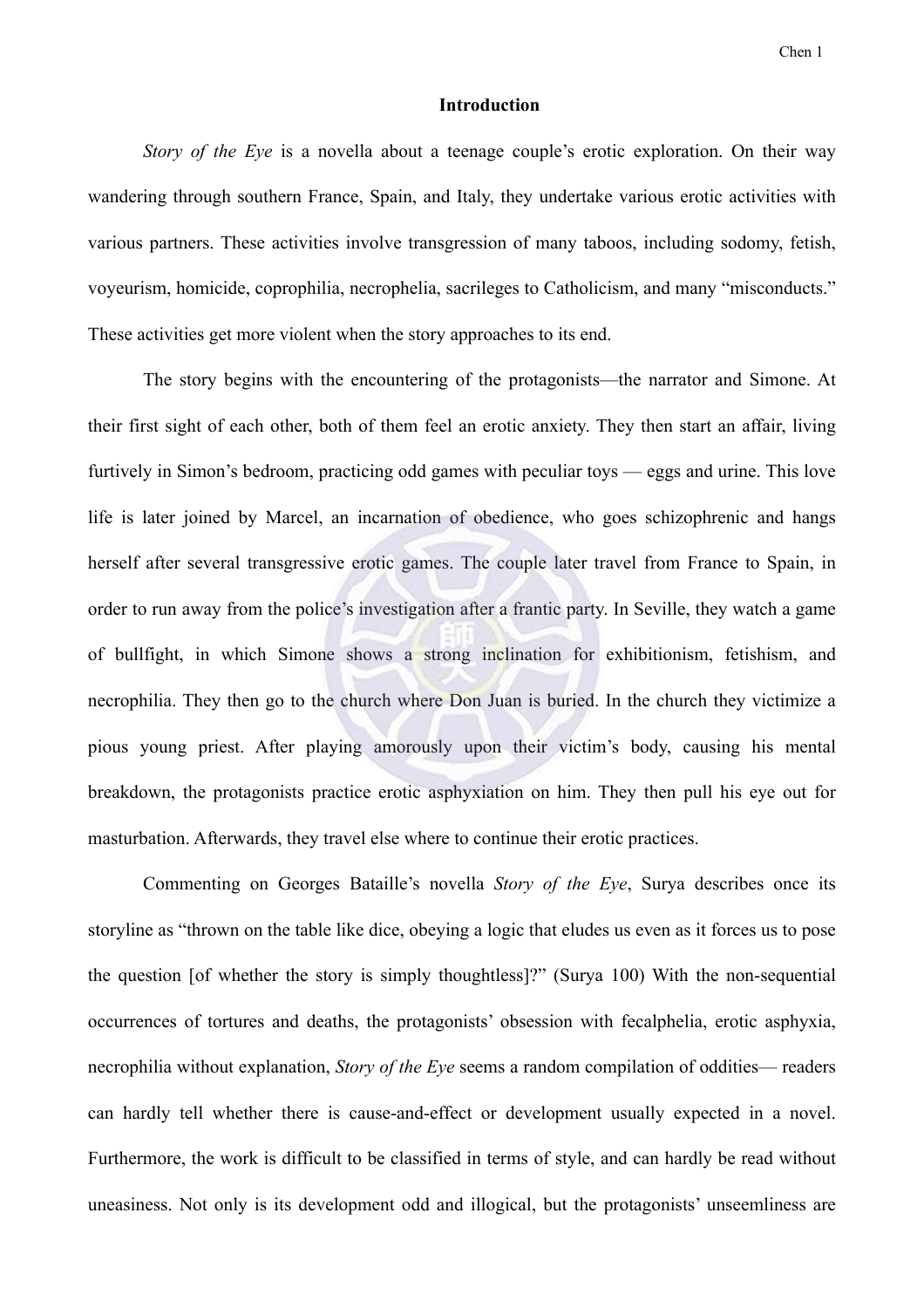almost always inexplicable. Surya concludes that "none of 'its contemporary books' can even come close to matching either [its] violence or… frenzy" (Surya 104).

Although critics including Roland Barthes and Julia Kristeva have written about Bataille, both of them neglected the center of Bataille's thought — eroticism (Richardson 16). In his "The Metaphor of the Eye", Barthes elaborates on transformations of "the Eye" which produces various meanings when situated at different contexts in *Story of the Eye* (Barthes 239). Kristeva agrees with Bataille's idea of "heterology" in her affirmation of "movement[s] preceding discourse and the subject" (Kristeva, *Bataille* 240) in the universe. She agrees that science, knowledge, and philosophy are established by exclusion of everything other than symbols<sup>1</sup> and therefore are always incomplete. However, her discussion remains far from the erotic turbulence which Bataille continuously probes in his study. Most critics, while discussing Bataille, limit their exploration within the interrelations of language, neglecting "the most intense" issue and "the loftiest peak of man's spirit" (*Eroticism* 273). Until now few researches have been made on *Story of the Eye* with its author's own notion which he in different occasions terms as "heterology," "scatology," "sacred sociology," "interior experience," and at the final period of his life, "eroticism" (Hollier 75). Each term implies a different characteristic of his notion. And the variability of names suggests the instability and intangibility of what Bataille explores—desires and violent impulses.

I perceive *Story of the Eye* as Bataille's endless strive to challenge man's existence<sup>2</sup>, on the ground of his ideas about eroticism, a notion that is is not to be understood as states or attempts of sexual desire, but rather, one involving inner, inexplicable powers that force a being to lose his stability. In *Story*, he continuously explores the boundaries of being, and this exploration causes the disequilibrium of existence. Ultimately, individual boundaries are loosened; a transcendental state

<sup>&</sup>lt;sup>1</sup>In her essay on Bataille, she directly quotes from *L'Erotisme*, "I have sacrificed everything in the search for a point of view from which the unity of the human spirit may emerge" (*Bataille* 240).

<sup>&</sup>lt;sup>2</sup> The book mirrors the mind of its author. It is a result of Bataille's psychotherapy under doctor's prescription (Surya 99).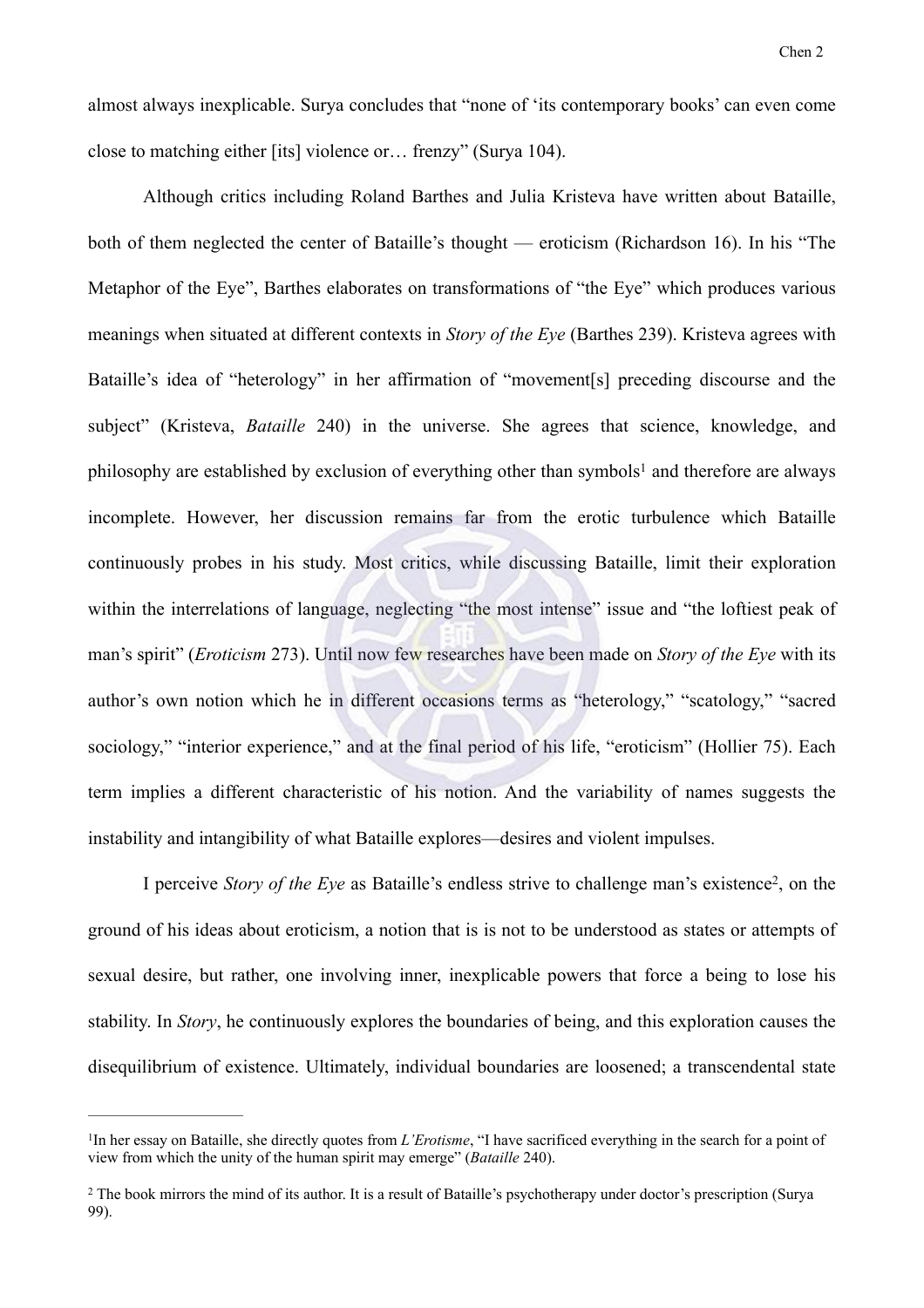of continuity replaces individual distinctness. *Story* may be perceived as the experimental exploring of the limits of all possible kinds, particularly about existence. Watching these turbulences, its readers feel uneasy because their sense of propriety labeling them as proper human beings is menaced as badly as the protagonists.

This thesis intends to interpret *Story of the Eye* with Bataille's central idea — eroticism, a being's deliberate "calling into questions" of his own existence (*Eroticism* 31). Although he considers no form of deliberate work is sufficient to show "the outermost reaches of human life", he elaborates on "the extremes of [the] subject" by various terms (*Eroticism* 259). And his novella *Story of the Eye* provides a reflection of his mind enabling his readers to imagine what he tries to convey. The idea of "calling [one's being] into question" is related to a yearning for "death" or "continuity"; both allow an individual to transcend his individual separateness (*Eroticism* 13). In the meantime, the calling also suggests certain "loss of self" because those boundaries constituting the person's individuality would be dissolved in the process of merging (*Eroticism* 31). Although the drive for transcendence has always been repressed ever since the primordial human beings evolve from animal to man (*Eroticism* 30), the modern man is nonetheless fascinated by possibilities to destroy the balance of his own being. Such desire drives him toward "transgression," the breakthrough of individual limitations.

When Bataille says man "consciously calls his own existence in question" (*Eroticism* 31), he refers to the anxiety that drives man to transgression. The anxiety comes from individual being's awareness that he will cease to exist and perish away. Such awareness makes him anxious. He longs for merging into "the continuity of all existence with which [the whole universe] is... one" (*Eroticism* 22). He is always driven by a wish to break through personal limitations prescribed by physical and social conditions, in order to connect with the universal continuity (*Eroticism* 15).

The beginning of taboo marks the beginning of civilization. Man is different from animals by reason. His civilization begins when he starts to regulate his violent impulses so that a stable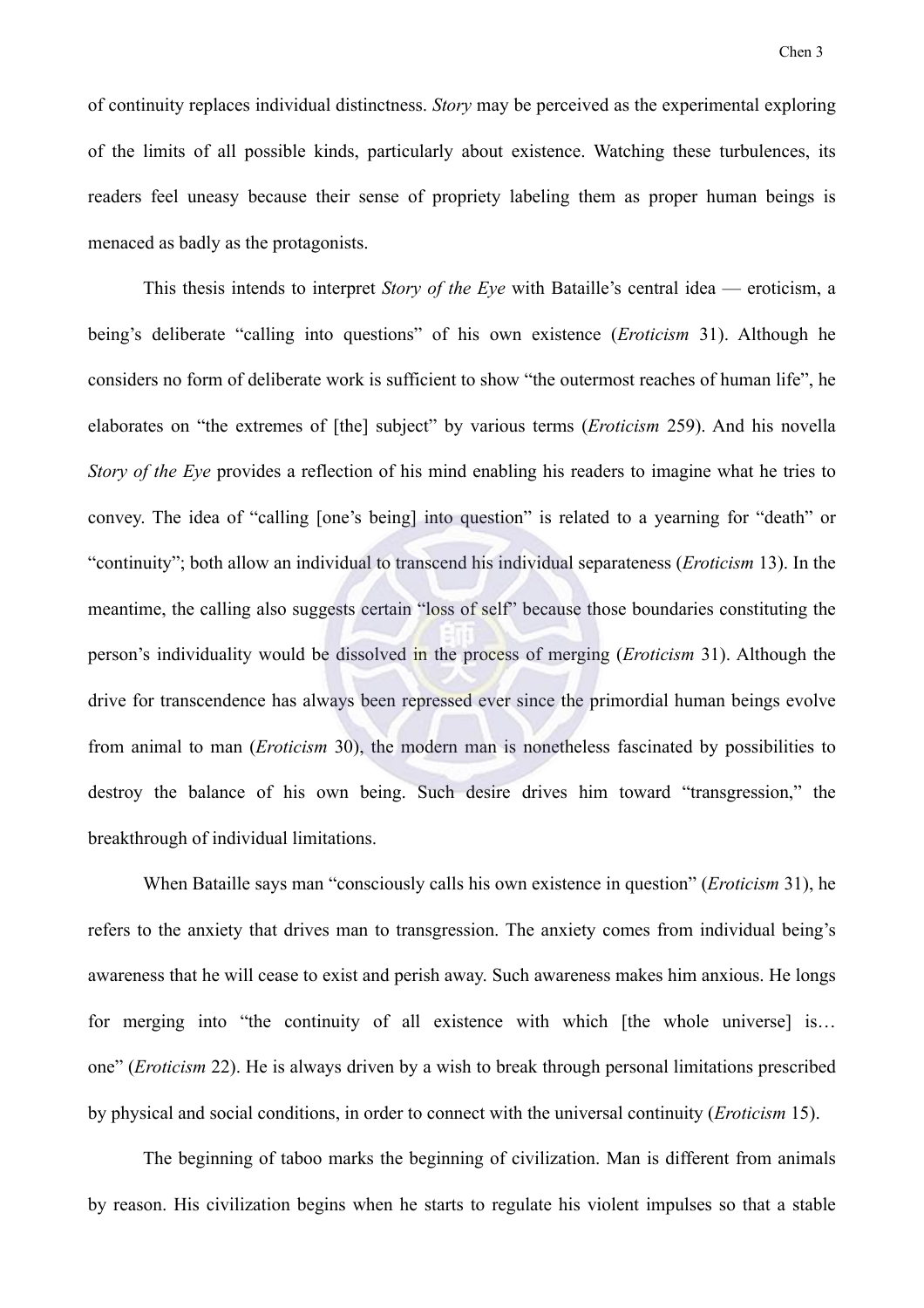environment needed for developing civilization is ensured. "Man is an animal that denies himself" *(Eroticism* 39). He has to deny his violent impulses so that he becomes from animal to man. "He begins [to become man] by self-denial" (*Eroticism* 39). Yet his inner impulses never really perish. The repression of impulses becomes taboos, and then "the object of taboo [is removed] from our consciousness" (*Eroticism* 38). It must be noticed that to transgress taboos is nothing like returning to animal violence: " [transgression] is violence still, used by creature capable of reason" (*Eroticism* 65).

In Chapter One, I will explain the abnormalities<sup>3</sup> in *Story of the Eye* with the idea of heterology. Although some of the undertakings in the book can be framed by terms such as fecalphilia, necrophilia, Sadism, and others related to sexual deviations, there are something *other* than what these terms encompass, something that outflows the definitions. For example, Simone's "mania for breaking eggs" (*Story* 10) evolves into multiple forms so deviant and awkward that the episodes about eggs and egg-shaped eyes become almost surreal. Moreover, it often confuses the readers that Bataille narrates on and on about odd events without giving any reasonable explanation. I will begin by introducing scenes of abnormalities in *Story of the Eye.* Then, I will explain the notion of heterology which initiates the concept of breaking through thresholds of all kinds.

Heterology as illustrated by Bataille is the state entirely unrelated with the anything based on ideas. His "continuity of being" is achieved through the disregard of "forms"— breaking through thresholds opens possibilities to a universal communion in which all individual existences links together. I will explain that the absurdities, the disorder, the violence in *Story* open the door to Bataille's state of unity with the universal one, which occurs after transgressing the boundaries of death and ego. More importantly, the chaos which is usually taken as "nothing," affects upon every aspect of man's living more than he envisions. The heterogeneous that is not to be assimilated by

<sup>&</sup>lt;sup>3</sup> The "abnormalities" in the novella include Simone's fondness of breaking fresh eggs with her private part (*Eye* 10), her pissing on her mother (11), the protagonists' infatuation in urine, eggs, eyes, intercourse beside a corpse (50), Simone's desire to sit on peeled balls(62), Simone's placing of human organs in her private part (83).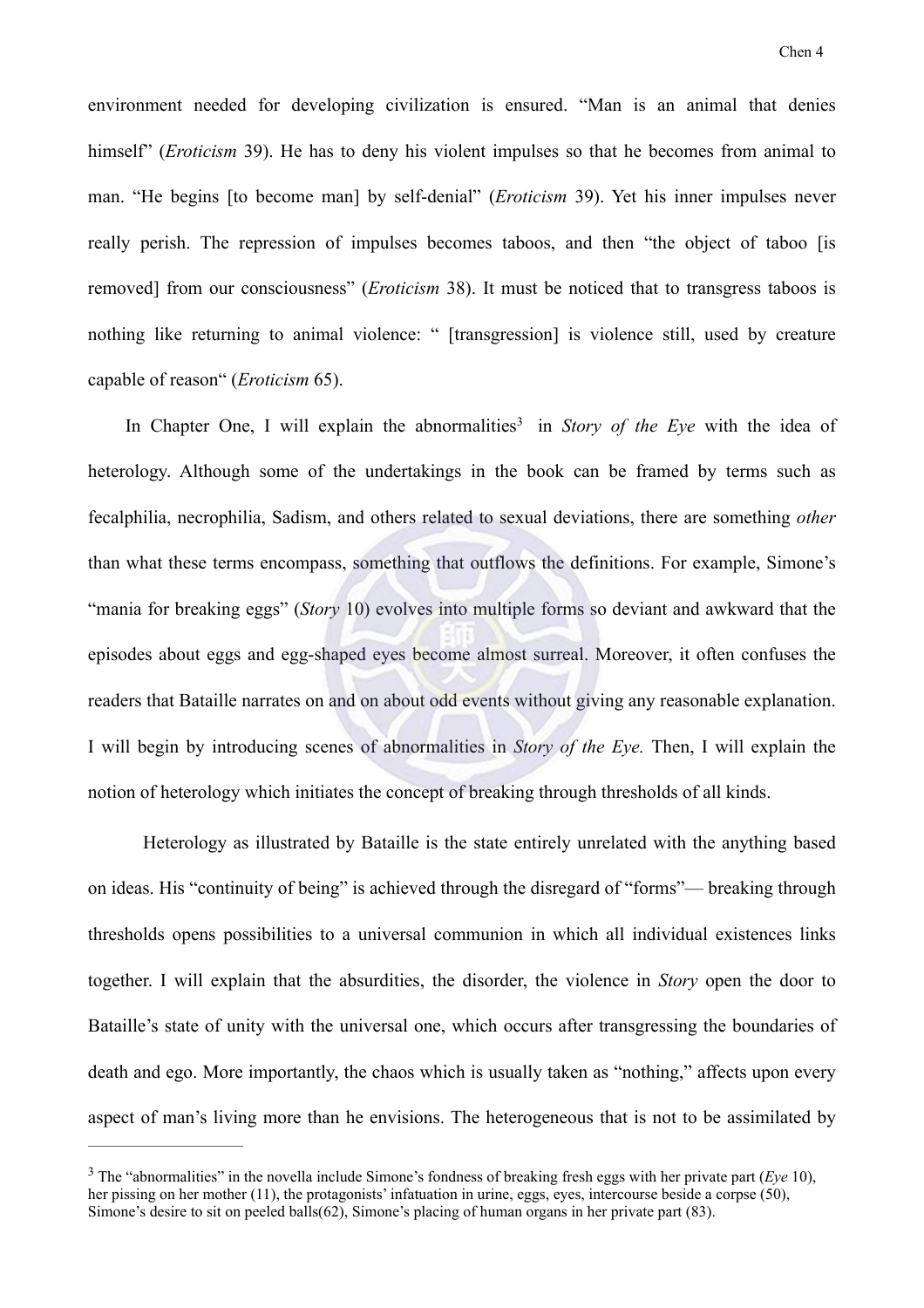science or philosophy, leads the way to a sublime existence — unity with the cosmos. In this unity, descriptive languages are demolished. Actions and experiences, instead of the explanation and interpretation of them, replaces discourse that reduces unlimited possibility to homogeneous utterances.

 In Chapter Two, I argue that the infinitely "low" state explained in Chapter One comes parallel with religiously elevated state. Both states are of one origin, manifested in dual facets; both reach *la continuité de l'être*. The sacred, another term for *la continuité de l'être*, can be manifested in various aspects, such as religious bliss, the monarch's sovereignty, and unbounded violence. Among these manifestations, I compare religious sacredness with its repellent counterpart to show that the end of the holy and the defiled are one. Both facets requires expenditure. And the more generous the spending, the more sacred effect follows. The goal of the spending is the universal continuum wherein distinctive individuality melts away.

 To provide evidence for Bataille's saying that religious and voluptuary passions are one (*Eroticism* 7), I use documentations about Catholic testimony, ancient Aztec sacrifices, and Herman Hesse's religious novel *Siddhartha*. These materials show how the spending of useful resources leads to the sacred, and that in both the lofty and sully, there exists possibility for continuum with the universe. My explanation will show that Bataille's exploration of the defiled deeds in *Story of the Eye* is the vestige of his wandering toward the low sacred.

 Bataille elaborates that in the Aztec society, consumption is more important than production, and that expenditure brings glory equivalent to the sacred. He begins by analyzing the Aztec mythology, and then move on to introduce the relationship between the victim and the sacrificer, in order to show that expenditure is of religious importance. The Aztec mythology encourages its people to value violent death, as the more extravagantly one spends, the more glory he gains in return (*Accursed* 1:23). The wars and sacrificial rituals are the Aztec people's way to reach the divine unity with the universe.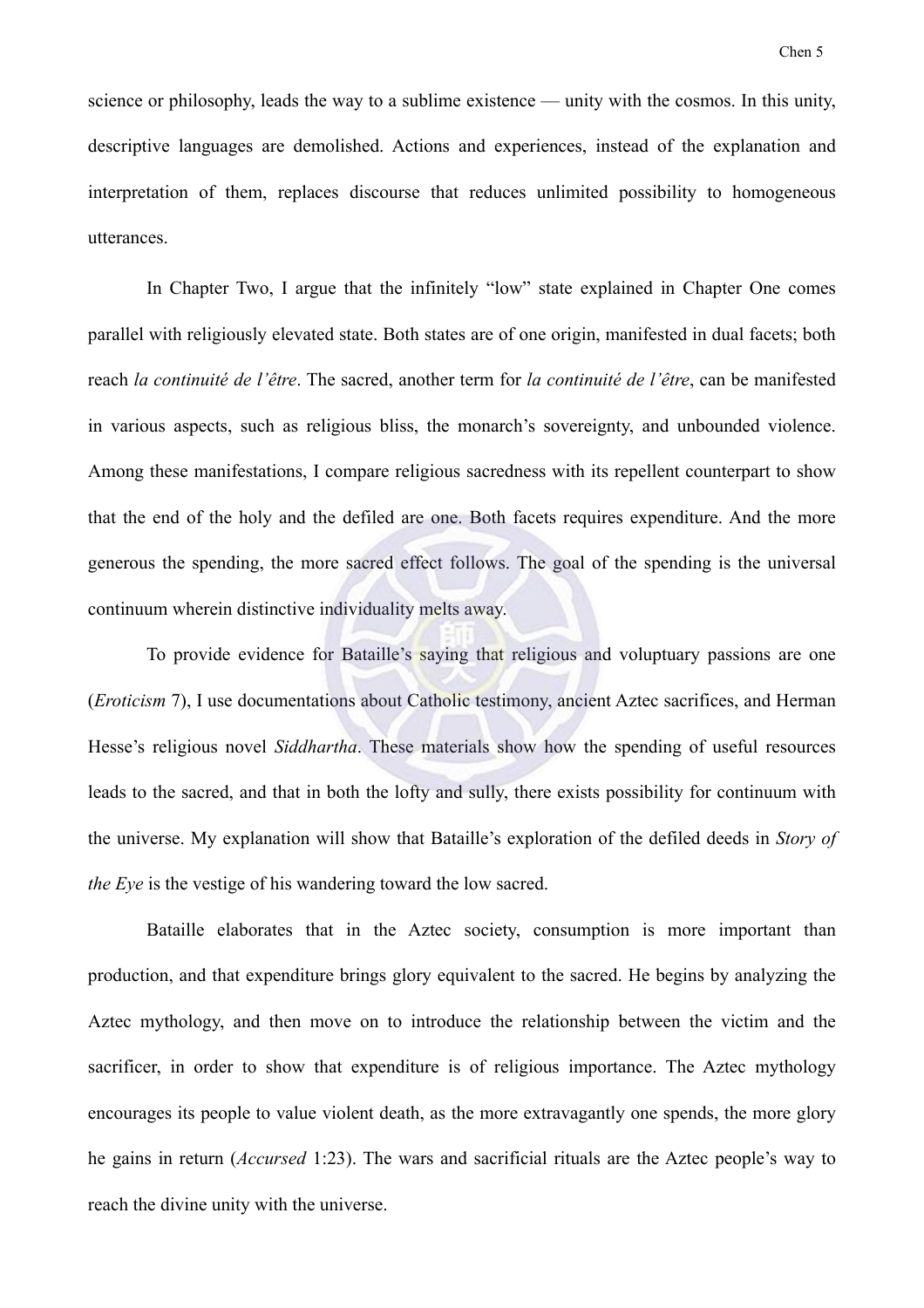In Chapter Three, I argue that the release of the idea of ego as the way to merge solely to the universal immensity. In the pure facet of the sacred, Jesus sacrifices himself, so that the entire human race is redeemed, elevated to paradise. In the impure facet, the Aztec sacrificial ritual enables man to experience universal one in silence by killing — tossing the victim into the universal immense void. The killing of a fellow creature similar to himself would make an individual understand the universal flow beyond his limited perception. Then, I explain that the contradiction of the pure and impure is nullified in this immense universal flow. My argument comes from the mystical experience of a Christian, as well as an epiphany depicted by Herman Hesse. By showing examples from the high to the low sacred, I wish to show that in Bataille's ideas, the low has equal significance with the elevated.

 I will explain the idea of "immanent immensity," which is another term for *la continuité de l'être*. "Immanent immensity" is framed out to oppose the primacy of utility. In the common course of life, a thing is given a value for the future profits it brings. This results in the alienation of a thing's value and its immanent value. And man in this context becomes a slave himself. He at this moment exists only for a later moment, unable to enjoy the present. Bataille's idea of immanence defy this endless deferral of value, asserting the inner value in things. "Immanent immensity" suggests that universal immensity lies within man himself. As long as he is willing to discard the obsession of ego, social norms, and taboos, he immediately becomes the universe himself. Behind the fear of death, if he dares to cross over it, he becomes the opening "to everything that can be." With infinite possibility, he makes himself the "*being at the pinnacle of being*" (*Eroticism* 274).

*Story of the Eye* is "not a result of work" (Hollier 102), but a record of Bataille's ideal being's active pursuit of sovereign existence. In the turmoils *Story* represents, the "continuity of being" is disclosed. The protagonists endlessly quest the farthest possible boundary — of social norms, death, sanity, until the last breath of their victims. One by one, the young martyrs in the story — Marcel, Granero, Don Aminado are demolished in exchange for something greater than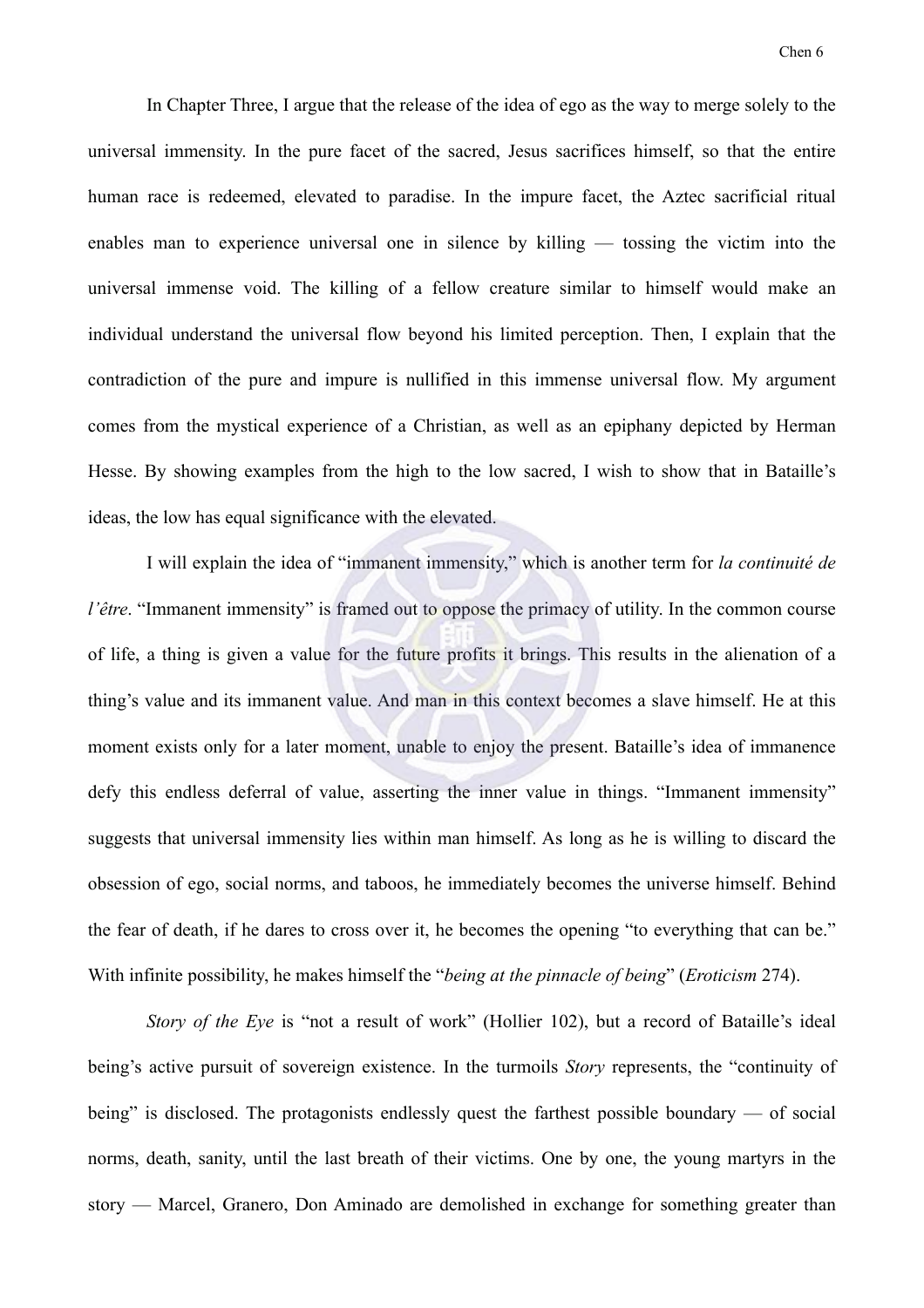themselves and their torturers. In these writings, there is a sense of Bataille's sacredness which his readers might experience as the participants of a sacrifice.<sup>4</sup> Through experiencing the agony and anxiety in the novella, the experience of death becomes an experience transcending death.



Bataille describes the onlookers' states of mind, "[i]n sacrifice…the victim dies and the spectators share in what his 4 death reveals… [which is] sacredness. This sacredness is the revelation of continuity through the death of a discontinuous being to those who watch it as a solemn rite. A violent death disrupts the creature's discontinuity; what remains, what the tense onlookers experience in the succeeding silence, is the continuity of all existence with which the victim is now one." (*Eroticism* 22)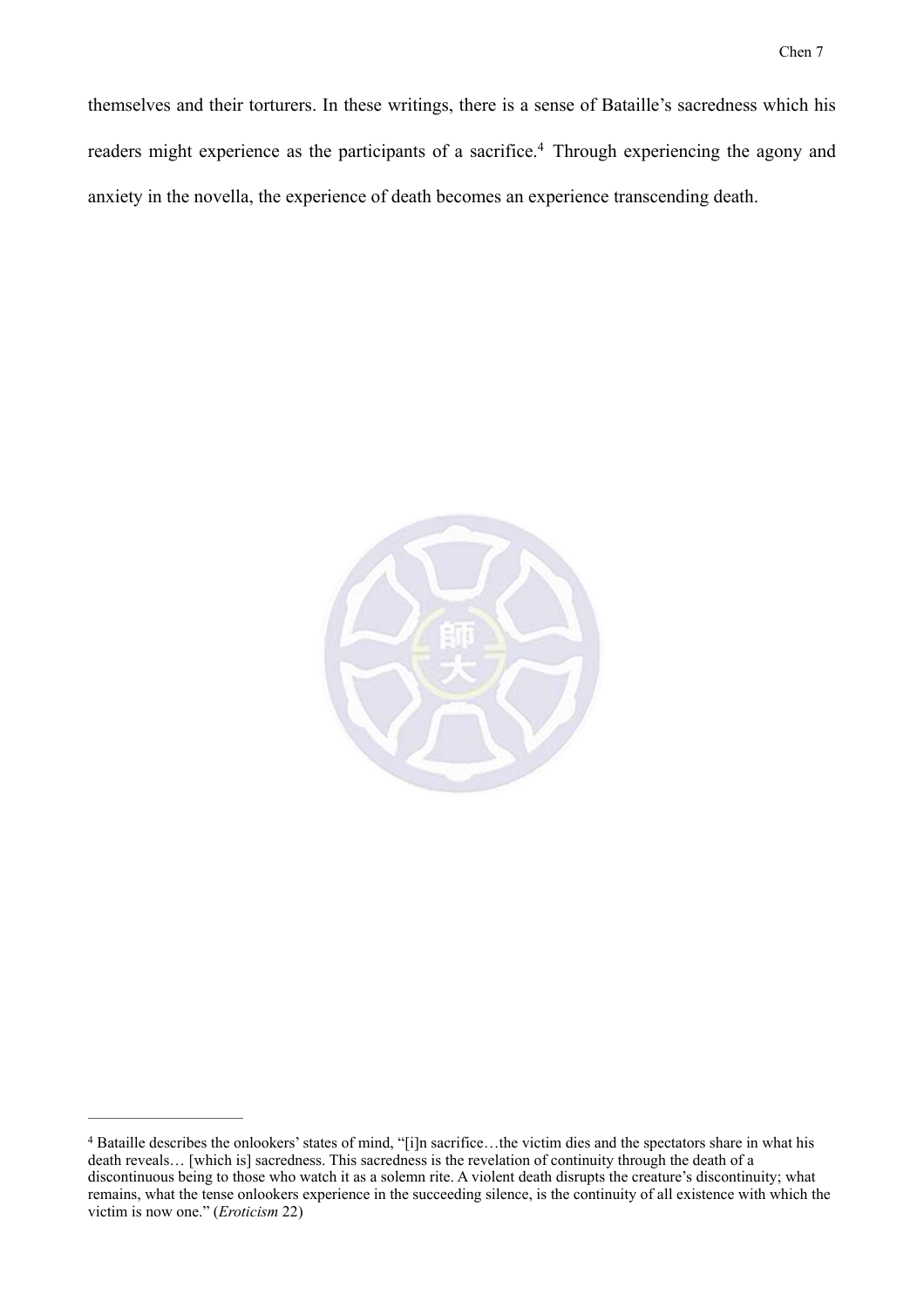#### Chapter One

## Bataille's Heterology in *Story of the Eye*

"Humanity is faced with a double perspective: in one direction, violent pleasure, horror and death—precisely the perspective of poetry—and in the opposite direction, that of science or the real world of utility. Only the useful, the real, have a serious character. We are never within our rights in preferring seduction to it: truth has rights over us. Indeed it has every right. And yet we can, and indeed we must respond to something which, not being God, is stronger than every right, that impossible to which we accede only by forgetting the truth of all these rights.

#### —Bataille, *The Impossible*

This Chapter aims to explicate the oddities in *Story of the Eye* with Bataille's notion of "heterology," a term foregrounding those commonly taken as turmoil and disorder. Heterology, or "eroticism", interpreted as "the disequilibrium in which a [man] consciously calls his own existence in question", refers to a predominant aspect of man's experience that is not to be incorporated by science, philosophy, or any other sort of discourses (*Eroticism* 31). To put it in another way, the heterogeneous is "something one can *have no idea of*" and "something that is 'like nothing else" (Hollier 88). This implies the difficulty to define heterology. To find the heterogeneous in Bataille's works, it is manifested as violence, pleasure, laughter, horror, etc. — those to be experienced instead of described. These aspects matter much more than the so-called scientific or philosophical truths for man, according to *Eroticism*. I propose that Bataille accentuates the heterogeneous by actions about oddities. By representing nonsensical actions without transition, he emphasizes experiences — particularly those which can hardly be defined, rather than discourses. By doing so he means to escape limitations of all sorts. Among the turmoils hence produced, there reveals a supreme state of being — *la continuité de l'être* ("continuity of being"), an experience transcending all sorts of bounds. Those nonsensical sexual activities in the novella manifest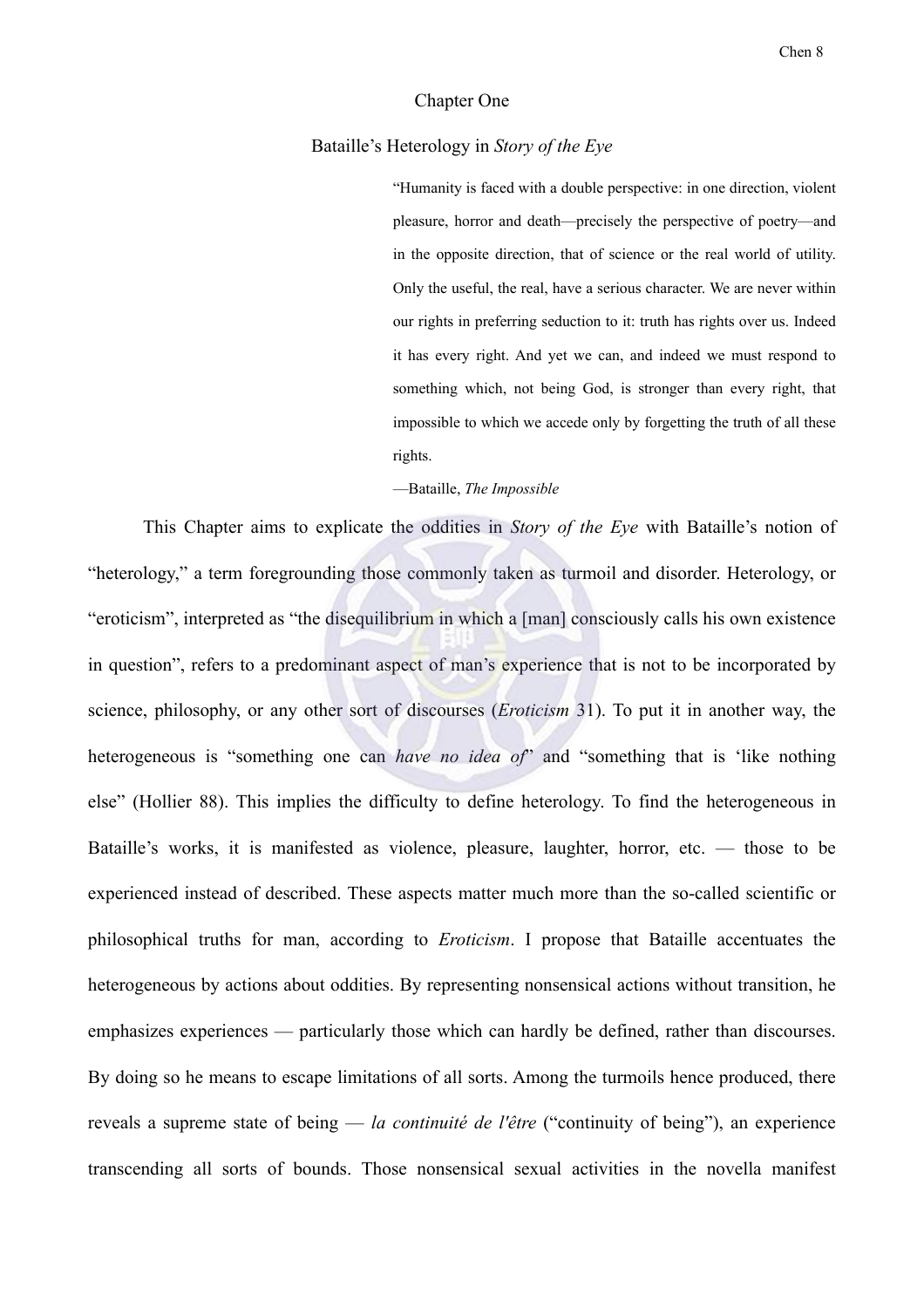Bataille's ceaseless exploration for the most intensive possible experiences, leading toward a sovereign existence.

# **1. Experiences Instead of Discourse**

 According to Hollier, the heterogeneous refers to those unthinkable, those which would "not give itself to being known", "not a matter of science", and those "constantly overflow the category of objectivity". Unlike science which is "by definition only applicable to homogeneous elements," the heterogeneous "do not intervene in the same areas as science" (Hollier 88). In other words, the heterogeneous would not subject itself to homogenization; it escapes the definition and regulation of discourses and science. Based on this character, Bataille represents the heterogeneous by depicting a series of actions and materials. For example:

> Upon my asking what the word urinate *reminded* her of, she replied: *terminate*, the eyes, with a razor, something red, the sun. And *egg*? A calf's eye, because of the color of the head (the calf's head) and also because the white of the egg was the white of the eye, and the yolk the eyeball. The eye, she said, was egg-shaped. She asked me to promise that when we could go outdoors, I would fling eggs into the sunny air and break them with shots from my gun, and when I replied that it was out of questions, she talked on and on, trying to reason me into it. She played gaily with words, speaking about *broken eggs*, and then *broken eyes*, and her arguments became more and more unreasonable (*Eye* 38-9).5

In *Story of the Eye*, he represents the protagonists' actions in a way with full determination but no sign of aim, resulting a strong sense of nihilism:

<sup>&</sup>lt;sup>5</sup> Bataille's contemporary surrealists utilize similar technique to inspire those which are not to be expressed by language. With those juxtapositions of utterly irrelevant objects, *Story* somewhat is correlated to its contemporary surrealist productions in the late 1910s and early '20s. The novella's juxtaposition of random concepts and images resembles surrealist works of art.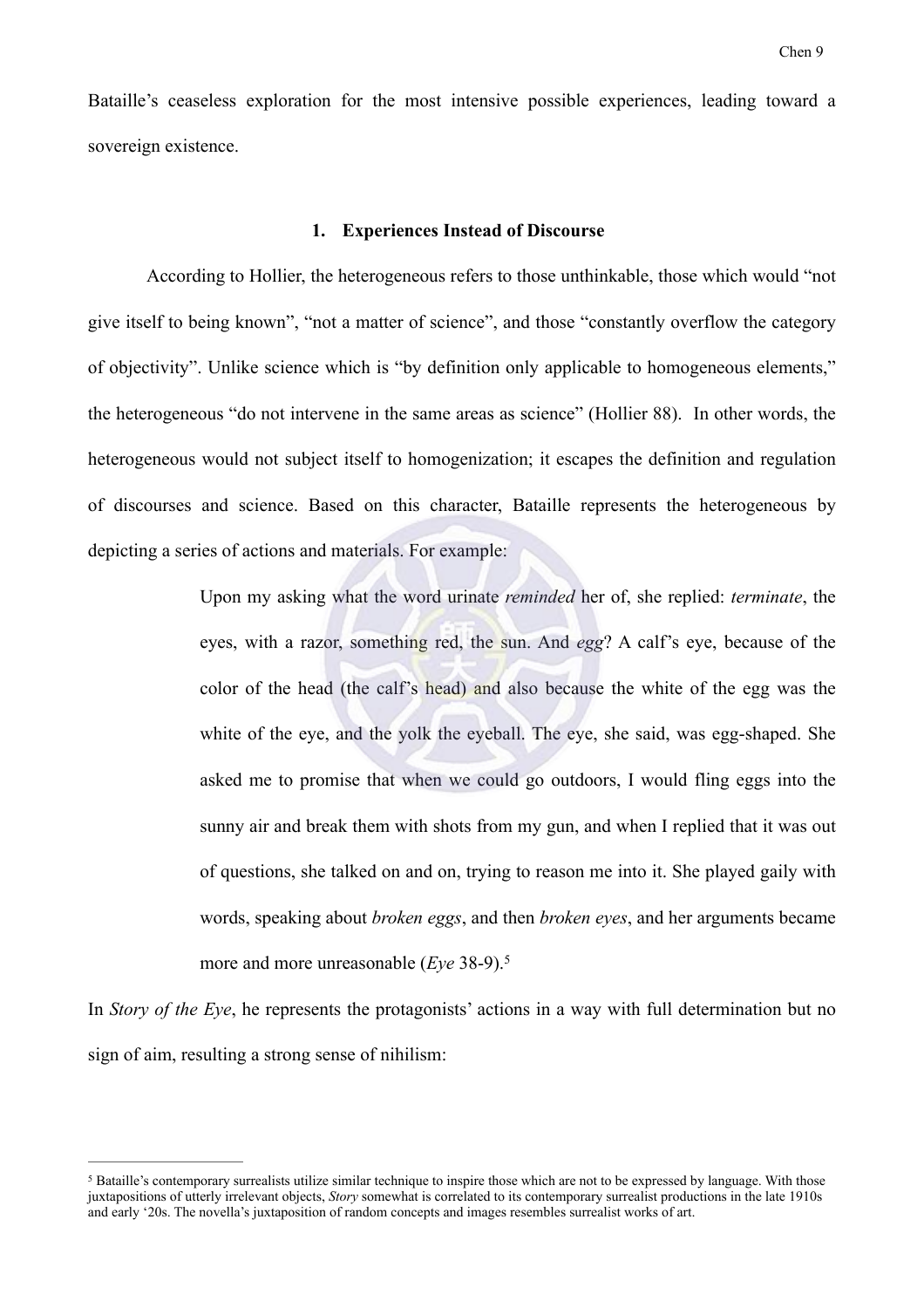Simone and I, our clothing lost, were forced to leave the château, fleeing like animals through the hostile darkness, our imaginations haunted by the despondency that was bound to take hold of Marcellele again, making the wretched inmate almost an embodiment of the fury and terror that kept driving our bodies to endless debauchery…isolation of lewdness, weariness, and absurdity (*Eye* 31).

 As he asserts in another critical essay, this sense of uncertainty is based on the end he is after, "what [the protagonists are driven into] is not important…because these things are, actually, nothing" (*Literature* 18). The "nothing" here refers to those which do not subjugated to any form of discourses. And although this nothingness seems to result in chaos, it nevertheless implies freedom from all discursive or ideological boundaries. Hence, his degeneration into nothingness may be perceived as a deliberate approach to an unbounded existence.

# **1.1 Erotic Oddities as the Heterogeneous**

 Bataille astonishes his readers with a collage of sensual experiences and oddities. Take the "Eye" in *Story*'s title for example, Simone's improvisational tricks on globular organs seem unable to be sorted out by any method. These ball-shape organs — eggs, eyes, testicles, whether endowed with sensual or spiritual significance in common discourses, are treated grotesquely or even horrifyingly in various contexts. For instance, throughout *Chapter Two*, eggs are employed in the protagonist's dawdling:

> That was the period when Simone developed a mania for breaking eggs with her ass. She would do a headstand on an armchair in the parlor, her back against the chair's back, her legs bent toward me, while I jerked off in order to come in her face. I would put the egg right on the hole in her ass, and she would skillfully amuse herself by shaking it in the deep crack of her buttocks. The moment my jizm shot out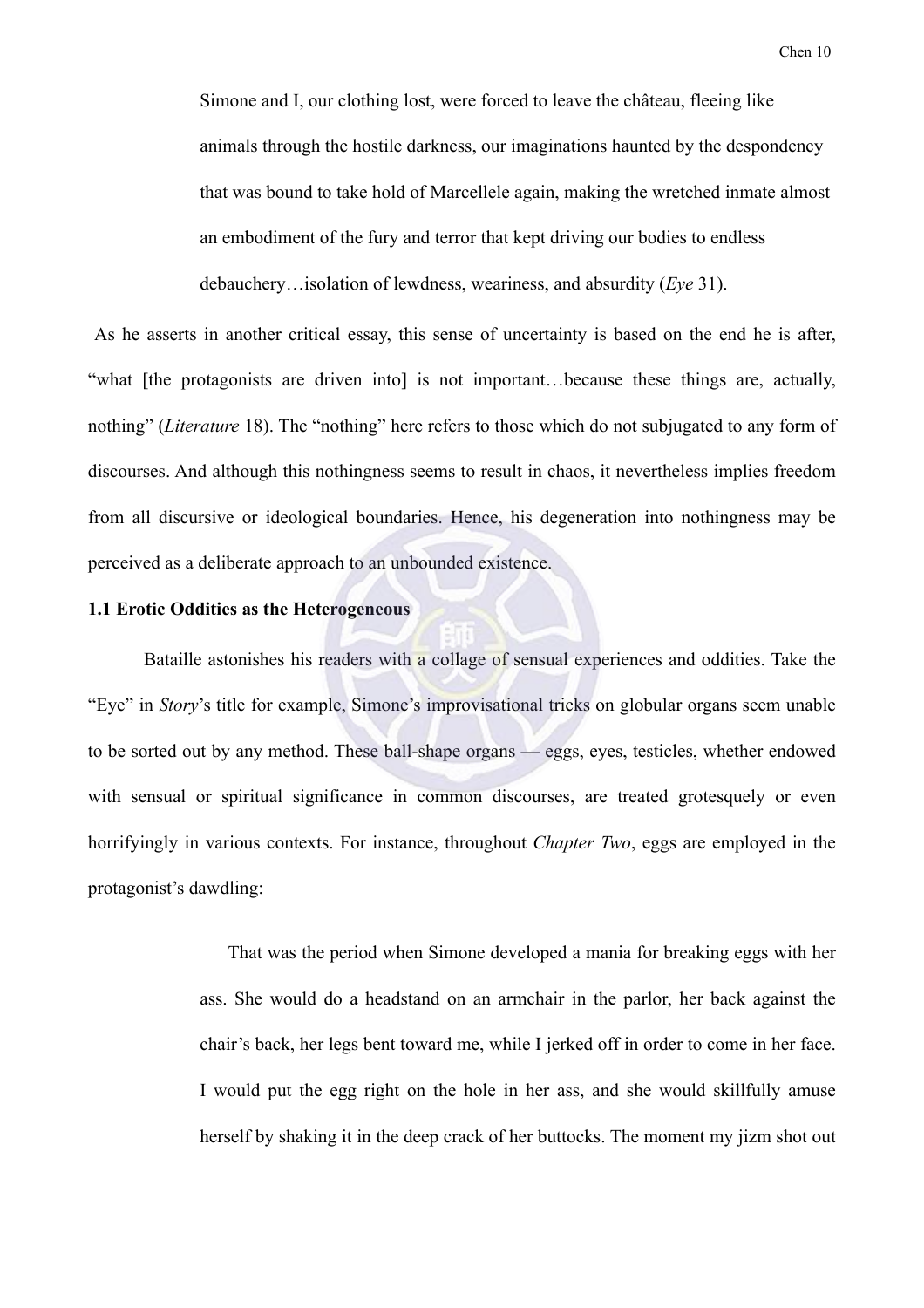and tricked down her eyes, her buttocks would squeeze together and she would come while I smeared my face abundantly in her ass.

Very soon, of course, her mother, who might enter the villa parlor at any moment, did catch us in our unusual act...

"Pretend there's no one there," Simone told me, and she went on wiping her ass…

A few days later, however, when Simone was doing gymnastics with me in the rafters of a garage, she pissed on her mother, who had the misfortune to stop underneath without seeing her. The sad widow got out of the way and gaped at us with such dismal eyes and such a desperate expression that she egged us on, that is to say, simply with Simone bursting into laughter, crouching on all fours on the beams and exposing her cunt to my face, I uncovered that cunt completely and jerked off while looking at it (*Eye* 10-11)…

[Simon] would sit for a long time, gazing at the eggs. Then she would settle on the toilet to view them under her cunt between the parted thighs; and finally, she would have me flush the bowl.

Another game was to crack a fresh egg on the edge of the bidet and empty it under her: sometimes she had me stripped naked and swallow the raw eggs from the bottom of the bidet. She did promise that as soon as she was well again, she would do the same for me and also for Marcelle (*Eye* 36).

Then in the auditorium of a bullfight ring, the fetish for the eggs is transformed to a dead bull's raw balls:

It really was totally out of the question for Simone to lift her dress and place her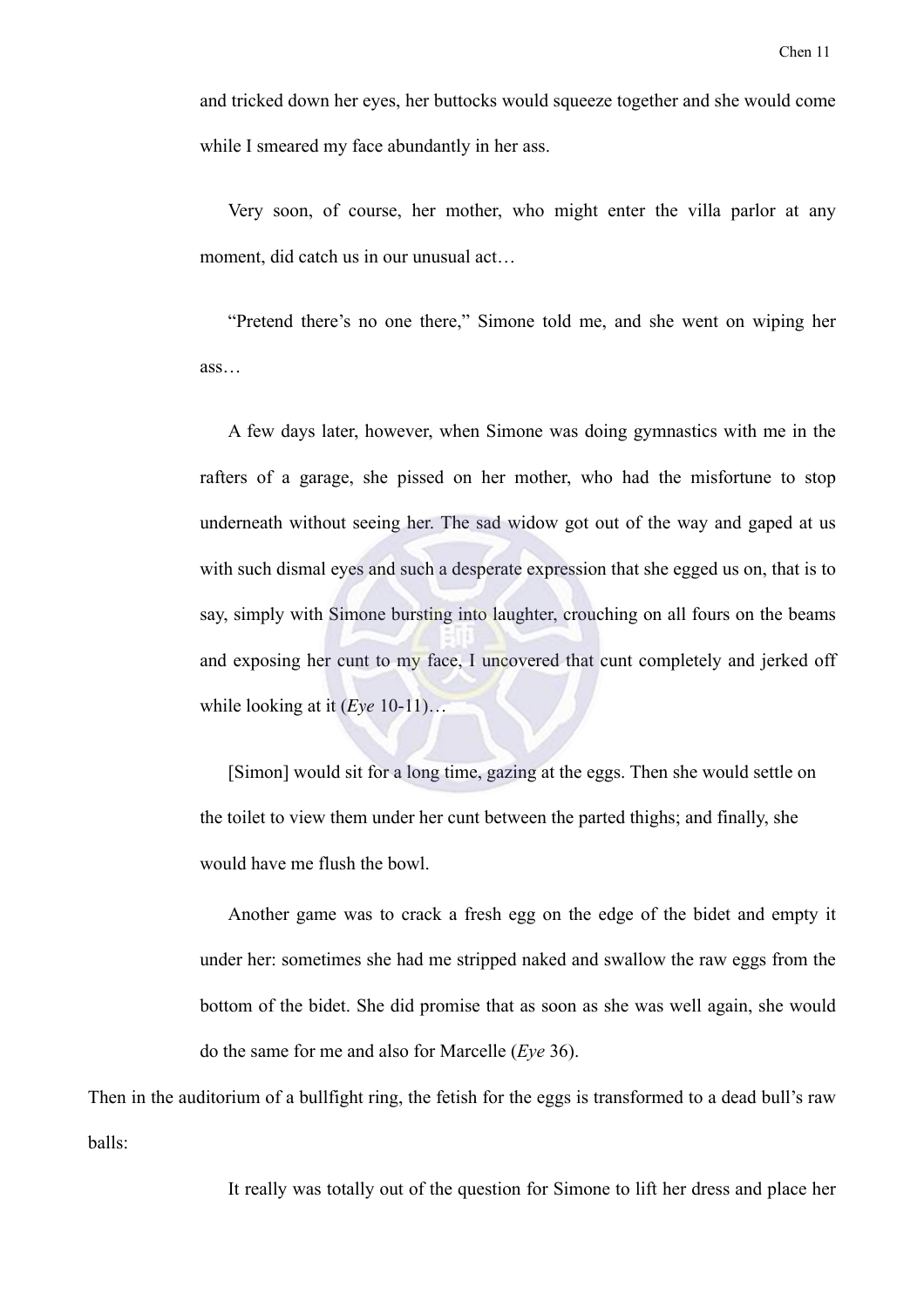bare behind in the dish of raw balls. All she could do was hold the dish in her lap… and she sat there, keenly involved, despite everything, in the disembowlments of horses, followed, as she childishly put it, by "loss and noise," namely cataract of bowels…

The events that followed were without transition or connection, not because they weren't actually related, but because my attention was so absent as to remain absolutely dissociated. In just a few seconds: first, Simone bit into one of the raw balls, to my dismay; then Granero advanced toward the bull, waving his scarlet booth; finally, almost at once, Simone, with a blood-red face and a suffocating lewdness, uncovered her long white thighs up to her moist vulva, into which she slowly and surely fitted the second pale globule — Granero was thrown back by the bull and wedged against the balustrade; the horns struck the balustrade three times at full speed; at the third blow, one horn plunged into the right eye and through the head. A shriek of unmeasured horror coincided with a brief orgasm for Simone, who was lifted up from the stow seat only to be flung back with a bleeding noise, under a blinding sun; men instantly rushed over to haul away Granero's body, the right eye dangling from the head (*Eye* 63-4).

From those games related to eggs, eyes, orgies, urines, excrements, blood, to uncanny events of bullfight, the abuse of the priest — Bataille's incidents are often too immediate immersion into obscene circumstances that his audience are left in anxiety (for having no clue about where he is going). One after another, he presents disturbing, if not abhorrent episodes. His readers have to endure an "unwilling suspension of disbelief," despite being appalled, so as to be able to read on. It seems he has few intention to make his book agreeable.

### **1.2 Discursive Premium as the Heterogeneous**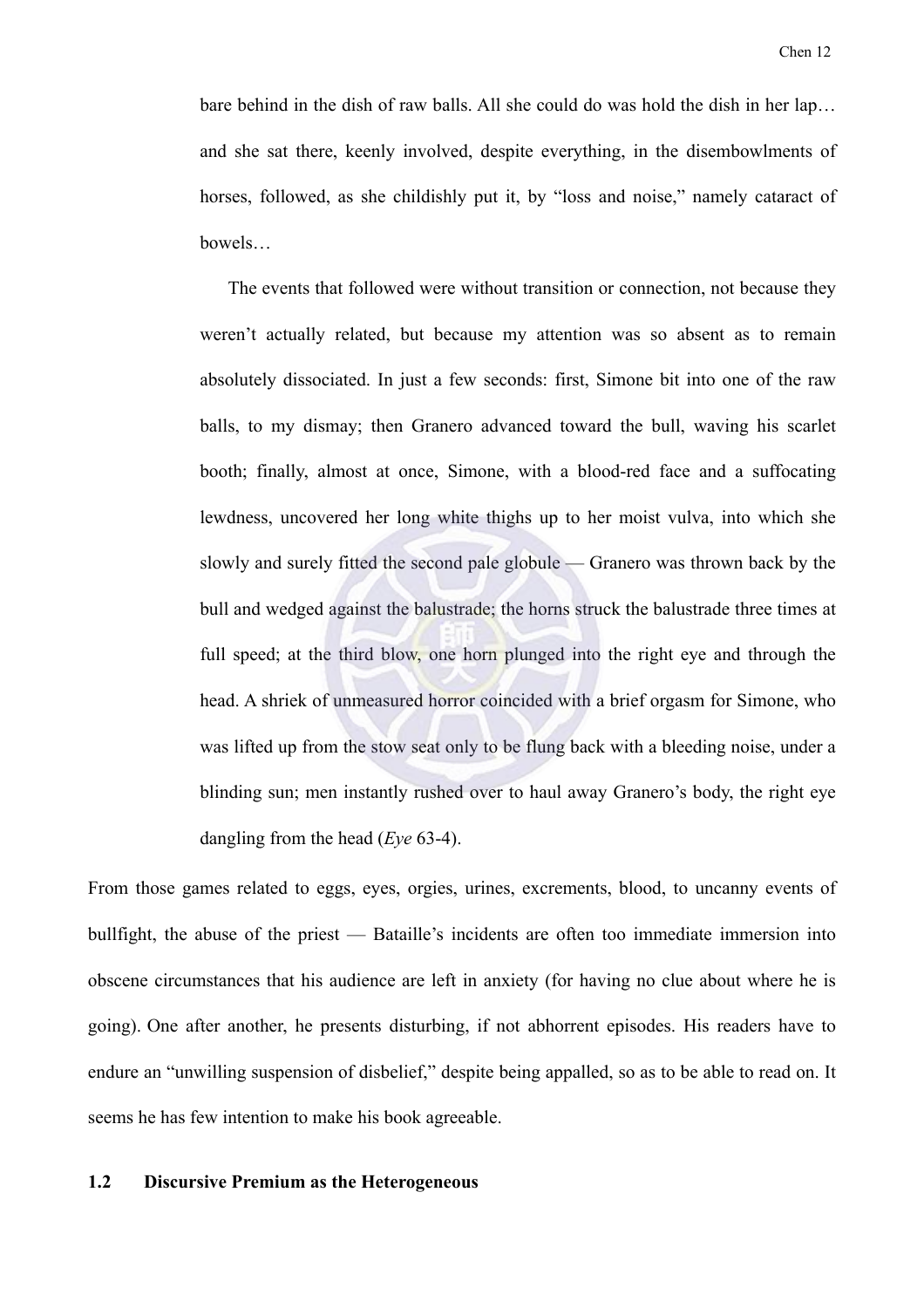Bataille's writing aims to "spill over" the boundary of ideas<sup>6</sup>. For example, the protagonists' fondness for eggs and Simone's urination on her mother exceed the common category of sexual aberration. Their dalliance with eggs illustrates the notion of "agiology" (Bataille, *Sade* 12) — the premium portion not to be circumscribed by ideas. It is men's common mode of thinking to attribute everything with a cause. They can therefore keep everything understandable and reasonable, ensuring the mass of the universe is sorted as a system. But beyond the system they construct for everything, there are more grandeur unknownness that remains silent and invisible. Within the shelter of ideas, a cultured man would "feel at home in a clarity which gives it an impression of mastery", but this illusion of ideas is based on nothing more than what men can cognate (Hollier, *Dualist* 124). One fact is too often ignored: those other than the perceivable are never recognized.

"Agiology," or "heterology" refers to those which "ideas" can not enclose. The heterogeneous is what Bataille wishes to portrait in *Story of the Eye*. Since the heterogeneous is out of the reach of ideas, he adopts a style eluding ideas, too. Bataille recounts the difficulty of capturing the effluence of meanings: "[i]t has been impossible for me to describe [the heterogeneous] without contradictions and without going over the same ground more than once a collection of erotic situations which are anyway nearer one another than these deliberate attempts to distinguish between them would have one suppose" (*Eroticism* 146). And according to *Encyclopedia Acephalica* he edited, "[Bataille's] ideas do not exactly form a coherent philosophical system" (*Encyclopedia* 20). In his preface to *Literature and Evil*, Bataille announces, "[t]urmoil is fundamental to my entire study" (*Literature* 3). But immediately following this, he declares his ambition, "[b]ut the time has come to strive towards a clarity of consciousness." Faced with such ambiguity, if not impossibility, Hollier's strategy to describe "the heterogeneous" is exclusion for him, the heterogeneous is "like nothing else," having no way to be understood (Hollier 98); and

<sup>&</sup>lt;sup>6</sup> This idea comes from the term "agios," which Hollier perceives as "analogous to the double sense of *sacer*" for its twofold sense of being both defiled and holy (Hollier 98).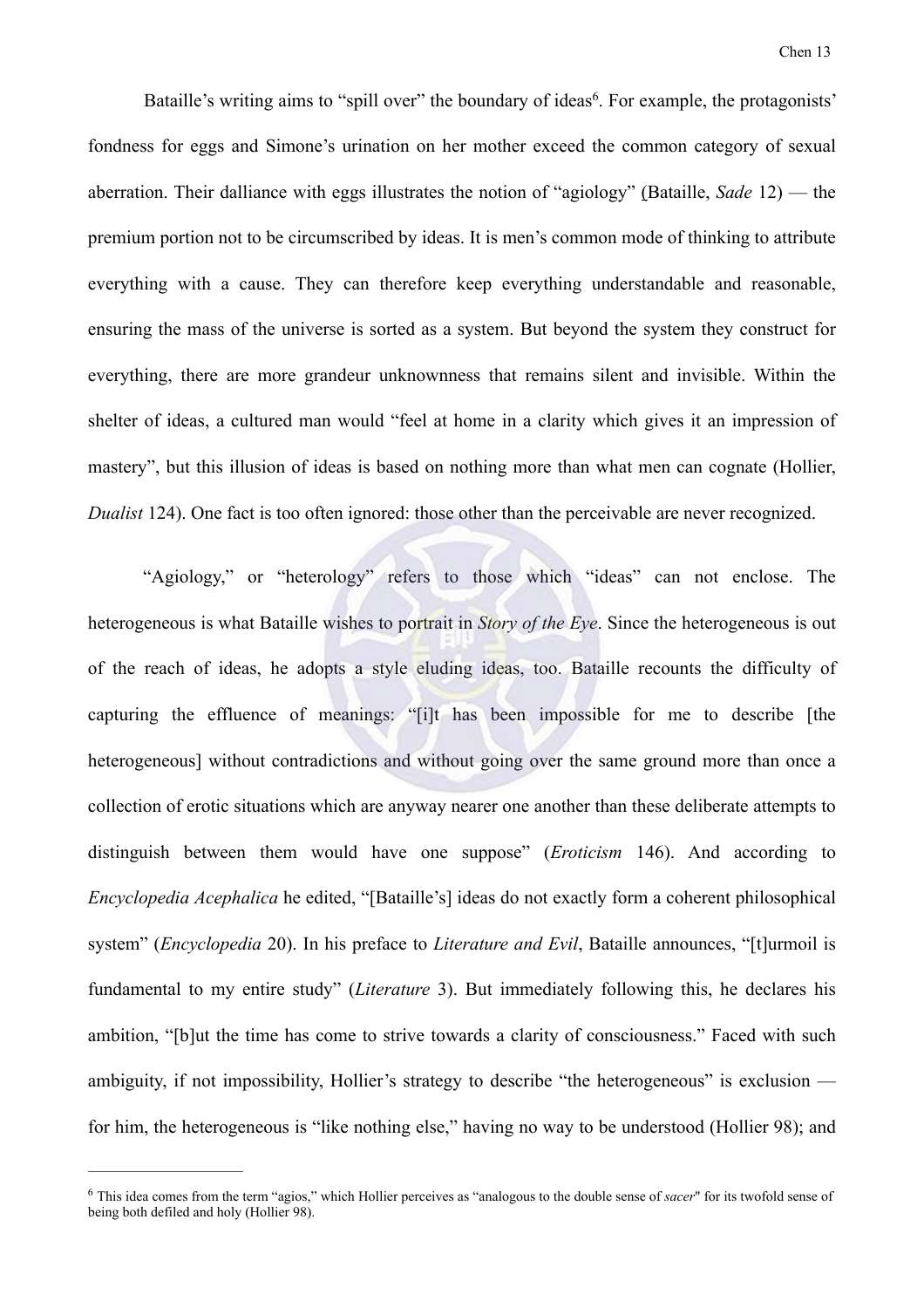"[the heterogeneous] connects laughter and touch…, [and is] deprived…of speech"; "cannot employ language [because otherwise it would be] on the track with philosophy"; "not a result of work" (Hollier 100-2)<sup>7</sup>. He poses the question: "what about silence and night in relation to ideas?" to illustrate the "non-relational relation" between the heterogeneous and ideas — they have nothing to do with each other (Hollier 101). In a word, the heterogeneous refers to what is beyond the frame of ideas. As Hollier put it, if there appears a term to describe the heterogeneous, it will be assimilated into the system of ideas and become "on the track with philosophy" (Hollier 100).

Men have the "desire" to categorize the obscene in certain forms, and also the unwillingness to place the "indecent" into "forms" (Hollier 101). Hollier draws example from Plato's *Parmenides* to illustrate a human mind's inner conflict which the heterogeneous is like: the sense of both "repulsion" and "desire" when confronted by obscene objects. In this dialogue, Socrates is asked to tell Parmenides about "[the] things… [that] have an idea (or form, depending on the translation)." According to Hollier, this is an act of defining "the limits of idea" (Hollier 99). For [ideas of similarity, of one and of many, the just, the beautiful, the good, and of the man], Socrates "answers affirmatively." But as for the "scatological set", those "that would really seem ridiculous — hair and mud and dirt, for example, or anything else which is utterly worthless and trivial", Socrates hesitates and "turns away… with all possible speed and returns to his refuge" (Hollier 99). It is the mode of man's mind to request "everything that exists [to] have its corresponding form," and this initiates "a contradiction that Socrates finds frightening". "If he would talk nonsense his disgust would disappear" — because to be able to "talk about" presupposes the object-in-discussion been taken with significance, hence no longer trivial. "One must not think about things one has no idea of" because otherwise the certainty of the universe would be questioned. "[I]t is the anguish of Socrates, his disgust and his flight that infer scatology… If he could talk nonsense his disgust would disappear: neither hair, mud, dirt, or pleasure would make him laugh any more," Hollier concludes

<sup>&</sup>lt;sup>7</sup> "Theoretical heterology does not exist; any project of heterological theory is just the most ordinary of ruses used by theory as a cover for attaining its own goals, which are the assimilation of the other" (Hollier 88).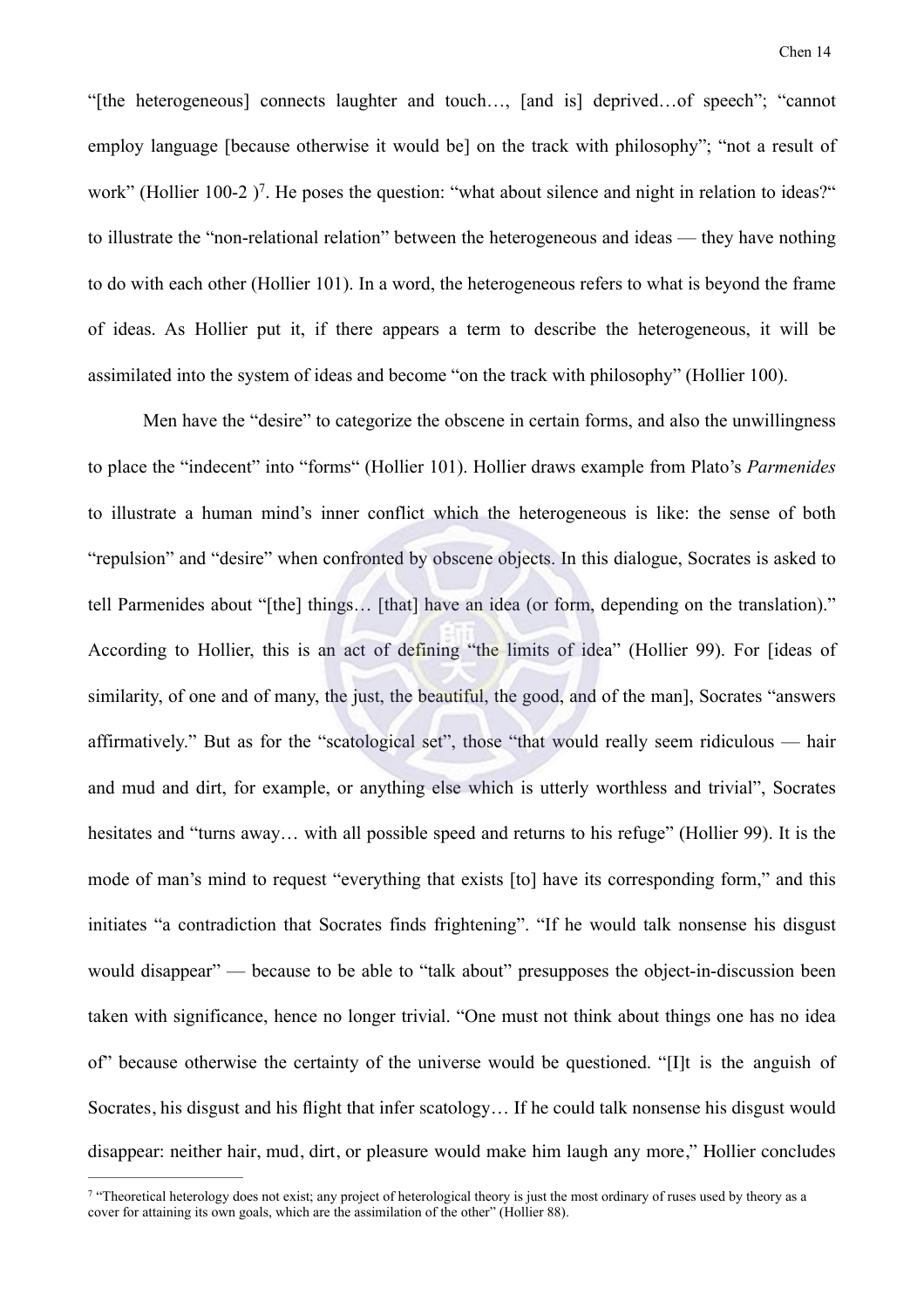(Hollier 101).

In the entry he writes for *Encyclopedia Acephalica*, Bataille shows respect to the heterogeneous by annotating "worthless" matters. In his narration, the very character of being "formless" becomes the focus here. The hierarchy of ideas over the unverifiable is reversed. For example:

> Spittle: Spittle bears closely on erotic manifestations, because…it plays havoc with the classification of organs...daily [sullies] the visible sign of intelligence... Spittle is finally, through its inconsistency, its indefinite contours, the relative imprecision of its colour, and its humidity, the very symbol of the *formless*, of the unverifiable, of the non-hierarchized. It is the limp and sticky stumbling block shattering more efficiently than any stone all undertakings that presuppose man to be something — something other than a flabby, bad animal, something other than the spittle of a raving demiurge, splitting his sides at having expectorated such a conceit larva: a comical tadpole puffing itself up into meat insufflated by a demigod (*Encyclopedia* 80).

> Big Toe: "The big toe is the most *human* part of the human body, in the sense that no other element of this body is so differentiated from the corresponding element of the anthropoid ape…Also, the function of the human foot consists in giving a firm foundation to the erection of which man is so proud….But whatever the role the foot plays in his erection, man, who has a light head, a head raised to the heavens and heavenly things, regards it as spit, on the pretext that he has this foot in the mud (*Encyclopedia* 87).

Bataille's obsession with the object "eye" may be generated from his wish to subvert what is commonly sublimated. In the entry he writes for the term "eye", he elaborates the mainstream elevation of notion "eye" in a sarcastic tone: Usually endowed with a sense of beauty and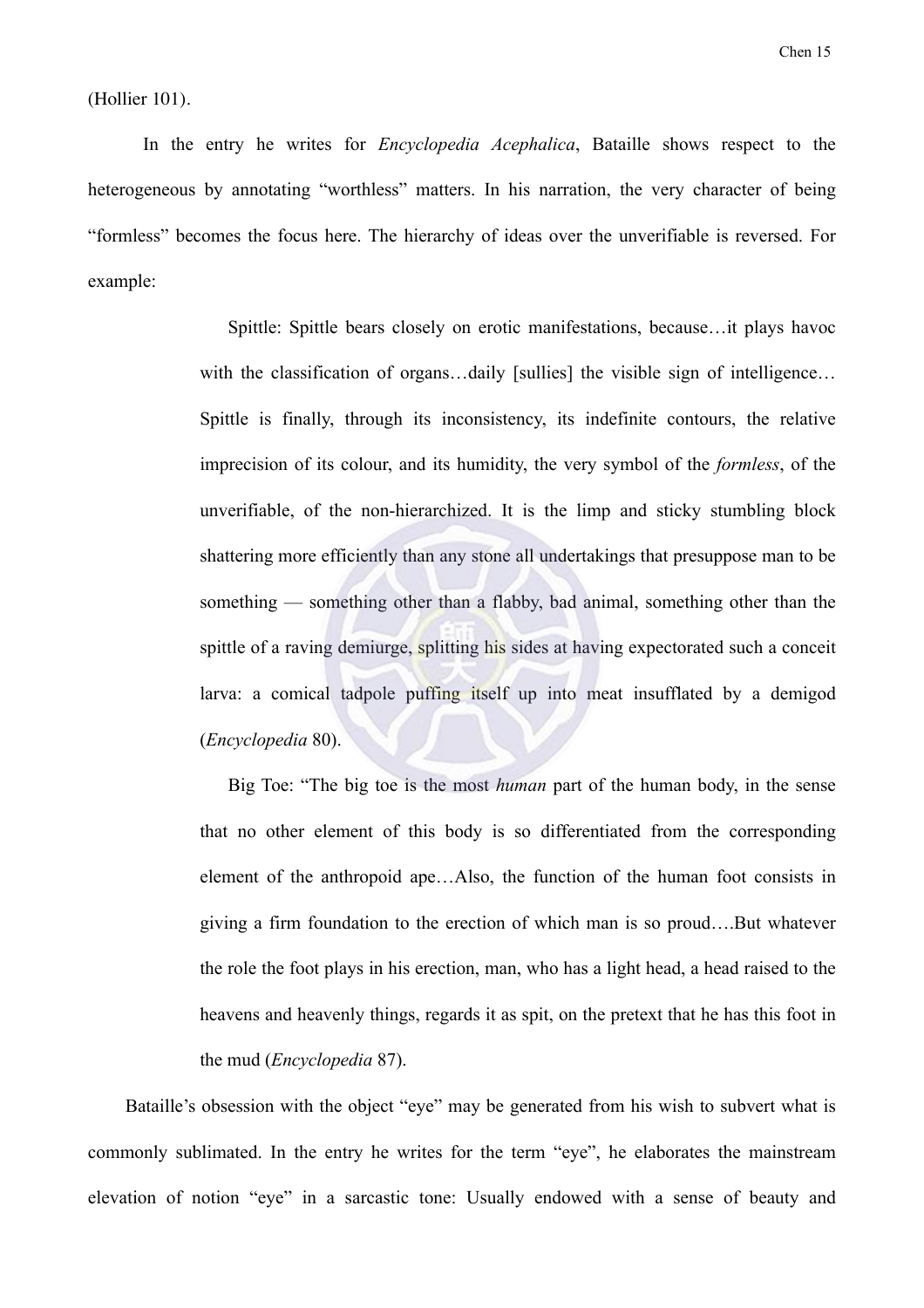significance, convention of "the eye" include: "*l'œil d'une œuvre*"(the look/eye of the work), "(I treasure it/him/her like the apple of my eye)", "*Pour vis beaux yeux*" (for your beautiful eyes) (*Encyclopedia* 44). And in *Story,* this idealized icon is tainted by urines, blood, amid private parts of human body (*Eye* 93). It is no longer the elevated, but the filthy that is mostly sketched. Defiling of the elevated icon creates abhorring effects.

 The "acephale" figure embodies Bataille's idea of the irrational over ration (*Encyclopedia* 12). It stands in contrast with the common notion that the head leads other parts of the body, ideally toward a sublimated state. Disregarding the assumption that the head is the most elevated part of man, Bataille implies it is "the base," or the corpse that dominates human's existence:

> Although within the body blood flows in equal quantities from high to low and from low to high, there is a preference in favour of that which elevates itself, and human life is erroneously seen as an *elevation*…with their feet in the mud but their heads somewhat approaching the light, men obstinately imagine a tide that will elevates them, never to return, into pure space. Human life requires…this rage of seeing oneself as a back and forth movement from ordure to the ideal, and from the ideal to ordure, a rage that is easily directed against an organ as *base* as the foot (*Encyclopedia* 87).

This entry shows Bataille's attempt subvert the "dignity" usually envisioned upon man. In Hollier's words, he "not only "tackle[s] man low," but is also [determined to ignore] anything not low" (Hollier 78). A statement from *Le Coupable* illustrates another envision of his, representing an unproductive, prodigiously absurd existence, a spendthrift toward an futile end:

> "abruptly I feel I have become an erect sexual organ, with indisputable intensity… The idea that my very body and my head were no more than a monstrous, naked, and blood-swollen penis seemed so absurd to me that I thought I would collapse in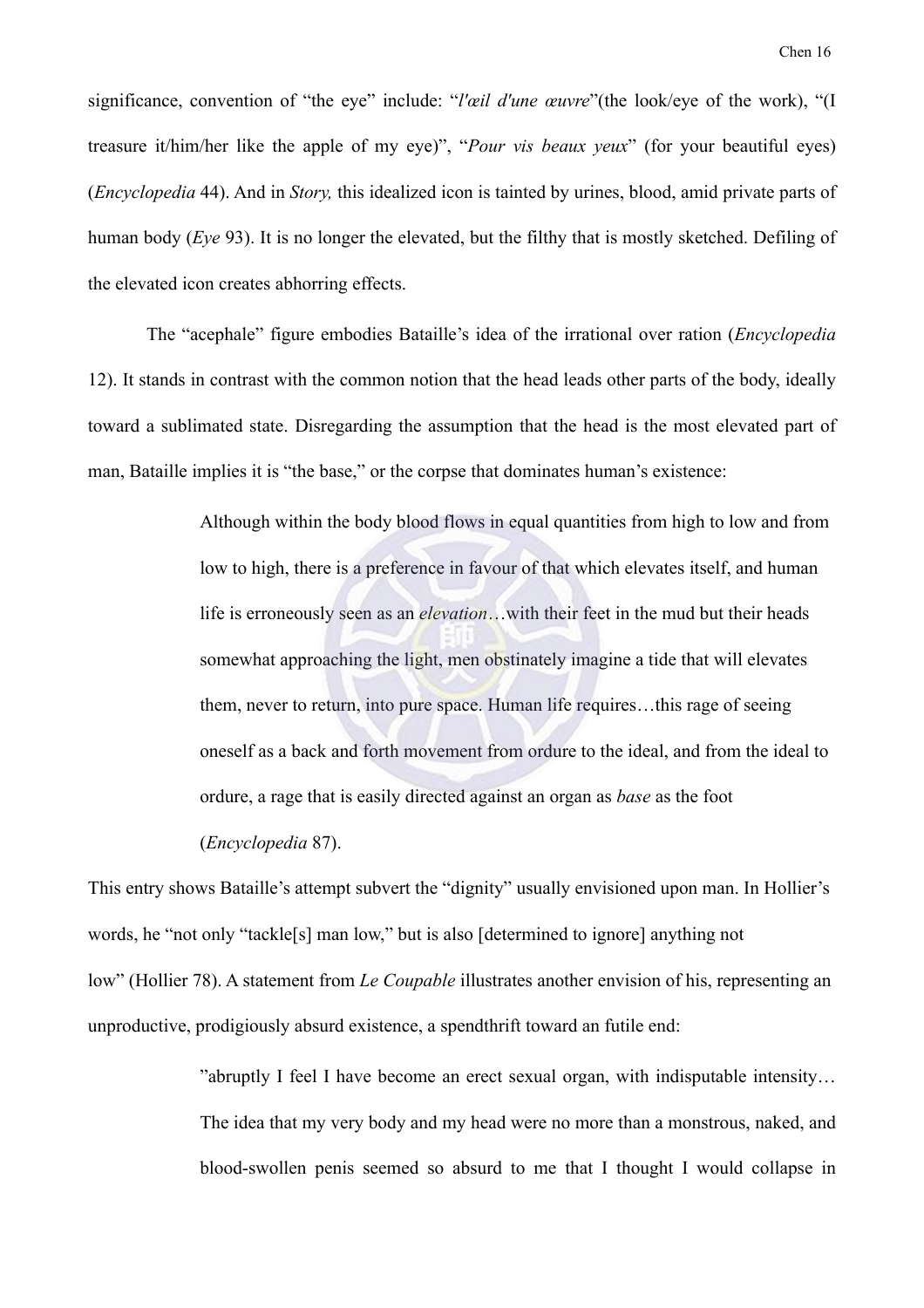laughter. Then I thought that such a stiff erection could only end in ejaculation: the comic situation became literally intolerable… [F]rom the bottom to the top of my head a burst of light passed—as voluptuous as the passage of semen through the penis (qtd. Hollier 84-5).

Being unseemly, this statement nonetheless portraits the aimless violence of erotic impulses dominating the body, with the head's guiding function eliminated. The priority of sanity over sensuality is subverted. Besides, both the Acephale and the above figure imply fusion — man is released from ration insulating him with the cosmos one. The precedence of the upper above the lower part of the body is reversed—"as above, so below," and "as below, so above" (*Encyclopedia* 12). The opening in Acephale's trunk welcomes the unnamable heterogeneity outside; its body acts and experiences without reason's guide. As Bataille remarks himself — his ideal personality is one that "think[s] the way a cock would think if it were at liberty to demand what it wants" (Hollier  $105)^8$ .

Bataille's aim is to emphasize impulses escaping from restrictions, including social norms, bodily limitations, scientific and philosophical discourses that aims to eliminate violence, pleasure, horror and anguish in man. A scholar must be "disinterested" and "dispassionate," independent of emotions. This leads to the ignorance of passionate aspect of man's experiences. As Bataille remarks, "I have long been struck by one thing. The true philosopher must devote his life to philosophy…Superiority in one field bought at the expense of relative ignorance in other fields" (*Eroticism* 253).

Ever since the presumption of reason over the emotional is formed, man is deprived of the right for those which cannot be reduced to the homogeneous. In order for producing uniformity (for the sake of discussion), whatever is other than the consistency has to be eliminated. Precision and

 $8$  The figure of the acephale is an advanced version of the reversed renaissance ideal pentagram, which is transformed from an ideal pentagram with "the five-pointed star always upright, with the topmost triangle pointing to heaven, for it is the seat of wisdom" (Hartmann 168). "A reversed pentagram, with two points projecting upwards, is a symbol of evil and attracts sinister forces because it overturns the proper order of things and demonstrates the triumph of matter over spirit" (Lévi 66).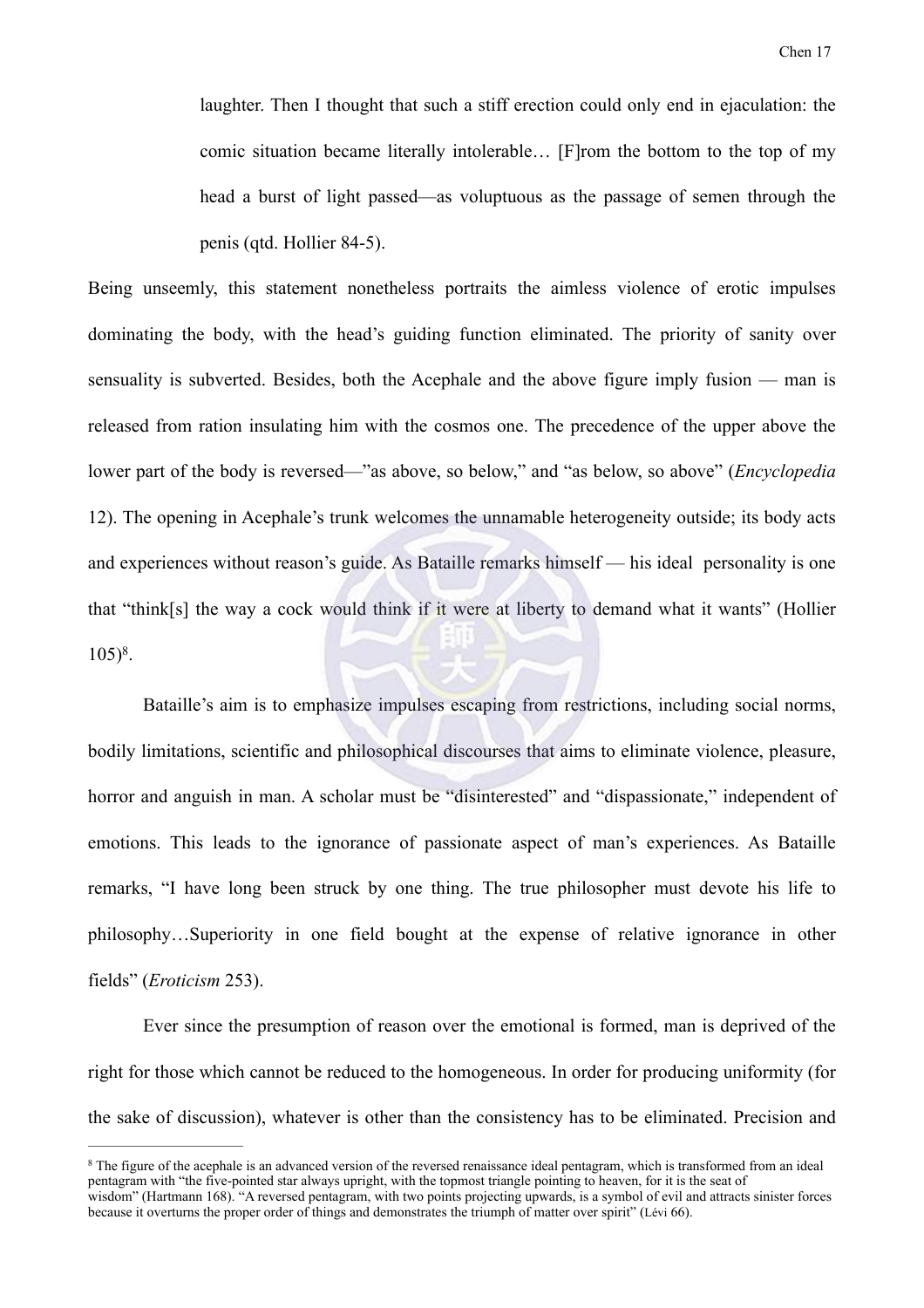unified standards are the foundation of science. Based on this foundation, knowledge can be accumulated and improved. Without simplification and exclusion, scientists could never clarify anything. And the mass of the universe will remain a mysterious turmoil. Science henceforth eliminates those which cannot be reduced as numbers or signs; what cannot be placed within the system of classification is referred to as "nothing" or "not worth discussing." It then appears that science has assorted everything into a systematic spectrum serving as an all-inclusive foundation for more advanced researches.<sup>9</sup> But in the meantime an invaluable price is paid—man takes a great amount of experiences for granted, having half-knowledge about themselves. Moreover, scientific method do not always takes everything into account. For example, the science of economics, based on a group of economic models, is notorious for incorrect prediction. Forecast differs as many as economists. Computers can outmaneuver human chess masters; but when playing on real chessboard (instead of using the computer as interface), robotic arms often fails to position the chess pieces. The common reason for these failures is that science only functions well in ideal conditions free of unwanted factors. Unwanted substances and conditions must be cleaned up to create a pure environment which is often rare. Throughout the process of any scientific experiment —from assumption to consequences , everything is artificial creation.

 A legend of the history of mathematics shows that what scientist considers self-evident is very likely the result of exclusion of what cannot be reduced to ideas. The Greek mathematician Pythagoras considers irrational numbers as in conflict with the rule of a well-balanced universe<sup>10</sup>. For this reason he forbids the discussion of negative numbers in his school in order to keep this

<sup>&</sup>lt;sup>9</sup> Hollier specifies blind spot of science: "Science develops as a process of pure assimilation, an assimilation that would not be followed by any excretory phase"…"Science…eliminates any difference that is not logical, or reduces it to a specific difference, a difference defined by the possibility of [man]. Difference must be reduced, diminished, and strung together by logic"…"Theory does not know or encounter its other. The other escapes it. But it is primarily because this other does not give itself to being known, because it has nothing to do with theory. There is…only homological theory; a theory of the other would change nothing, since it would not break with the space of theory but just come down to the same thing once more" (Hollier 86-7).

<sup>&</sup>lt;sup>10</sup> "The Pythagorean world view ... was based on an extreme admiration for the *arithmos*—the intrinsic properties of whole numbers or their ratios—and their presumed role in the cosmos. The realization that there exist numbers, like the Golden Ratio, that go on forever without displaying any repetition or pattern caused a true philosophical crisis… What is clear is that the Pythagoreans basically believed that the existence of such numbers was so horrific that it must represent some sort of cosmic error, one that should be suppressed and kept secret" (Livio 4-5).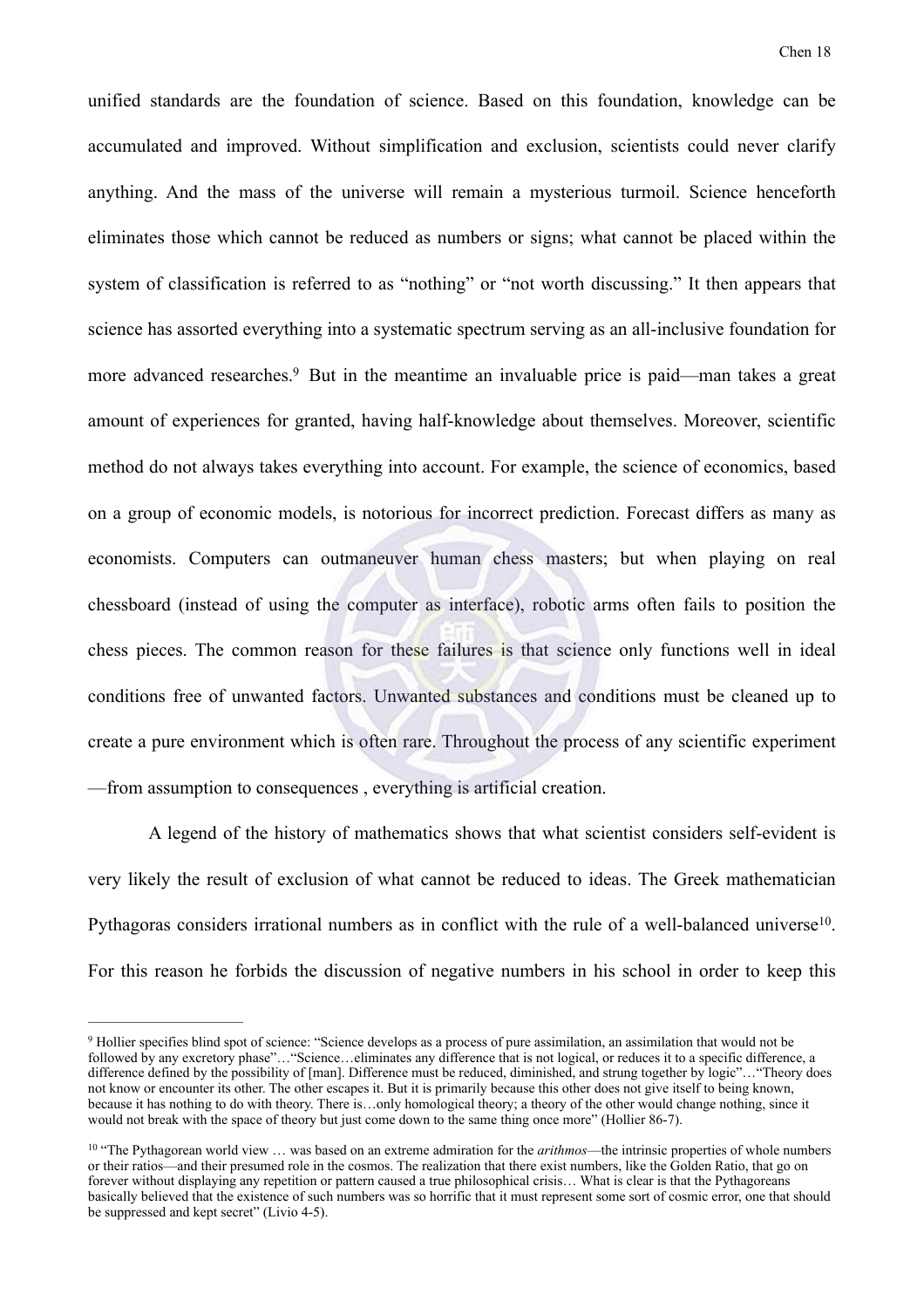"cosmic error" secret.<sup>11</sup> He even has Hippasus, the supporter of irrational number, drowned at sea so that he would not disclose the secret (Michaelides 27). Scientific findings are acquired at the expense of ignoring what cannot be understood by human minds.

 As another intellectual field constructed upon ideas, philosophy gives too little attention to sensational experiences. As work, philosophy requires discipline which brings man away from his violent impulses. Philosophy has to ignore man's passionate moments and is therefore insufficient in providing a sound investigation of the whole of humanity's experience. The moments of violent impulses and discipline are mutually exclusive. Bataille takes extreme experiences to highlight this problem,

> The experience of extreme states of being…dislocates us and excludes calm reflection, its essence being to put us "beside ourselves." It is difficult to imagine the life of a philosopher continually or at least fairly often beside himself. We come back to the essential human experience dividing time into working time and sacred time" (*Eroticism* 260).

Philosophy neglects the heterogeneous. In order to formulate a discourse, it has to disregard whatever it cannot use as ideas. Those disregarded, taken as "nothing" or "irrelevant" are driven to the shadow of the night. Extreme sensual experiences are among those neglected as non-relative to rational discourses. But can philosophy claim its authority over knowledge if what philosophy grasps is based only on a part of the man's total experience? Can philosophy provides solutions for man if it does not know the entirety of human being who is comprised of both man and animal's elements?

 The oddities in *Story* — those remain outside the definition of ideas and the classification of mental diseases or sexual aberrations, hint that Bataille is not only trying to escape the confinement

<sup>&</sup>lt;sup>11</sup> Irrational numbers refer to numbers which cannot be represented as a ratio of integers, therefore 0.75 is a rational number because it is equal to 3/4, while a circle's circumference π is an irrational number. The golden ratio φ, and the square root of two, and all square roots of natural numbers, are irrational numbers.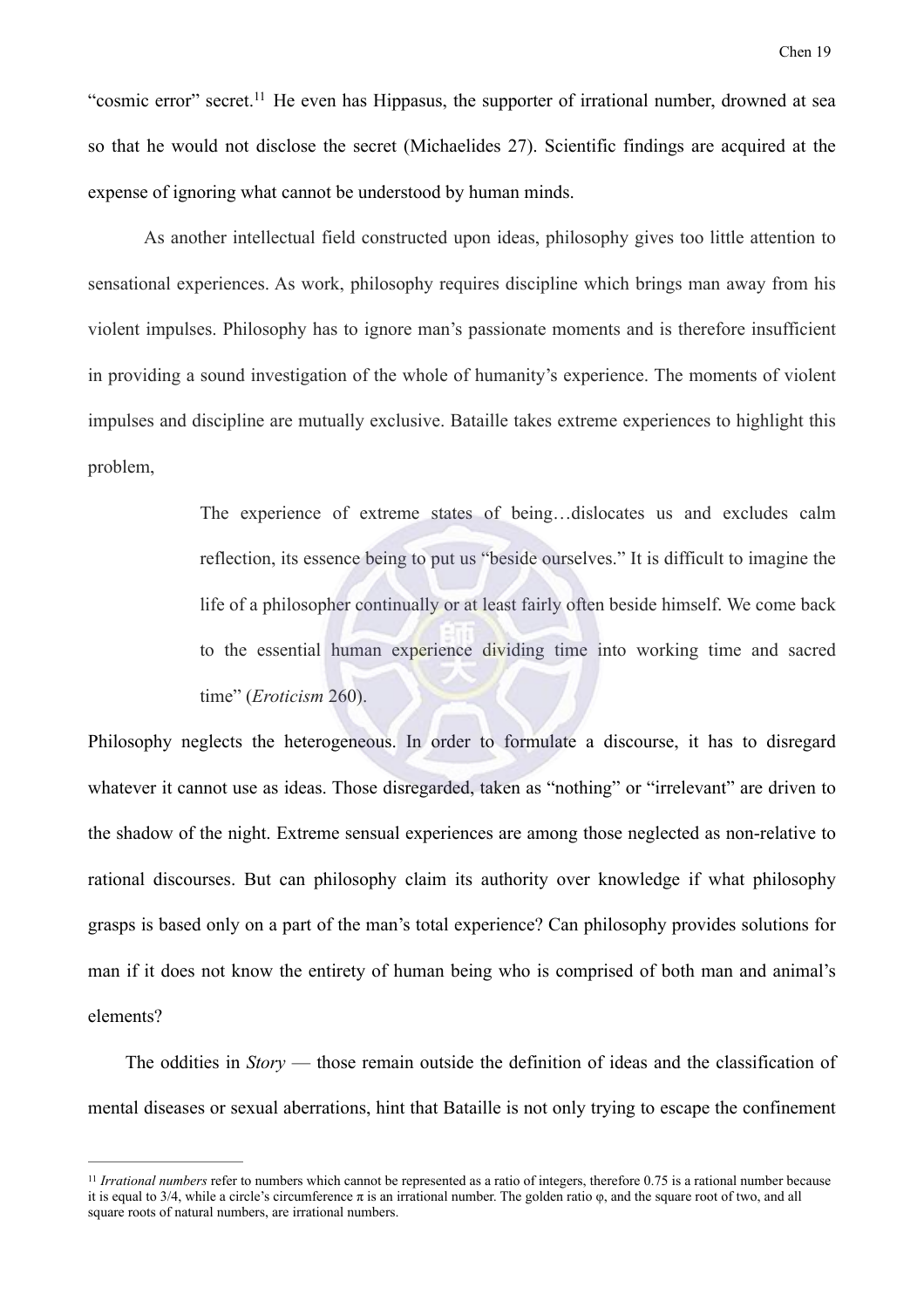of ideas, but also bringing to light extreme states of existence. Philosophy is insufficient in containing the totality of man's experience. By smearing the clarity the system of language builds, Bataille tries to disclose the long-forgotten states of instinctive existence occurring in moments related to death and birth — the moments of continuity. The heterogeneous leaks from the fissure among orders. What he means by "disequilibrium is poetry" (*Eroticism* 24), is that the loss of forms makes jouissance possible. As Hollier puts it,

> "Philosophy's precise function lies…in this empire of theory where all the ideological practices *limiting language to an instrumental function* are gathered… Philosophy's task is to demonstrate that there is nothing threatening about them, either because they are not, in fact, foreign at all, and do not escape science's jurisdiction; or because they have no reality, that nothingness, for example, is strictly saying nothing at all, etc. What is essential is that nothing exists outside of a theoretical horizon; nothing escapes examination in the distancing that is the basis of theory; *nothing exists that cannot be mentioned*, that has no name, that cannot be subsumed into some conceptual abstraction. What is essential is to *preserve continuity at any cost*…even, by reducing the unknown to no more than a distant province of the known, or *the infinite of the finite*." (Hollier 88-9)

# **2. Sensuality Instead of Propriety**

 Bataille considers that philosophy should be "the sum of the possibles in the sense of a synthesis" (*Eroticism* 254). By saying so he wishes to retrieve the attention on those long-neglected sensual aspects in intellectual researches. Opposing the rejection on those which cannot be reduced to ideas, he devotes passion on the study of undefinable conducts. In *Story of the Eye*, the sentiments he shows can hardly be conceived by common sense. This is because his ambition is to "[measure] the immensity of the void that yawned before us" (*Eye* 40). In another word, his purpose is to explore as much as possible man's unfathomable instincts. Hence those conforming to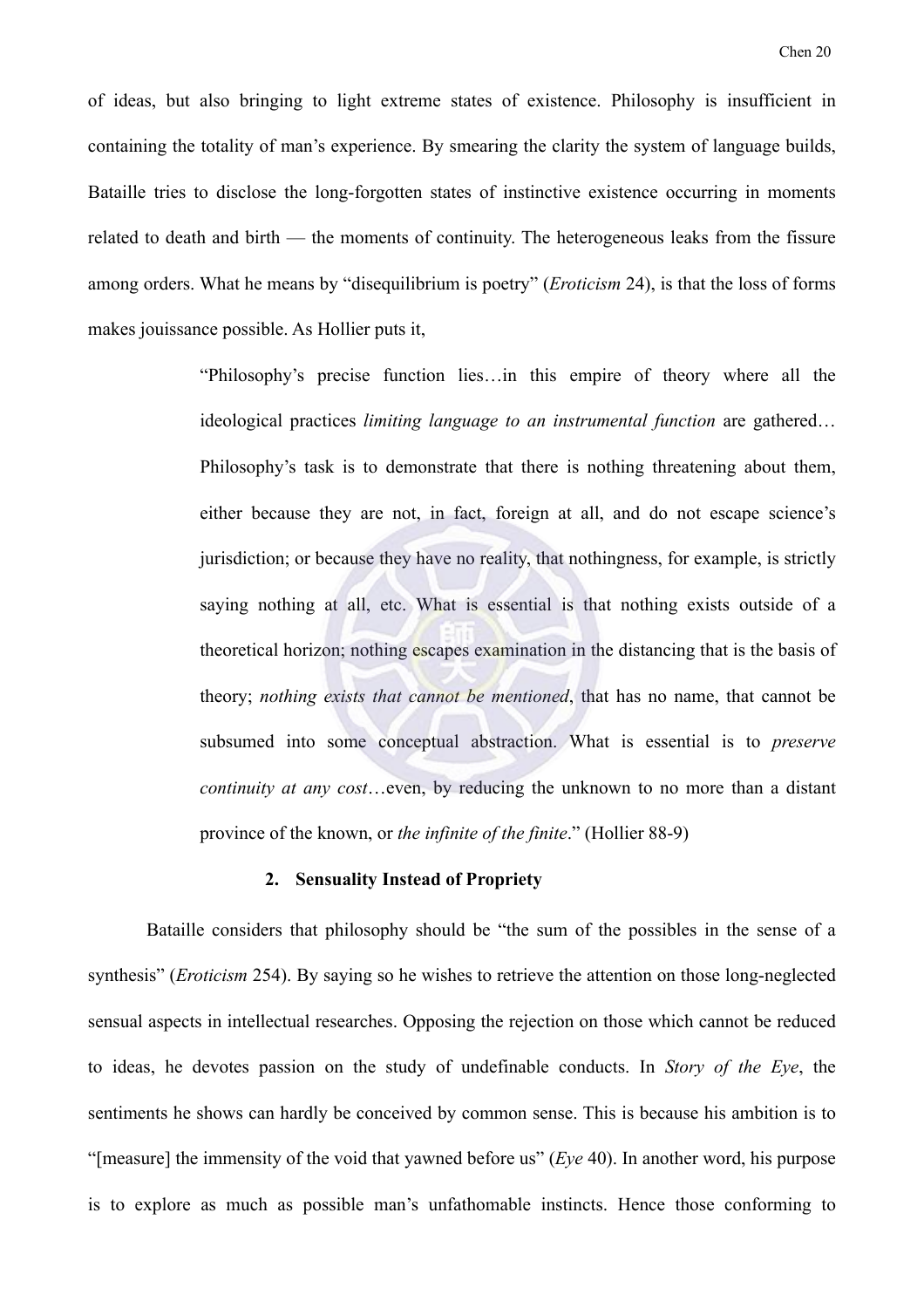propriety has to be irretrievably misplaced in the novella. Bataille would not allow his readers a break during those ceaseless turmoils because if he provides "a place where the soul protects its peace"(Hollier 88), his narrators would had fallen into theories which he opposes. What is proper has to be continuously disrupted. With few pauses, he creates continuous stimulation to the senses, especially in the aim of challenging propriety. Among these oddities, there is an aggravated power so overwhelming that readers feel as if they are carried on burdens of uncertainty while they read. The irregularities in his plots extend so aimlessly that the protagonists indulge in the loss of direction<sup>12</sup>. His aim is to ensure that none of their activities are productive and that none of these endeavors leads to a sublimated state which propriety promises.

### **2.1 Threshold of the Self**

In his trance, the narrator in *Story of the Eye* recounts,

it struck me that *death was the sole outcome of my erection*, and if Simone and I were killed, then the universe of our unbearable personal vision was certain to be replaced by the pure stars…without human delays or detours, something that strikes me as *the goal of my sexual licentiousness* (*Eye* 33).

These words recapitulates Bataille's life-long subject matter: incessant indulgence until one loses his sense of self, immersing into the universal flow of all time and space. For Bataille, this is an ultimate salvation in that one's limited existence is hence replaced by the unceasing universal unlimitedness. Its means is to waste life away enthusiastically without reservation, and endlessly challenging the limits of existence. After death, a being is dissolved into the universal continuity, as if it is a star hanging in the celestial vault, much more outlasting than the transient human being.

<sup>&</sup>lt;sup>12</sup> The sense of desperation both in the novella and his *Eroticism*— the ceaseless "[assent] to life until death" (*Eroticism* 11)—until all vitalities sustaining life is squandered away, may be traced back to the author's childhood experience. It seems Bataille tries to avoid one aspect of life by indulging totally in another—the first aspect being "the real world of utility," the other of "violent pleasure, horror and death" (*The Impossible*). In the second part of the novella, he explains his conversion from a pious Catholic to a renouncer of God: while the German troops invaded , his mother and he had to abandon his blind, paralyzed father, leaving him to die alone. It is said that his father died miserably, crying madly for his children. Bataille therefore comes to understand that human beings are all relentlessly in a state "blind, immeasurable…abandoned on the globe like my father"(*Eye* 101). He then loses his faith, believing that man is in actuality abandoned by God, destined by nothing other than chance: "No one on earth or in heaven cared about my father's dying terror"(*Eye* 101). He fights for such misery by imagining his father's fighting with death— "Still, I believed he faced up to it, as always. What a horrible pride"…"(*Eye* 101).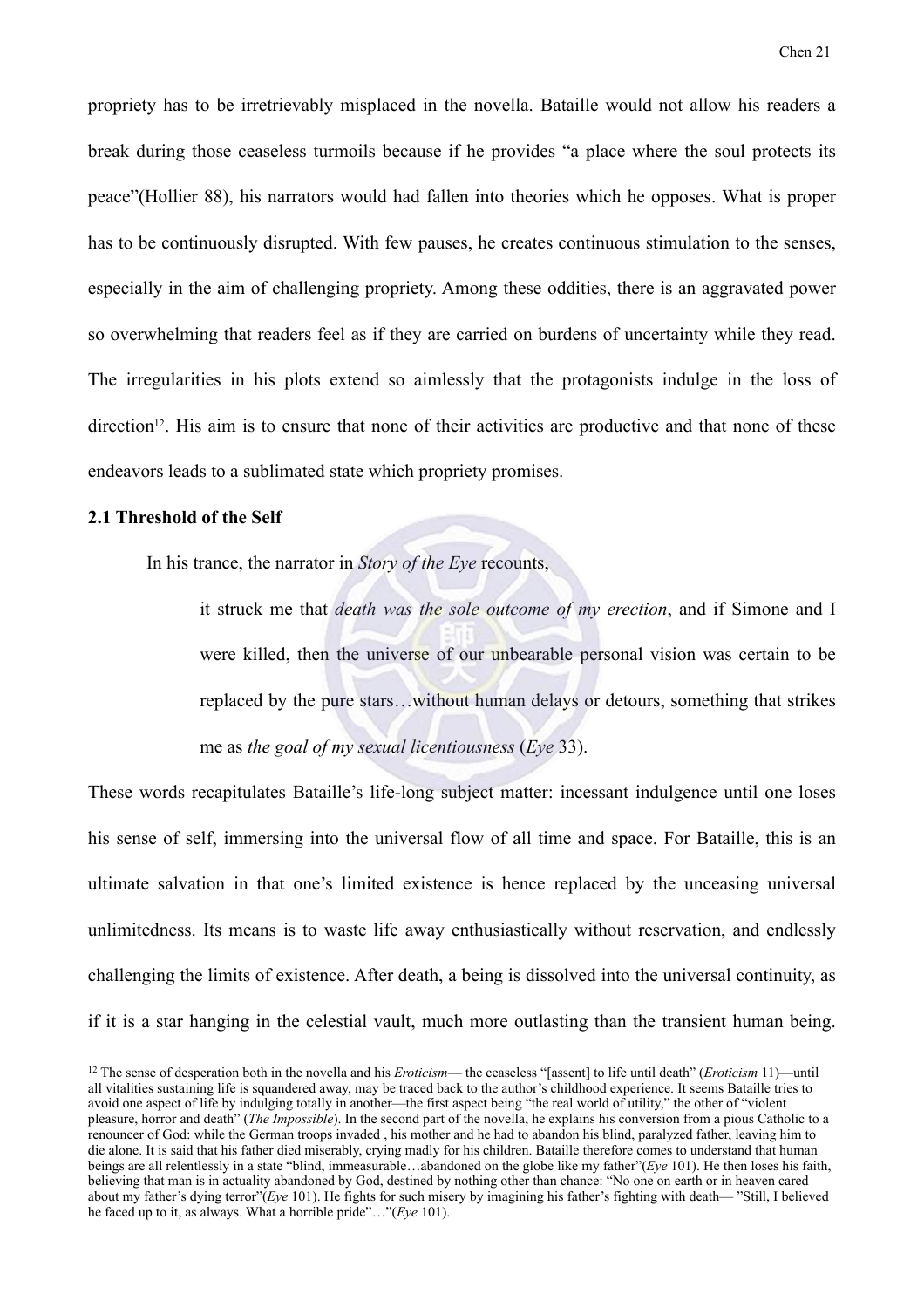The young couple's debauchery aims to lose their propriety and merge with the universal void. In another words, they let go of themselves to become continuous with the immensity of the universe.

 Bataille's way to the highest kind of existence involves a wish to death; in his words, it is a drive to "go beyond the world" *(Encyclopedia* 14)<sup>13</sup>, a wish for the "loss of the self," mentally and physically. It involves a drive to ceaseless challenge the limit of existence<sup> $14$ </sup>. As Hollier explains,

> The erotic effect can be defined as the loss of what is proper: the simultaneous loss of cleanness in filth and of one's own, proper identity in an expropriating violation. Being is dissolved, carried away by the action of dissolute existence. Eroticism opens being to a slippery action where they give themselves over and are lost, where their excess leaves them wanting (Hollier 74).

The erotic wish is related to the destruction of the body's boundary. The body's frame stops it from overflowing or losing its individual distinctness. Skeletons and skin assemble all bodily parts in proper position, making livelihood possible. But these organs limit the body simultaneously — to "frame" is both to put something inside a structure that holds it and to express something in words — this suggests that utterance and exclusion are inter-dependent. Jouissance stops the body from proper function, opening the body's interior to welcome the immense universal unity. Man's fear for death — one stringent restrictions binding him, keeps himself safe and sound. With the fear, he would not cross any boundaries that harms his being, e.g. to drive in a car without break, or to strangle himself to the point of death. Yet, to be able to transcend all sorts of boundaries, the audacity for death is required. The body's form has to be eliminated in order for jouissance to take place (Hollier 82).

Bataille's interpretation of the word "threshold" in *Encyclopedia* illustrates the horror to

*The Sacred Conspiracy*, which prefaced the first issue of *Acéphale*, contained an appeal to *go beyond the world*: "It is time to 13 abandon the world of the civilized and its light…A world that cannot be loved to the point of death, in the same way that a man loves a woman, represented only self-interest and the obligation to work" (*Encyclopedia* 14).

 $<sup>14</sup>$  Bataille defines his notion of eroticism as "the disequilibrium in which the being consciously calls his own existence in</sup> question" (*Eroticism* 31).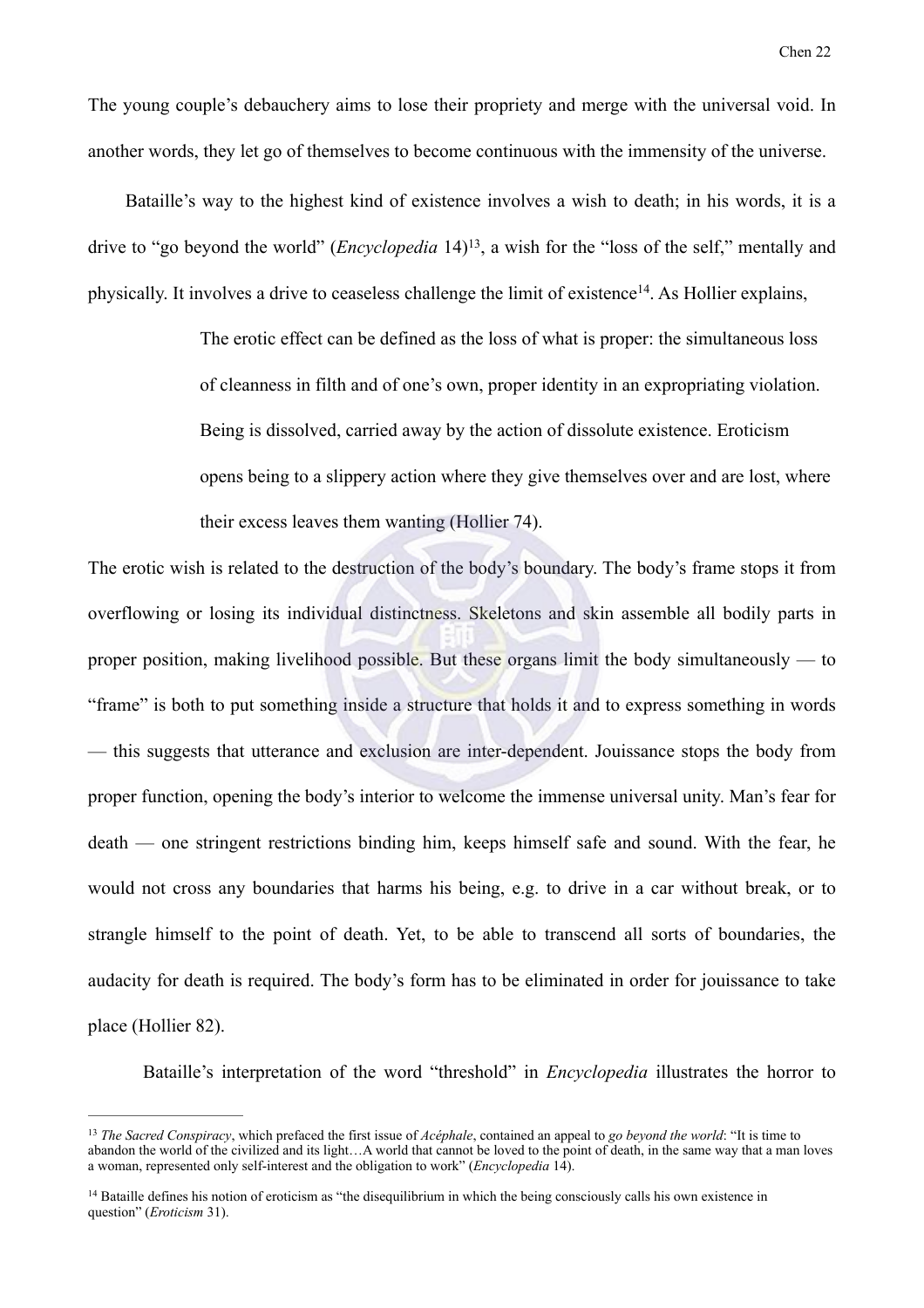break through one's bounds. Adopting a jocular tone, the heterogeneous as those outside the certain and finite are nonetheless threatening:

> The threshold is the node which separates two opposing worlds, the interior and the open air, the cold and the warm, the light and the shade. To cross a threshold is thus to traverse a zone of danger where invisible but real battles are fought out (*Encyclopedia* 84).

A threshold both protects the being from harm and limits his possibility. What is beyond the threshold is scary because it is unknown — people are ambiguous toward to what is on the other side of the threshold :

> As long as the door is closed, all is well. To open it is a serious matter: it is to unleash two hordes, one against the other, it is to risk being caught up in a fray…

> This goes to show that the threshold, that is to say the doormat, of which it is the visible sign, is indeed a thing of dread, because there one must manifest or cast aside one's qualities (*Encyclopedia* 84).

The horror of tackling with the unknown is encountered by a drive to cast oneself away. Despite the regulation of his senses, man could not help but squander away excess energy, resulting a disequilibrium of his existence (*Eroticism* 104). Simone's sudden "strong urge to relief herself completely" (*Eye* 38) forebodes death, and moreover, an annihilation of the culture based on the repression of impulses. In *Eroticism*, the author says man has an anxiety that his being will perish one day, while paradoxically, death is the way to transcend death. This anxiety and urge toward death interact in many episodes in *Story*: Granero risks his life until death in a bullfight. Don Aminado is strangled to death for the pleasure of the protagonists. Both victims have explored the limits of their lives. Although to indulge themselves into the unknown results in destruction, the onlookers and the victims are henceforth merged with a silent immensity through daringly stepping across their lives' boundary. For example, the scene of Don Aminado's death demonstrates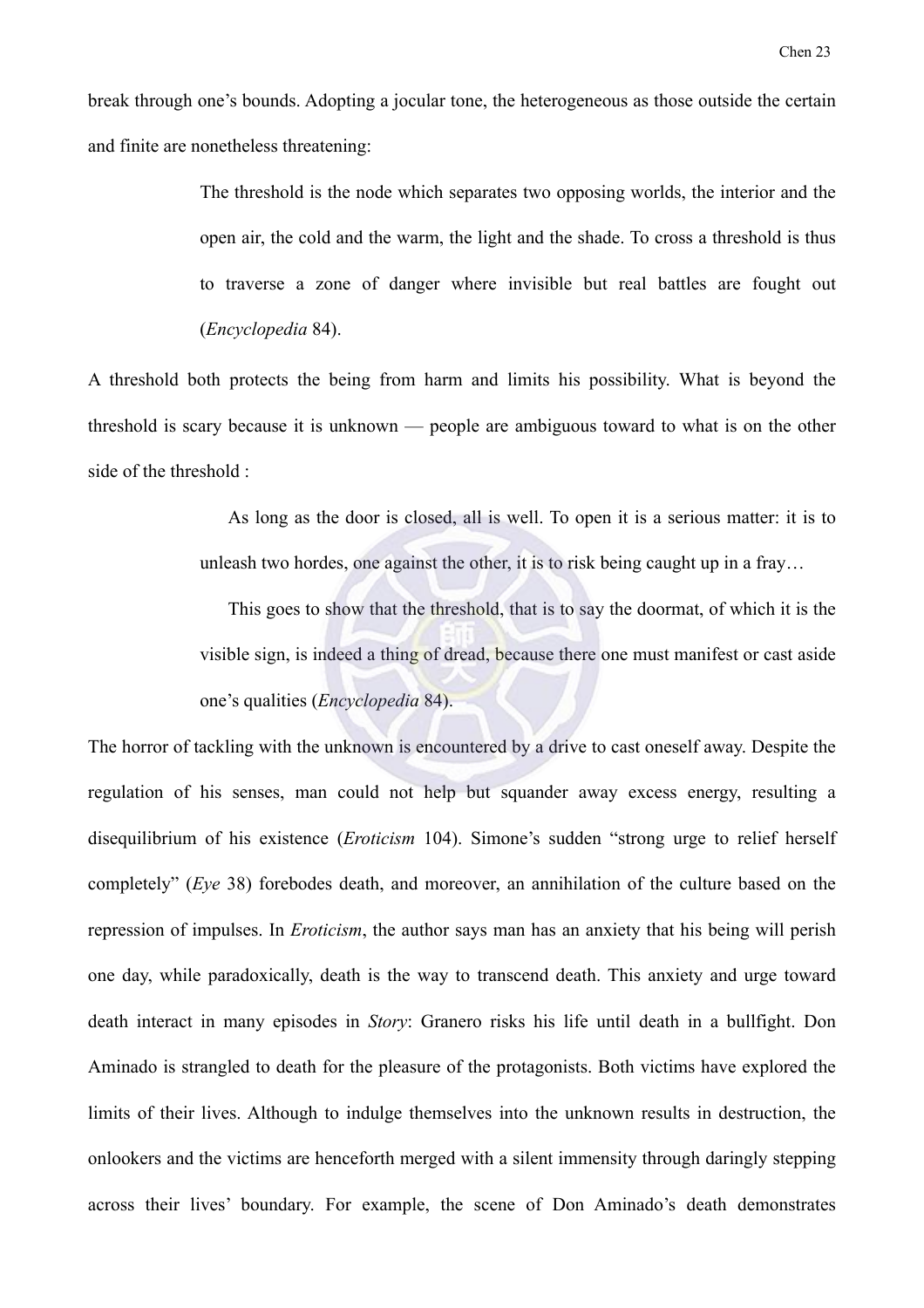Bataille's erotic effect. In crossing over life's boundary, there are desperation and ecstasy:

First I am going to tell you a story," Sir Edmund said to him sedately. "You know that men who are hanged or garroted have such stiff cocks the instant their respiration is cut off, that they *ejaculate*. You are going to have the pleasure of being *martyred* while fucking this girl."

And when the horrified priest rose to defend himself, the Englishman brutally knocked him down, twisting his arm.

Next, Sir Edmund, slipping under his victim, pinioned his arms behind his back while I gagged him and bound his legs with a belt. The Englishman, gripping his arms from behind in a stranglehold, disabled the priest's legs in his own. Kneeling behind, I kept the man's head immobile between my thighs.

"And now," said Sir Edmund to Simone, "*mount this little padre*."

Simone removed her dress and squatted on the belly of this singular martyr, her cunt next to his flabby cock.

"Now," continued Sir Edmund, "squeeze his throat, the pipe just behind the Adam's apple: a strong, gradual pressure."

Simone squeezed, a dreadful shudder ran through that mute, fully immobilized body, and the cock stood on end. I took it into my hands and had no trouble fitting it into Simone's vulva, while she continued to squeeze the throat.

The utterly intoxicated girl kept wrenching the big cock in and out with her buttocks, atop the body whose muscles were cracking in our formidable strangleholds.

At last, she squeezed so resolutely that an even more violent thrill shot through her victim, and she felt the come shooting inside her cunt. Now she let go, collapsing backwards in a tempest of joy (*Eye* 79-81).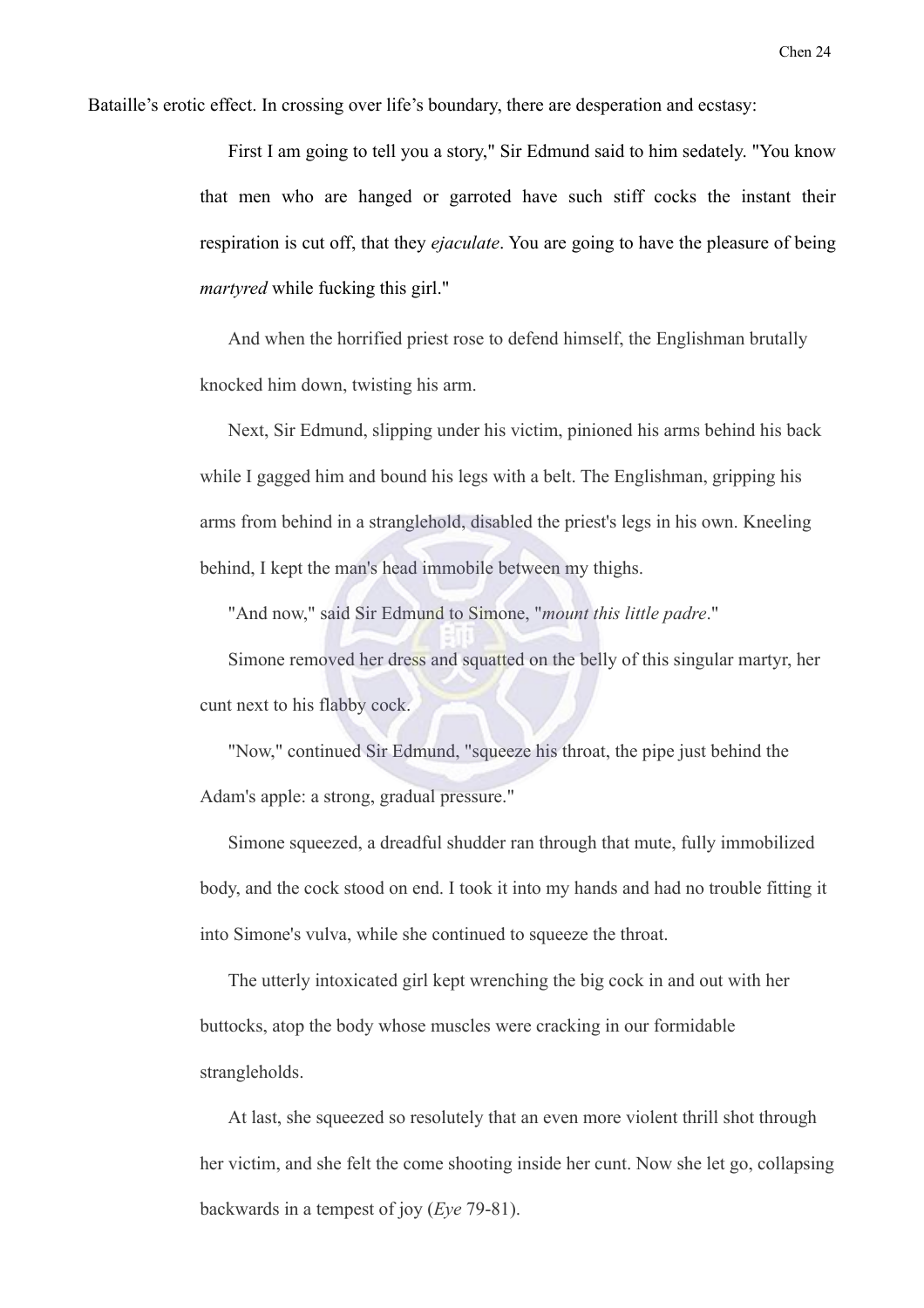The dead body is an object of fetish because of reasons related with limitation and continuity, too. First, the loosening of his body's limitations allows a man to reach his supreme state of being. Inferring the facial expression of a tortured Chinese criminal, Bataille argues that extreme pleasure is similar to extreme pain — the slowly killed man's facial expression is similar to that of a person feeling ecstasy. Bataille concludes that the loosening of body's boundaries leads to jouissance. More importantly, discharging the body's frame is connected with death which links everything as a continuity — a person's body erects moderately when alive; when he dies, he perishes away into the grand void, the continuity that links the whole universe. His proper form as a man vanishes, replaced by the silent continuity. A corpus' completely loosened muscles that no longer exert indicate the dissolving of their master's controlling power. There is no longer a will over the body. The postmortem half-way open mouth, eyes, and distorted limbs are signs of complete loosening of muscles—a state of absolute relaxation that could not be reached by any living person. This absolute relaxation opens the way to the continuity once thoroughly guarded by the body's form. The body is an empty vessel open to "the universal flow of all that is".

 Second, the corpse insinuates to the onlooker that his individual distinct being will be replaced by the continuity with the cosmos. The horror caused by the corpse and the sorrow for the diseased relative form a bizarre feeling. According to Bataille, the man's terror for a corpse comes from his knowledge about his own destiny acquired at the sight of the corpse:

> What we called death is in the first place the consciousness we have of it. We perceive the transition from the living state to the corpse that is, to the tormenting object that the corpse of one man is for another. For each man who regards it with awe, the corpse is the image of his own destiny. It bears witness to a violence which destroys not one man alone but all men in the end (*Eroticism* 44).

The corpse suggests both the body's form and its void. Death makes it clear that the body is a vessel once contained but empty for now. Faced with this ambiguity, man has to cope with the anxiety that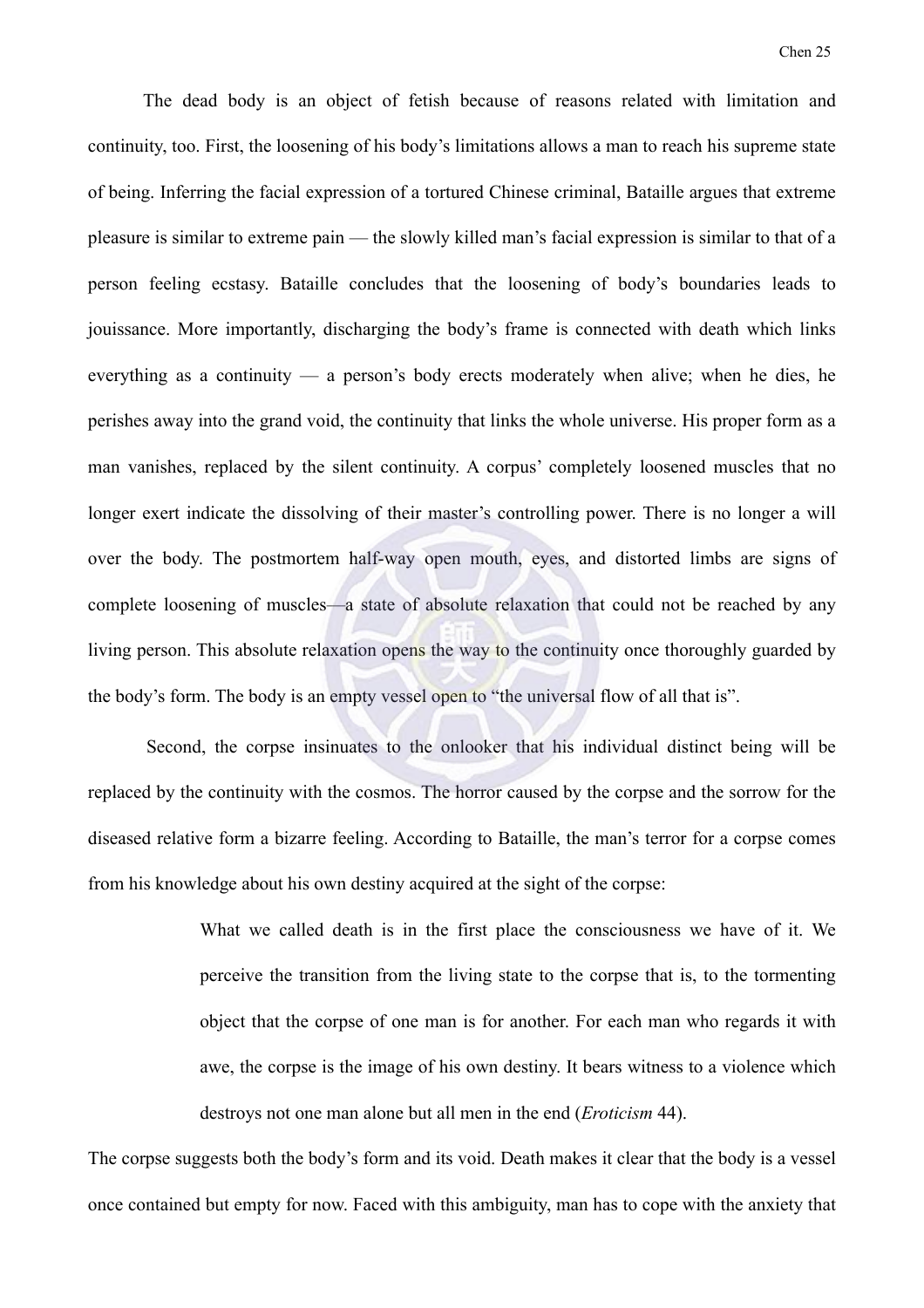his once-beloved is now a source of horror. The erstwhile dear being now becomes an unfathomable void. It would not respond as used to when talked to or touched. This is frustrating and overwhelming enough for the living ones. The emotional incongruity between the absolutely convincing immobility and the onlooker's inner drive to get close to the beloved dead one makes the onlooker dizzy.

 As another major victim in *Story*, Marcelle's insanity is directly linked with the loosening of her sense of ego. Her pleasure comes from the same origin as her shame: she is aroused because she is aware of her transgression of her own proper being. Transgression makes everything about her at a loss: her sense of self and her behaviors are in turmoil. Psychologically forced (by the young couple) to abandon herself, she is casted in the state of loss, free from worldly obligations. In this sense, she is made to reach a sacred realm which Bataille considers parallel to religious sacredness (*Eroticism* 7). The more pious she is, the more degenerated she feels. The befouling of her purity unties her mundane bounds. As the narrator of *Story* says:

> Marcellele's smile, her freshness, her sobs, the sense of shame that made her redden and, painfully red, tear of her own clothes and surrender lovely blond buttocks to impure hands, impure mouths, beyond all the tragic delirium that had made her lock herself in the wardrobe to jerk off with such abandon that she could not help pissing (*Eye* 21).

Being struck of her proper identity, her purity fulfilling the protagonists' wish for defilement, Marcelle is transported into a lawless state that Bataille longs for. (*Eroticism* 145).

 Excrements serve as reminder of the body's threshold as they are once part of the body but are separate from it now. Moreover, excrements are signs of death, along with urines and other bodily fluids, in that their overflow indicate the perishing of the person's will. The excrements smear the body's boundaries, allowing whatever outside to enter. Since the body now is an empty vessel, it is open for communication. Once controlled by the person, the fluids are now free to flow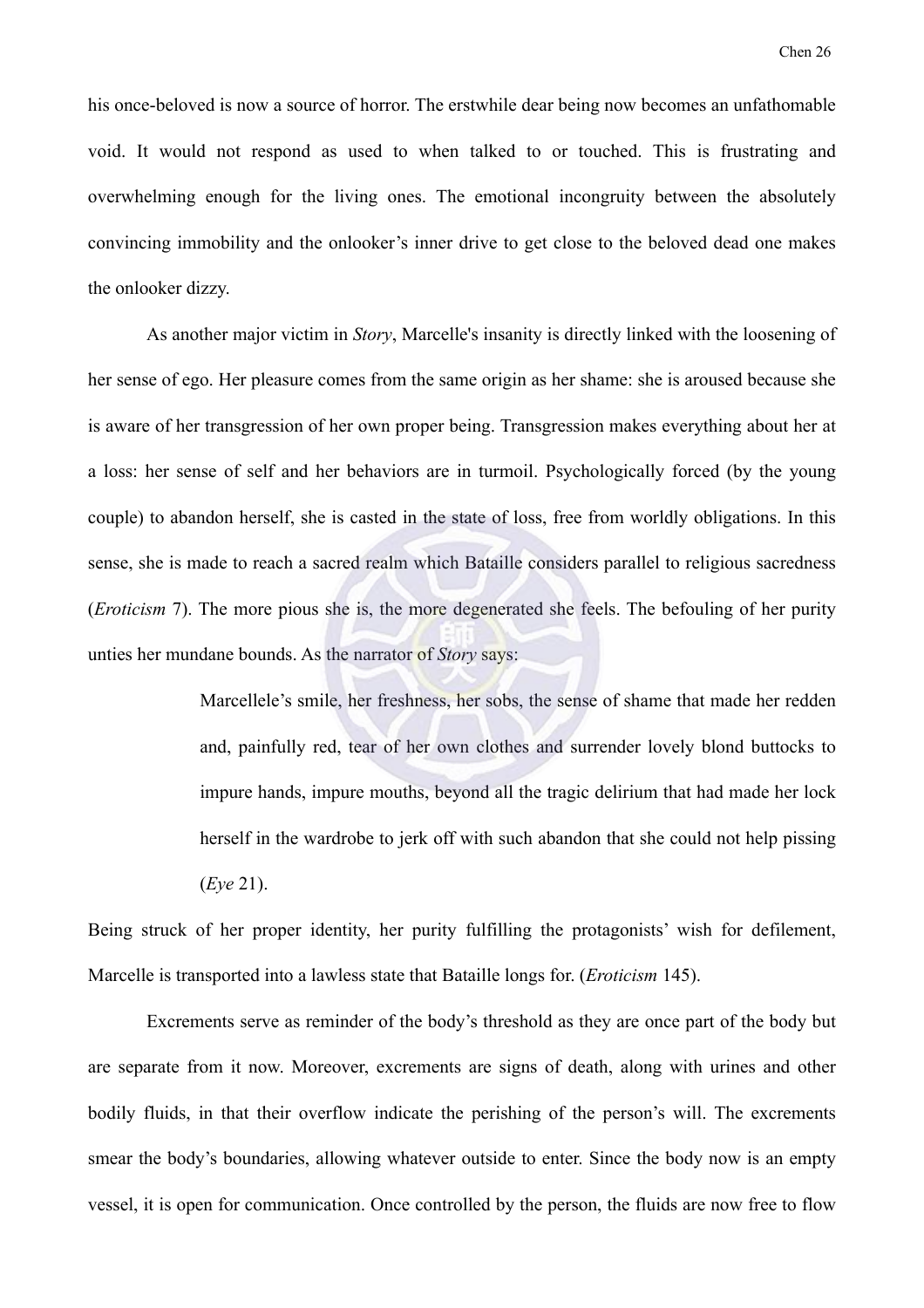out of the body's openings. The appearance of these liquids outside a carcass suggests the total unleashing of the self into nothing. For the person, the carcass, excrement and urine are "the nothing from me" (*Nietzsche* 22 )<sup>15</sup>; they cause Socrates's confusion, anguish and repulsion because they are formless<sup>16</sup>. And this "nothingness" is what Bataille endeavors to fuse himself with — the deliberate pursuit of loss, and the appeal to go beyond the world. Excrements as nothingness represent the unleashing from all sorts of boundaries—-worldly obligations, social rules (the taboo of dirtiness, nudity, etc.), and the body's form.

## **2.2 Threshold of Propriety**

Commenting on the limitation of narration in *Sleeping Beauty*, Bataille says,

In order for the fairytale to be self-contained, the storyteller of the *Sleeping Beauty* would not let her be "awoken covered in a think layer of dust; nor have they envisaged the sinister spider's webs that would have been torn apart at the first movement of her red tresses… Maids of all work… are perhaps not completely unaware that they are contributing every bit as much as the most positivist of scientists to respelling the injurious phantoms that cleanness and logic abhor (*Encyclopedia* 42-3).

Foregrounding the dusts and spiderwebs ignored in the fairytale, Bataille shows that propriety is the result of exclusion of those not conforming to "cleanness and logic." In another entry he writes for the word *space*, he emphasizes a limitation of men's perception and their imagery effort to cover up this insufficiency:

<sup>&</sup>lt;sup>15</sup> In order for protecting themselves from diseases, human beings inherited an instinct to be afraid of corpse and excrements. People who avoid the filthy tend to thrive than those who do not. In Bataille's words, people deny these scatological materials as null: "Excrements is the dead part of me I have to get rid of, by making it disappear, finally annihilating it" (*Nietzsche* 22).

 $16$  "In the dialogue bearing his name, Parmenides would like for Socrates to tell him what things, according to him, have an idea (or form, depending on the translation): for example, is there an idea of similarity, and idea of one and of many? Is there an idea of the just, the beautiful, the good? Is there even an idea of man, and idea of fire or of water? To the first two sets of examples offered by Parmenides, Socrates answers affirmatively and without hesitation, but faced with the last group, having to do with physical beings, he admits to some confusion, which Parmenides, with a new set of examples, will further increase. Here is this last, "scatological" set: "And what about these, Socrates—they would really seem ridiculous—hair and mud and dirt, for example, or anything else which is utterly worthless and trivial. Are you perplexed whether one should say that there is a separate form for each of them too, a form that again is other than the object we handle?" (Hollier 99)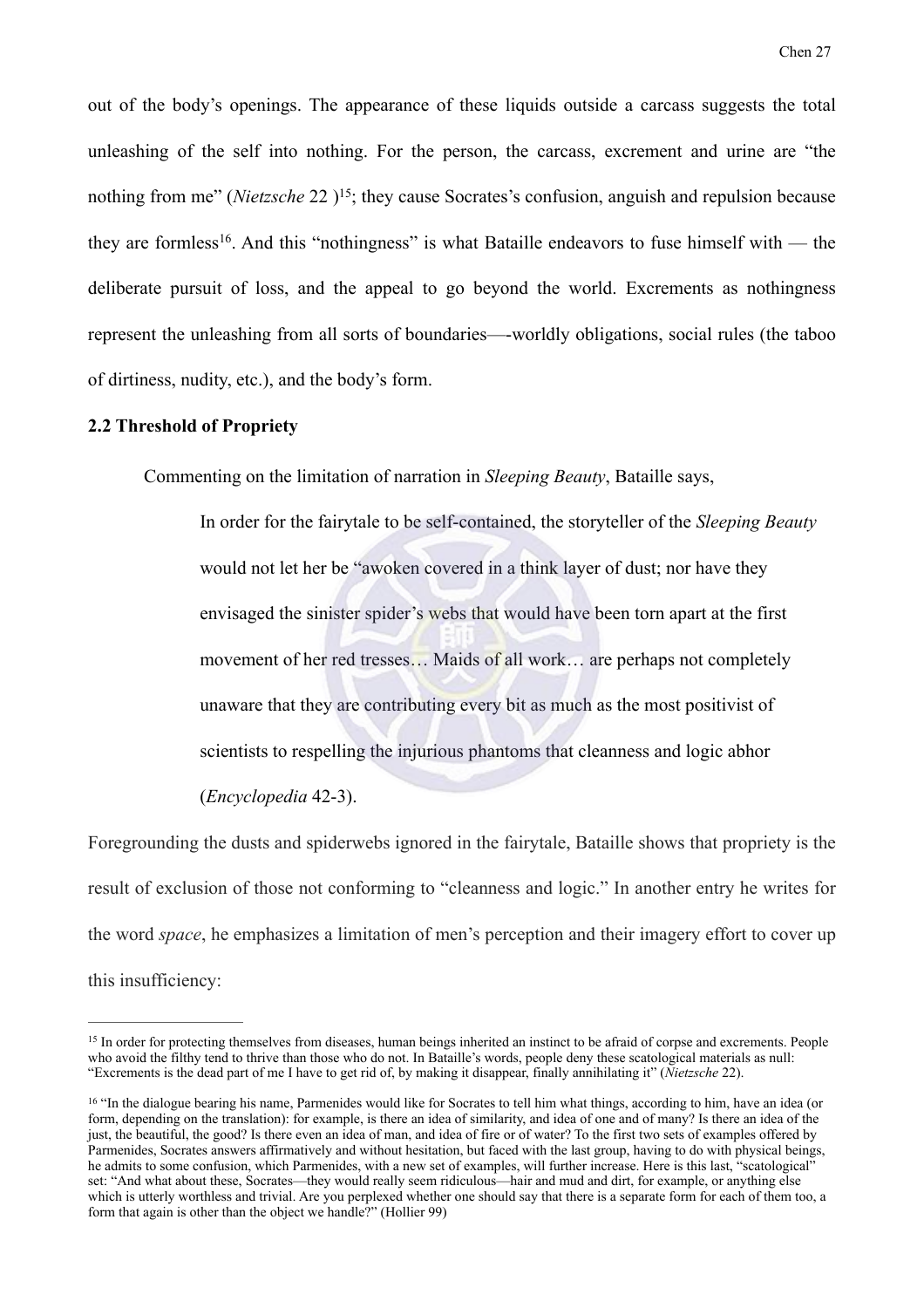Unfortunately space remains a lout, and it is difficult to enumerate what it engenders. It is as discontinuous as it is devious, to the utter despair of its philosophical-papa…Without one's being able to say why, it seems that an ape dressed as a woman is no more than a division of space. In reality, the dignity of space is so well established and associated with that of the stars, that it is incongruous to assert that space might become a fish swallowing another…

Space would of course be far better off *doing its duty* and fabricating the philosophical idea in professors' apartments! (*Encyclopedia* 75-7)

By saying so Bataille highlights the issue that man weave out connections and similarities for the boundless nature beyond their perception. For every discontinuous incident, man has to give it a cause in order to "make sense" out of it. As Hollier interprets, "science…puts [ripped up thoughts] together, laying bridges that will cancel out the rift" (Hollier 92). Hence there results in a fundamental issue of knowledge — interdependency within an enclosed system symbols:

> Not only language, but the whole of intellectual life is based on a game of transpositions, of symbols, which can be described as metaphorical. On the other hand, knowledge always proceeds by comparison, which connects all known objects to one another in relations of interdependency…And if I see a dog running, it is just as much *the run that is dogging* (*Encyclopedia* 61).

Absurdity is the state of language or situation losing its proper form<sup>17</sup>. In the entry of the word "formless," Bataille asserts that it is a word serving to "declassify"<sup>18</sup>, and then he further rejects the notion that "everything should have a form" (*Encyclopedia* 51). When he says that philosophy imposes a "frock-coat" on "what exists" (*Encyclopedia* 52), he is suggesting that the world should

<sup>&</sup>lt;sup>17</sup> The word "idea" and "form" are synonymous in Ancient Greek language, compatible in translation (Hollier 99).

<sup>&</sup>lt;sup>18</sup> Bataille's interpretation of the term "formless" indicates his aim to "declassify, requiring in general that everything should have a form" (*Encyclopedia* 51). "For academics to be satisfied, it would be necessary, in effect, for the universe to take on a form. The whole of philosophy has no other aim; it is a question of fitting what exists into a frock-coat, a mathematical frock-coat. To affirm on the contrary that the universe resembles nothing at all and is only formless, amounts to saying that the universe is something akin to a spider or a gob of spittle" (*Encyclopedia* 51-2).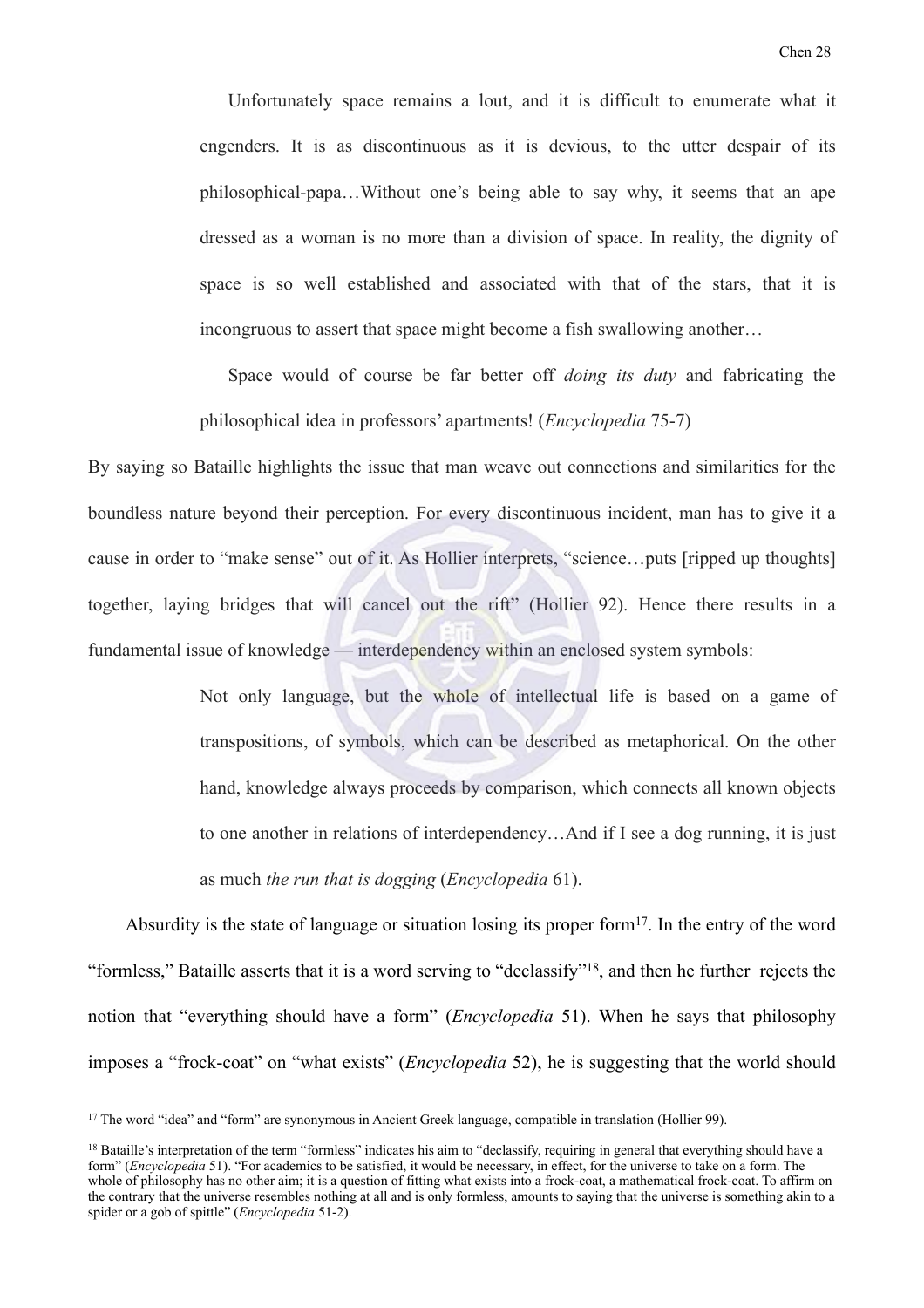get rid of these limitations so as to retrieve the repressed heterogeneous that remains unknown.

 The threshold between obscenity/normality reveals the limit of ideas. It is exactly the obscene that indicates where ideas, as to propriety, stop to function. In order to get rid of the bounds of ideas, Bataille aims to explore the lower, and if possible, those "lower than the lowest" (Hollier 102). His ambition has no limitation. "Obscene words are themselves obscene realities" (Hollier 106). These straight-forward dictions in *Story* are free from the world of ration. They are in the realm of the violence. By unlimited employment of plain dirty words, Bataille keeps on challenging the confinement of propriety, bringing his audience endlessly to the lower.

The scene of the streetwalker in sir Edmund's pigsty<sup>19</sup> illustrates the loss of propriety<sup>20</sup>. First of all, the streetwalker wears only cami-knickers, baring herself to external surroundings. This is similar to the move of stripping naked before sexual intercourse, as well as depriving the victim of his life in a sacrificial ritual, according to Bataille's idea of eroticism; both conducts make communication possible by taking barriers off (*Eroticism* 17-8). When the streetwalker "collapses," her being as a disclosed discontinuity is open, and she is free to dissolve into external turmoils, linking with the universal oneness. This scene has the same erotic effect with a sacrificial ritual or sexual intercourse in that the individual discontinuous participants are thus released from their enclosed discontinuity, reaching a state of sacredness. As Bataille concludes, obscenity "is our name for the uneasiness which upsets the physical state associated with self-possession (*Eroticism* 17). The streetwalker lives in a special kind of freedom similar to that of animals or the underworld people: poverty exempts a streetwalker from social norms — she knows she lives like a pig, and is not ashamed of it (*Eroticism* 134-5).

<sup>&</sup>lt;sup>19</sup> "Sir Edmund had a cramped, windowless pigsty, where one day he locked up a petite and scrumptious streetwalker from Madrid; wearing only cami-knickers. she collapsed in a pool of liquid manure under the bellies of the grunting swine. Once the door was shut, Simone had me fuck her on and on, in front of that door, with her ass in the mud, under a fine drizzle of rain, while Sir Edmund jerked off" (*Eye* 55).

 $20$  Bataille's contemplation on the notion of the filth may be traced back to his childhood experience. Since childhood, he attends his paralyzed, blind father. The experience includes "[sees his] father shit a great number of times" (*Eye* 99). The boundary of cleanness and filth which is clear in other households is very often blurred for the young Bataille. And this childhood experience is also the origin of "the eye" and the "bull's gland" in *Story*. He therefore is given a chance to meditate upon one of the most important, but often neglected issues in humanity's experience.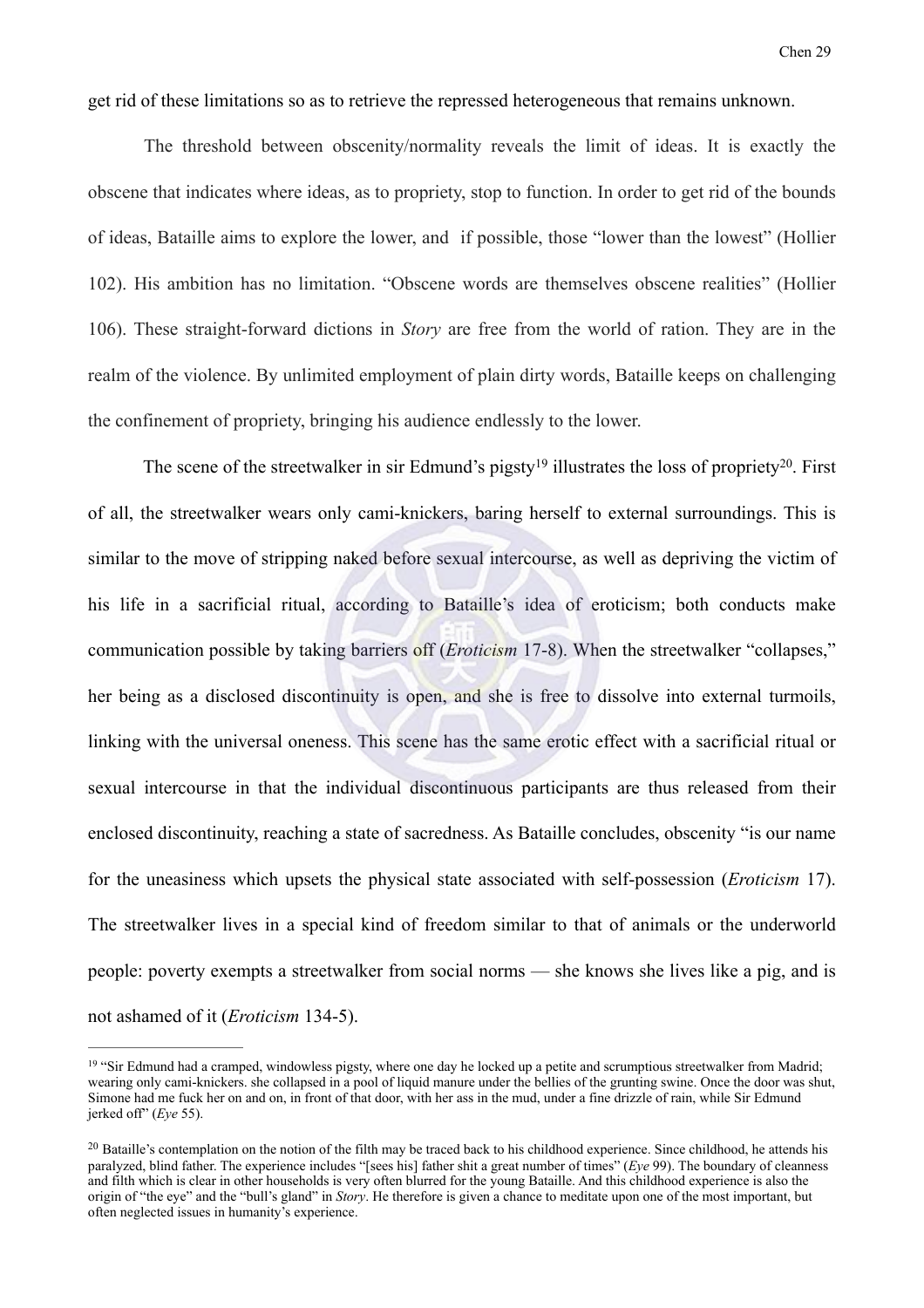Pleasure, laughter, violence, the filth, the trivial, are those ideas "have nothing to do with," but the experience of these has the power to make man transcend the "humdrum world of existence" (Hollier 100)). Their fundamental "uncontainable difference" as the heterogeneous aspect of humanity's experience is an important part of man that he cannot escape from (Hollier 103). Pleasure could only be experienced, not meditated upon. The pleas for pleasure does not actually effect upon pleasure. No matter defended or not, pleasure never ceases to be. It silently lurks somewhere in humanity like the pulse of his heart.

 In *Accursed Share*, Bataille illustrates the mysterious quality of man's physiological response — between the outer experience and his physical response, there seems to be no assured mechanism guaranteeing the manifestation of a person's emotions. For example: "the paradox of happy tears… which a happy event provokes as readily as misfortune" shows that people know little about the cause of tears (*Accursed I* 204). "Marcelle's smell, freshness, touch, and her reddening for shame" (*Eye* 21) provoke the protagonists in *Story* in the same way. She is unforgettable to them (after she was locked in a sanitarium) not because of something that forms an idea, but because of something formless. It is possible to say that the protagonists miss her because of something "automatic, instinctive, unlearned." These automatic instincts do not form a theory. In *Story*, Bataille represents a similar occasion about bodily reaction without explaining:

[Simone] came back affectionately and said in a gentle, dreamy voice: "Listen,

[Marcelle] won't be able to help pissing when she sees us...making it."

Hearing this, the narrator reacts automatically:

I felt a hot, enchanting liquid run down my legs, and when she was done, I got up and in turn watered her body, which she complaisantly turned to the unchaste and faintly murmuring spurt on her skin (*Eye* 20).

The process between the narrator's hearing and responding is speechless and mysterious. No interpretation for this mechanism can promise absolutely correct reason. This is one of the examples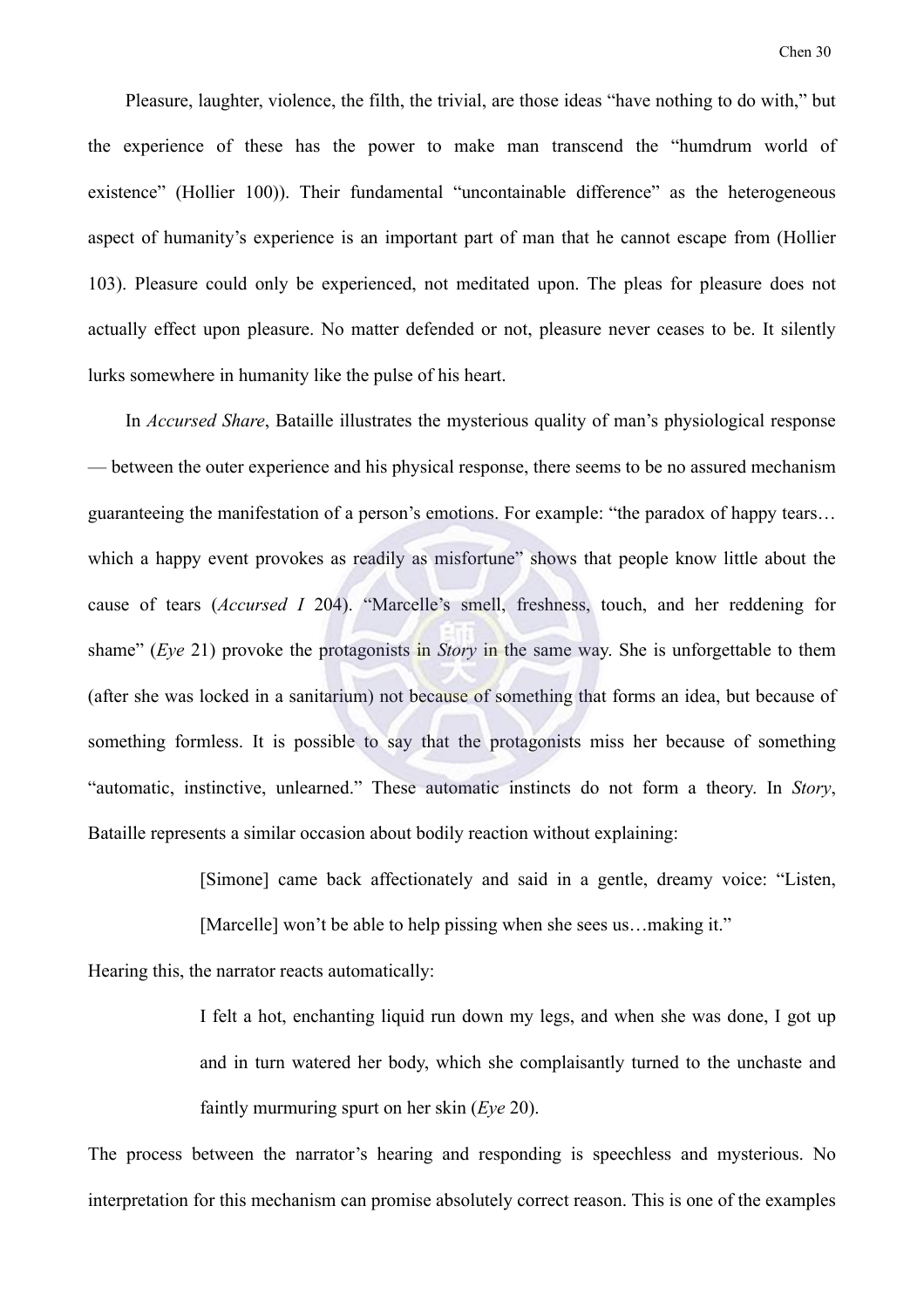that the heterogeneous, including pleasure and violence, influence people without saying a word. No matter how the heterogeneous is repressed or avoided, it effects upon human beings without accentuating its own existence. Although people tried to hide it, Hollier recapitulates its power ,

> "[P]leasures…particularly…the greatest pleasures — involves the person experiencing them in a ridiculous, if not utterly repulsive display. This makes us selfconscious, and we keep these pleasures as secret as possible, reserving all such activities for the hours of darkness, as if they should not be exposed to the light of day" (Hollier 100).

By bringing to light these decisive but hidden aspects about man's beings, Bataille forces his audience to face the abhorring aspects about themselves.

#### **2.3 Threshold of Reality**

When the sense of the ego, idea and propriety are dissolved, a person's sense of reality becomes vague too. An individual in such state — an erotic one — would lose his sanity in the eyes of others, as he tests his own existence around the boundary of his being. The narration in *Story* lingers around the threshold of daydream and reality, making the episode seem the hallucination of a psychosis<sup>21</sup>. The boundary between the rational and irrational is blurred. For example, the author does not give any reason why Simone is ill except saying it's because of "a minor incident" (*Story* 35-7), nor does he tell what kind of ailment she has. None of these reasonings are important. Bataille has no intention to elucidate whether these curious circumstances are fantasy, because his aim is the experience beyond the threshold of reality. He pursues the heterogeneous which makes humanity dizzy without the meddling of language. The episode of Simone's illness and the episode of bicycle riding illustrate this state of being at the threshold of reality and fantasy. Since Bataille

 $21$  "she soon delighted in having me throw eggs into the toilet bowl, hard-boiled eggs, which sank, and shells sucked out in various degrees to obtain varying levels of immersion" (*Eye* 36).

<sup>&</sup>quot;I gently sucked Simone's breast while waiting for the soft-boiled eggs, and she ran her fingers through my hair. Her mother was the

one who brought us eggs, but I didn't even turn around" (*Eye* 39-40).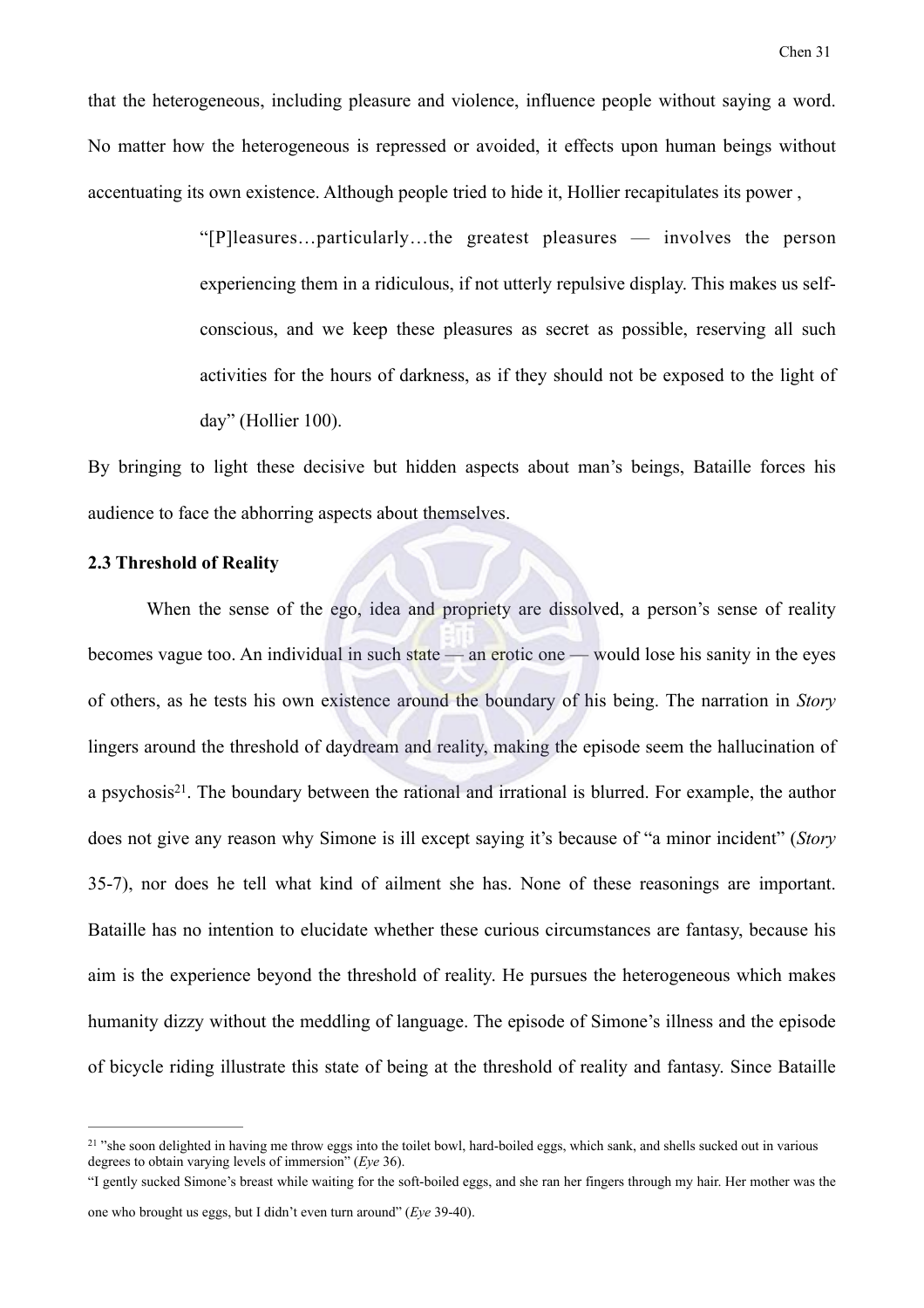considers the "self" in a society is alienated from his primordial impulses $^{22}$ , his aim is to release humanity from these worldly bounds. While cycling, the narrator of *Story* says, "it was as if I had left the earth", "suddenly it seemed as if all reality were tearing apart" (*Eye* 25, 27). He has already been on the boundary of ration. Later when he finds both Simone and his clothes are gone, he has been diminishing all barriers among himself and the universal permanence, uniting with the universal oneness:

> We had abandoned the real world, the one made up solely of dressed up people, and the time elapsing since then was already so remote as to seem almost beyond reach. Our personal hallucination now developed as boundlessly as perhaps the total nightmare of human society… (*Eye* 32)

Bataille wishes to show the immense heterogeneity beyond reality, and he is vehemently driven to cross beyond the limits of humanity—to the impossible. This drive (*Eye* 32) goes in the opposite direction of civilization — to where animals also belong, where it is allowed to be "extremely agitated" (*Eye* 32). In their trance, the protagonists gather all their strength, with full speed, to dash toward the threshold of destruction. Simon hurts herself fiercely in order for experiencing extreme states of being. By torturing herself, she gets to outline her body's contour. The intensive pains she creates get her close to the loosening of her usual forms/proprieties:

> Gasping and slipping away from me, Simone grabbed her own ass in both hands and threw back her head, which banged violently against the ground; she tensed breathlessly for a few seconds, pulling with all her might on the fingernails buried in her ass, then tore herself away at one swoop and thrashed about on the ground like a headless chicken, hurting herself with a terrible bang on the door fittings. Sir

<sup>&</sup>lt;sup>22</sup> "Man, identifying himself with work which reduced everything to order, thus cut himself off from violence tended in the opposite direction (*Eroticism* 45).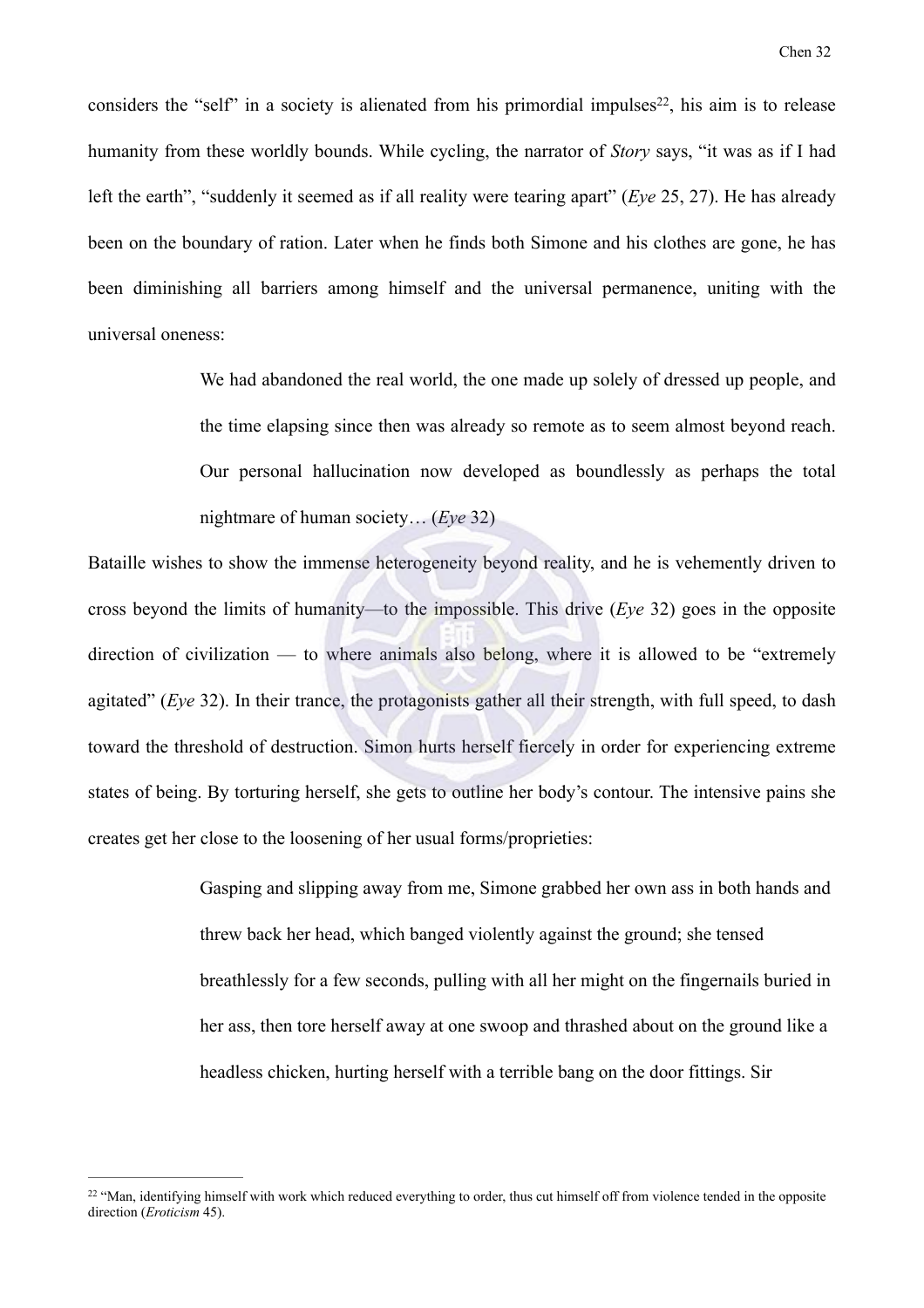Edmund gave her his wrist to bite on and allay the spasm that kept shaking her, and I saw that her face was smeared with saliva, and blood (*Eye* 55).

 Bataille asserts, "[turmoil] is fundamental to my entire study; it is the very essence of my book" (*Literature* 3). It is the very borderline of reason that the narrator and Simone incessantly break down. Endlessly, they challenge the limits of ideas and the extent the readers can bear, until the narration becomes almost esoteric<sup>23</sup>, and no concept can fully circumscribe the story because all ground upon which a notion stands is broken through to achieve a more "whole" unity. The quest of the formless is infinite. The boundary between reality and illusion becomes vague because whether there is a man or not does not matter<sup>24</sup>. What matters is the indefinite confusion which brings her and her audiences to question the ground of their existence.

 Pleasure, violence are the heterogeneous, according to Bataille. They function without the interference of ideas, dominating much of humanity's behavior without speaking for itself. For Bataille, pleasure always involves violence in its rupturing of order; both pleasure and violence are speechless, and both disrupt social norms. There always remains a gap between pleasure and the ideas explicating it.

 Without a word, the protagonists are captivated by each other out of something unnamable, something that "[warps] their desires, endlessly racking" them:

> [In] the rainless forest… we pedaled rapidly, without laughing or speaking, peculiarly satisfied with our mutual presence, akin to one another in the common isolation of lewdness, weariness, and absurdity (*Eye* 31).

<sup>23</sup> This idea comes from Hollier, "Bataille's writing…is an effort to think the low, to have the lowest possible thoughts…the *low* functions…as that which gets lower and lower; the low lowers…it never provides solid ground . The low is too low—always getting lower—to be submitted to the common measure of the idea" (102).

During her ill time, Simone tells her mother not to come into her room because "there is a naked man in there" (*Eye* 35) <sup>24</sup>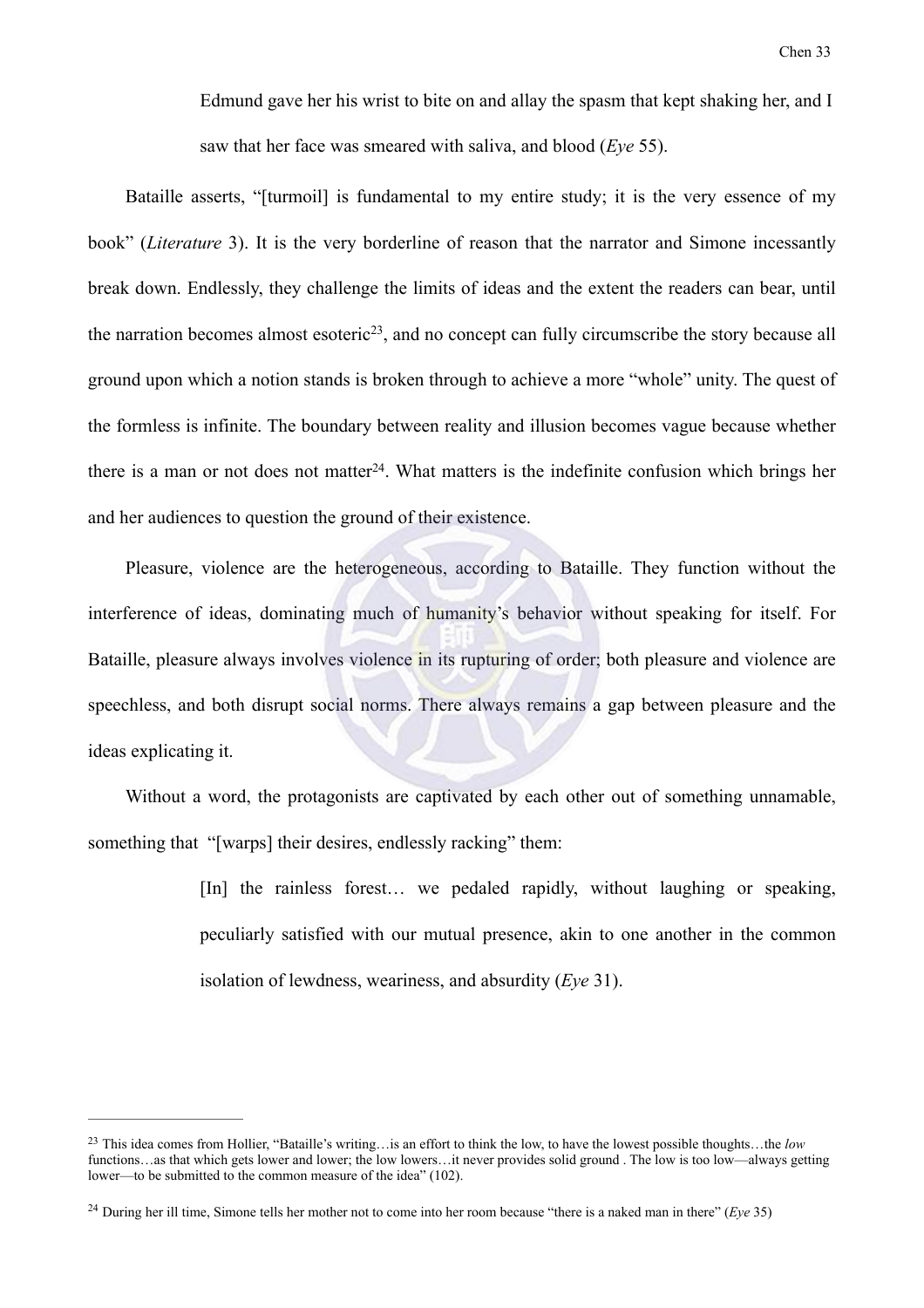#### **Chapter Two**

### **Dualism of the Sacred: its Holy and Defiled Facets**

"There is only one means in his power to escape from these various limitations—the destruction of a being similar to ourselves. In this destruction the limitations of our fellow human beings are denied; we cannot destroy an inert object: it changes but does not disappear: only a being similar to ourselves disappears, in death. The violence experienced by our fellow human beings is concealed from the order of finite, ultimately useless things. It returns them to immensity."

—Bataille, *Literature and Evil*

 In this Chapter, I argue the notion of *la continuité de l'être* as manifested in two facets — the pure one and the impure other. I will first foreground the notion of immanence — the immediate, non-alienated state in which man and the universe are one, occurring in the state of *la continuité de l'être*. Then I will argue *la continuité de l'être* has its pure and impure facets: the pure's realm includes the holy, the benevolent, and the miraculous, whereas the impure the defiled, the violent, the abhorrent, etc. I will support my arguments by documents about religions, and then I will show how the scenes in *Story of the Eye* display the Bataillean idea of defiled sacred.

 For Bataille, religious and erotic passions are one thing manifested in different facets, although this has seldom been acknowledged. In the opening of *Eroticism*, he announces: "The saint turns from the voluptuary in alarm; she does not know that his unacknowledgeable passions and her own are really one" (*Eroticism* 7). In his novels, this notion of dualism often appears with startling juxtapositions of erotic and religious elements, accompanied by a strong sense of derangement. In *Madame Edwarda*, he shows this notion by Madame Edwarda's declaration, "I am God," and by equalizing God as "a public whore" (*Edwarda* 127). In *Story of the Eye*, he expresses this idea by mingling Marcelle's wish for a husband and fear for "the Cardinal." When Marcelle mistakes the narrator as her husband and cries for fear of an illusional Cardinal, Simone asks:

"But who is the Cardinal?"…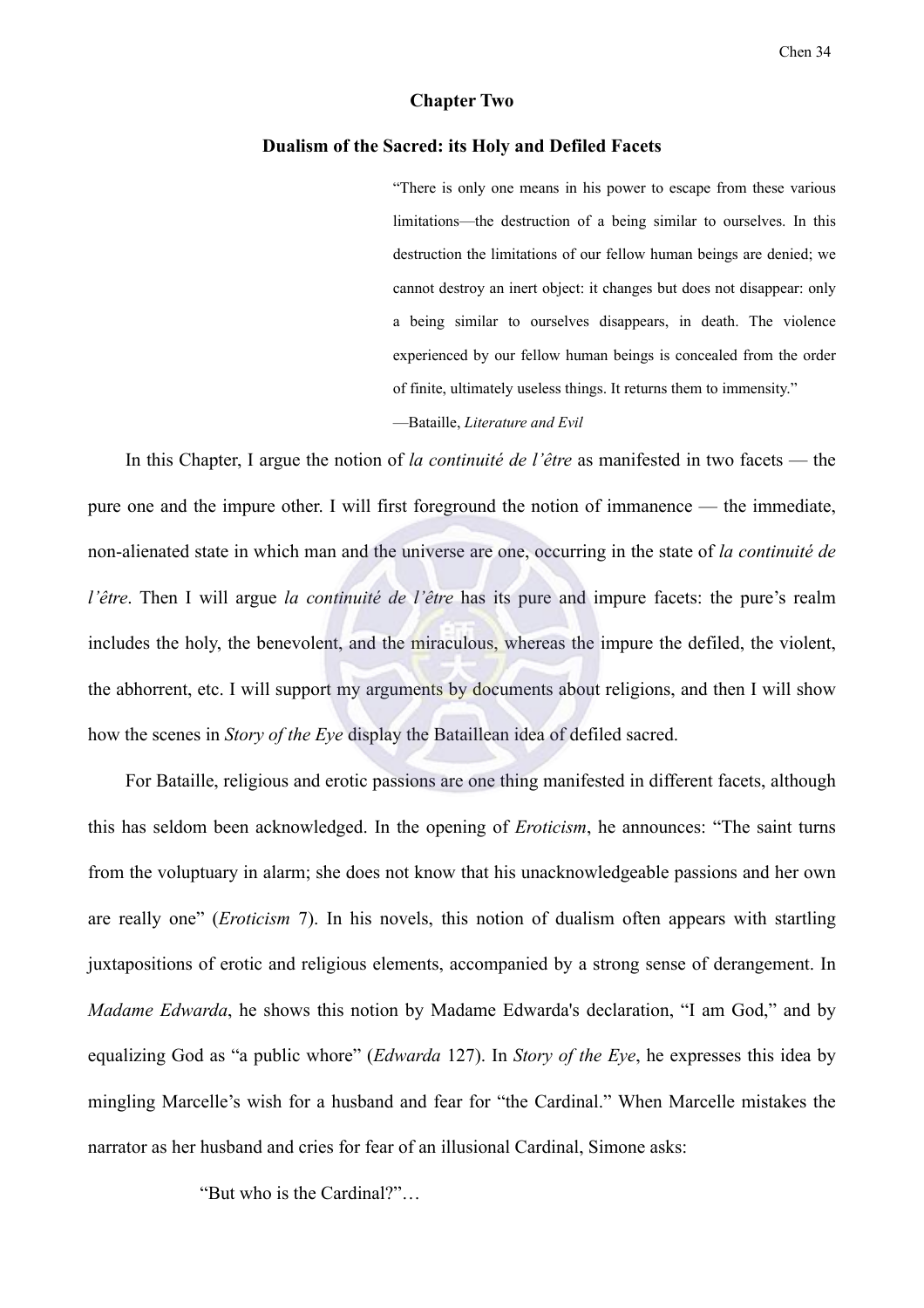"The man who locked me in the wardrobe," said Marcelle.

"But why is he a cardinal?" [the narrator] cried.

She replied: "Because he is the *priest of the guillotine*" (*Eye* 46).

The Cardinal as a religious figure suggests chastity, but he is sexually threatening in Marcelle's dementia in which her sense of order is replaced by unintelligible confusion. The Cardinal is both the object to be feared and desired, being the incarnation of the taboo of sexuality. The husband suggests the legal transgression of the taboo of sex (*Eroticism* 109). The cardinal's punishment of decapitation is psychologically related to the ruination of maidenhead. Marcelle's desire and fear correspond to the innermost passions of the saint and the voluptuary.

 Both religious and erotic passions are realized in forms of dissipation. In such realization, the former discontinuous beings are immersed in a universal unity "like water in water" (*Religion* 24)*.*  In those elevated occasions, particularly religious ones, these passions effect in sacrifice, selfless devotion, charitable donations, missionaries' services to needy people, Crucification, the Holy Eucharist; in "lower" occasions, passions are manifested as uncalculated expenditure of stamina and useful resources, as in revelries and festivals. Even though the religious is usually esteemed, while the erotic and secular debased, both facets work in different forms of giving away. Together these facets form the realm of the sacred, or *la continuité de l'être*.

## **1. The Pure Sacred**

 Bataille discusses the sacred continuity from both its esteemed facet and the accursed one. The former, referred to as the pure, is often related with Christian religion, beauty, the monarch, whereas the accursed, referred to as the impure, are related with the erotic, the heretic, the evil and the defiled. In the following I will explain the pure facet first.

 Through giving away resources, God's children are fed back with elevated experiences, especially that of being linked with God, perpetuating their transitory existences. Bataille explains,

the Christian spirits retains [its] essential core [in] *continuity* in the first place.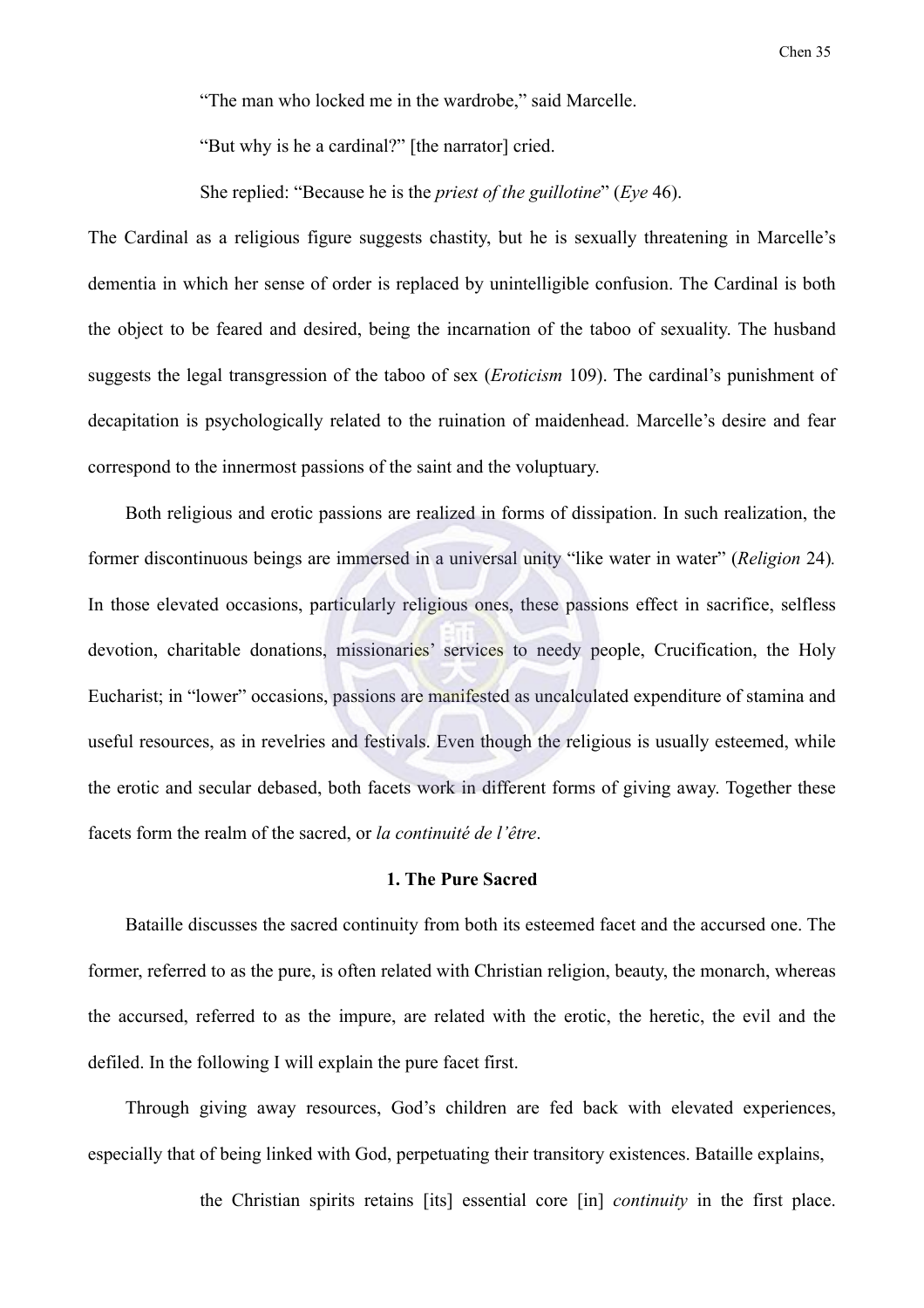*Continuity is reached through experience of the divine*. The divine is the essence of continuity. Christianity relies on it entirely, even as far as to neglect the means by which this continuity can be achieved<sup>25</sup> (*Eroticism* 118).

Expenditure brings divine continuity, whether in a religious or impure context. In terms of those esteemed occasions, the faithful who were once discontinuous beings become continuous with God by a divine exchange: first, God gives his dearest son to man out of great love. Then, man glorifies God with faith and benevolent deeds. Since God has done his part of expenditure in giving his dear to man, what is left for man to do is to carry out His teachings of giving away selflessly to those in need. The faithful is linked with Him by self-sacrifice and donation. Something miraculous occurs in the process of giving-away. An "intelligible sphere is revealed in a transport, in a sudden movement of transcendence, where tangible matter is surpassed" (Bataille, *Religion* 73). Archbishop Paul Shan Kuo-Hsi, recapitulates this process of divine fusion:

> God is *immense* love. He creates the universe out of immense love. And love is willing to give, so he gives whatever he has to people. His love is *selfless*. When the humans fall, he endeavors to save them because of love—he incarnates as Jesus Christ so as to save us. Jesus is both the real God and a real human being. In him, humanity and divinity are linked …

> The *union* that God plans unites God and humanity closely and entirely— the union is Jesus Christ, who is simultaneously God and man. This union elevates us, making us God's children, linking his everlasting being with our transitory ones.

> People may doubt, "what is an *everlasting* life? Would it be dull to remain in the same state forever?" Actually the happiest moment for a person is the moment when he is in love: being loved, loving others, and leading a life abundant with love. God

<sup>&</sup>lt;sup>25</sup> "The [neglected] means with which the continuity [is] achieved" refers to Crucifixion — an obvious transgression of the taboo of "thou shalt not kill" (*Eroticism* 262).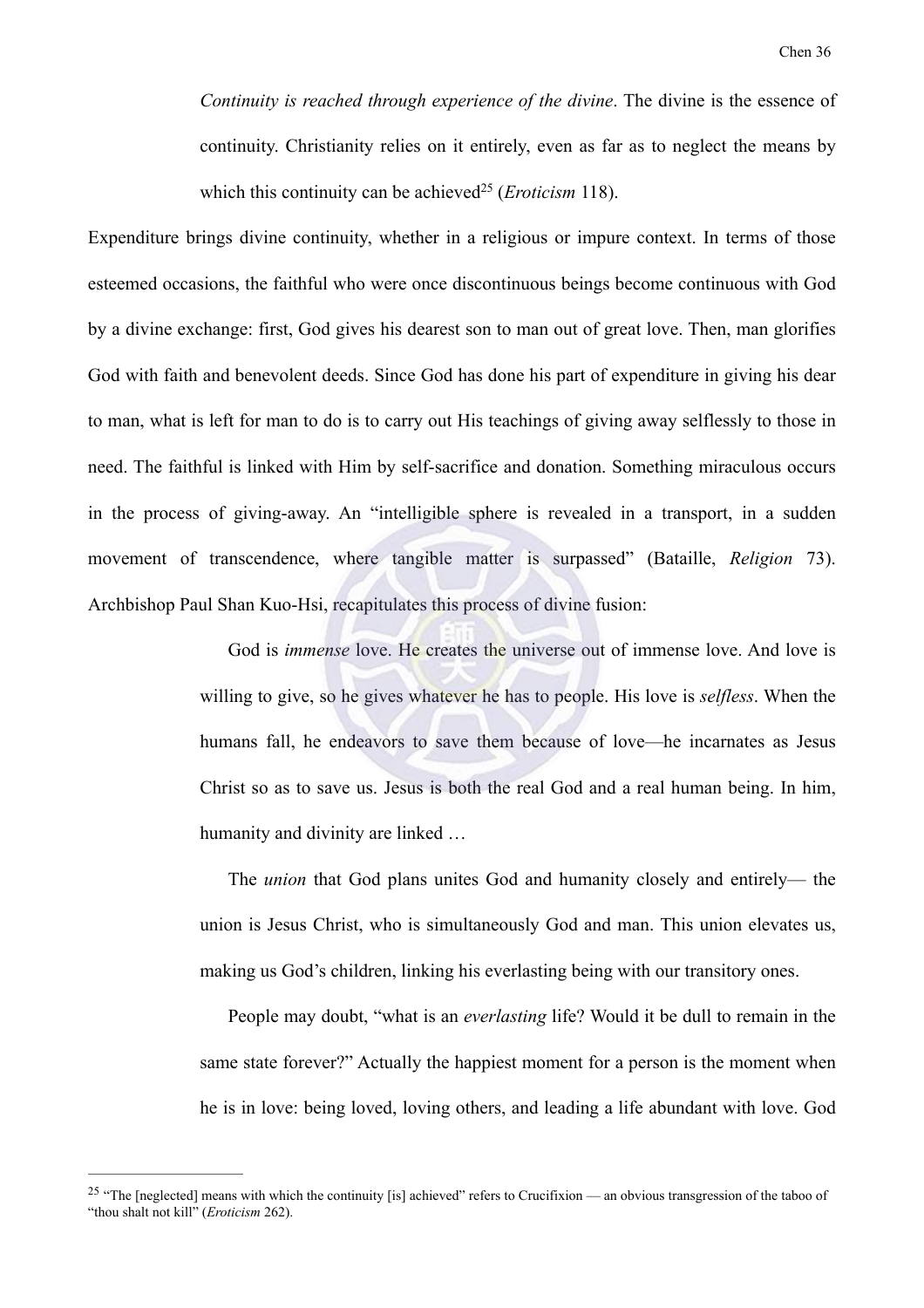is Love. His life is also love. Entering the everlasting state is like a fish jumps into the sea. When a person is surrounded by God's immense love, he is completed.

[Take myself for example,] the relation between God and myself is entirely *person to person*, a very close *personal relationship* (Shan 22-7).

The Archbishop's testimony shows that religious bliss / continuity lies in an individual's exchange of love with God, and this bliss — "the immense love" surrounding a person is a permanent, transcendental state: that of *la continuité de l'être*.

 It should be noticed that what the Archbishop describes about the sense of bliss and closeness in divine continuity is reminiscent of what is sought in profane lovers. Documents about religious mysticism often show that divine continuity is similar to the fusion felt in erotic activities: the participants forget their own boundaries formulating them as individuals—it is said that they "lose themselves" or "are lost in something else." This may explain why Bataille converts from a pious Catholic priest to the champion of eroticism. For him both are of one origin, manifesting in different facets.

 Another factor of *la continuité de l'être* is its unconditional, unlimited expenditure. Bataille's sacred continuity requires complete, uncalculated self-sacrifice or donation because these moves diminish the boundary among an individual and his fellow beings:

> Basically the Christian's wish was to *open the door to a completely unquestioning love*. According to the Christian belief, lost continuity found again in God demand[s]…the faithful [to retain] boundless and *uncalculated* love…Man transfigured by divine continuity was exalted in God to the lover of his fellow. Christianity has never relinquished the hope of finally reducing this world of selfish discontinuity to the realm of continuity afire with love.

> The initial movement of [transgressive impulses] was thus steered by Christianity towards the vision of violence transcended and transformed into its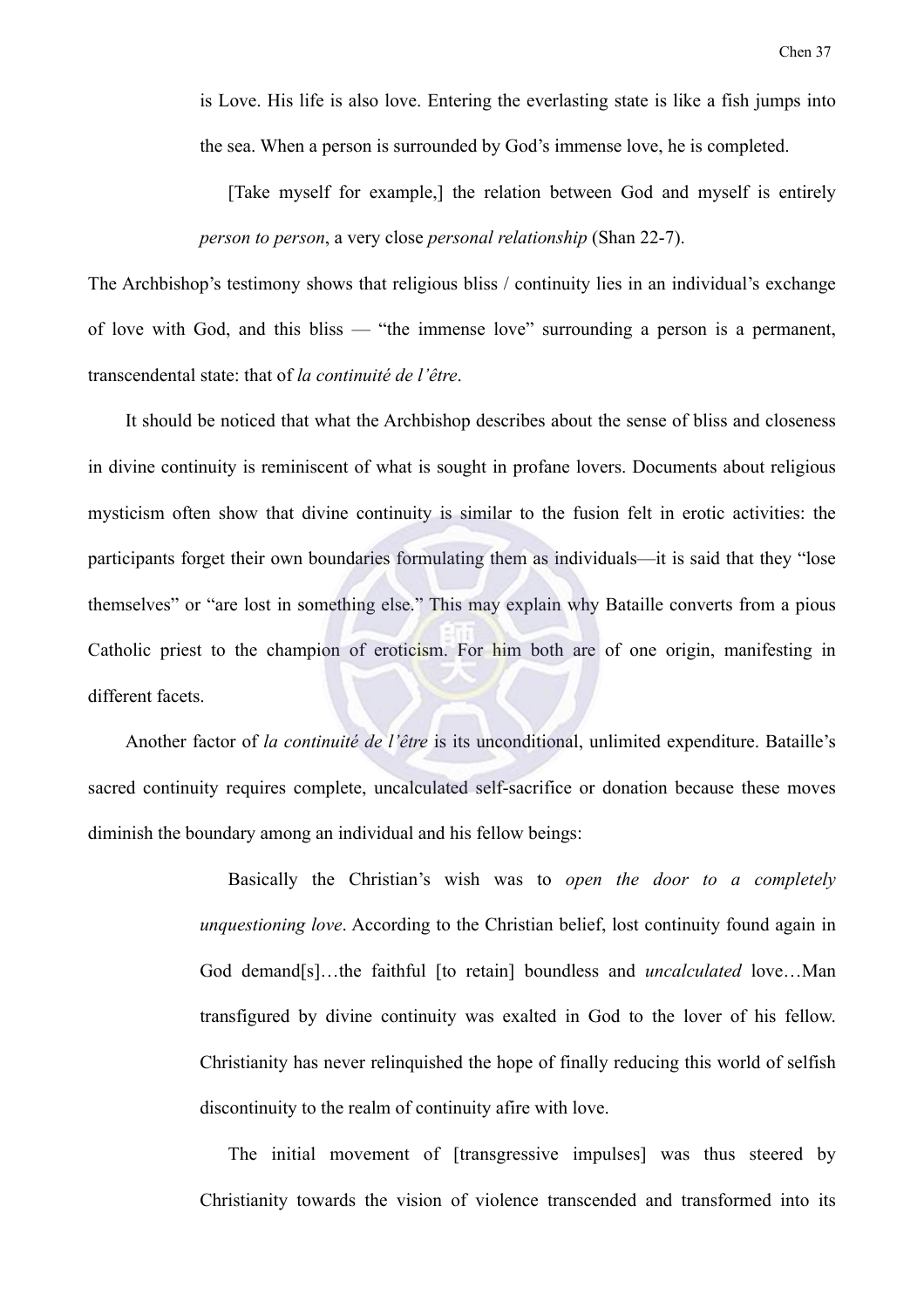opposite.

The ideal has a sublime and fascinating quality (*Eroticism* 118).

#### **2. The Impure Sacred**

 Christianity prizes giving-away in its teaching: the pious would be fed back with a much more grandeur self. But Christianity's discourses are limited within the pure facet, disregarding that of the impure. Although "the realm of sacred things is composed of the pure and of the impure" (*Eroticism* 120), the impure facet has always been ignored or condemned in the Church's discourse. Birth and death—those moments close to the unintelligible in an individual's life— are composed of pure and impure aspects—for example, although Nativity has always been glorified as a spotlighted scene in which the Holy mother holding the infant lovingly, the process relating pang, bleeding and lacerated organs has seldom been mentioned. Those impure aspects in childbirth are usually hidden or embellished. Contrary to Christianity's relinquishment of the "impure", other religions, especially those ancient ones do not reject the impure elements in sacred moments. Some of their followers worship animals and the inanimate. They respect the low aspect of the nature no less than what is bright and elevated.

 The consequence of Christianity's rejection of impure sacredness is the neglecting of the entire value of the sacred (*Eroticism* 120). "Originally, within the divine world, the beneficent and pure elements opposed the malefic and impure elements, and both types appeared equally distant from the profane. But… [a movement of thought of the divine linked to purity, and the profane to impurity] " becomes dominant (Bataille, *Religion* 63). At first, since God is the unity and God is good, the realm of the sacred becomes only the good. The belief that the unity is composed of the good and evil is neglected. The evil's sacredness is ignored in mainstream discourses. Christianity's discourse designates the impure and the guilty as the mundane in the first place; this results in the misunderstanding of the impure as non-sacred, even though the impure sacred has supernatural power (*Eroticism* 121). Although the low sacred is a minor portion in the realm of the sacred—for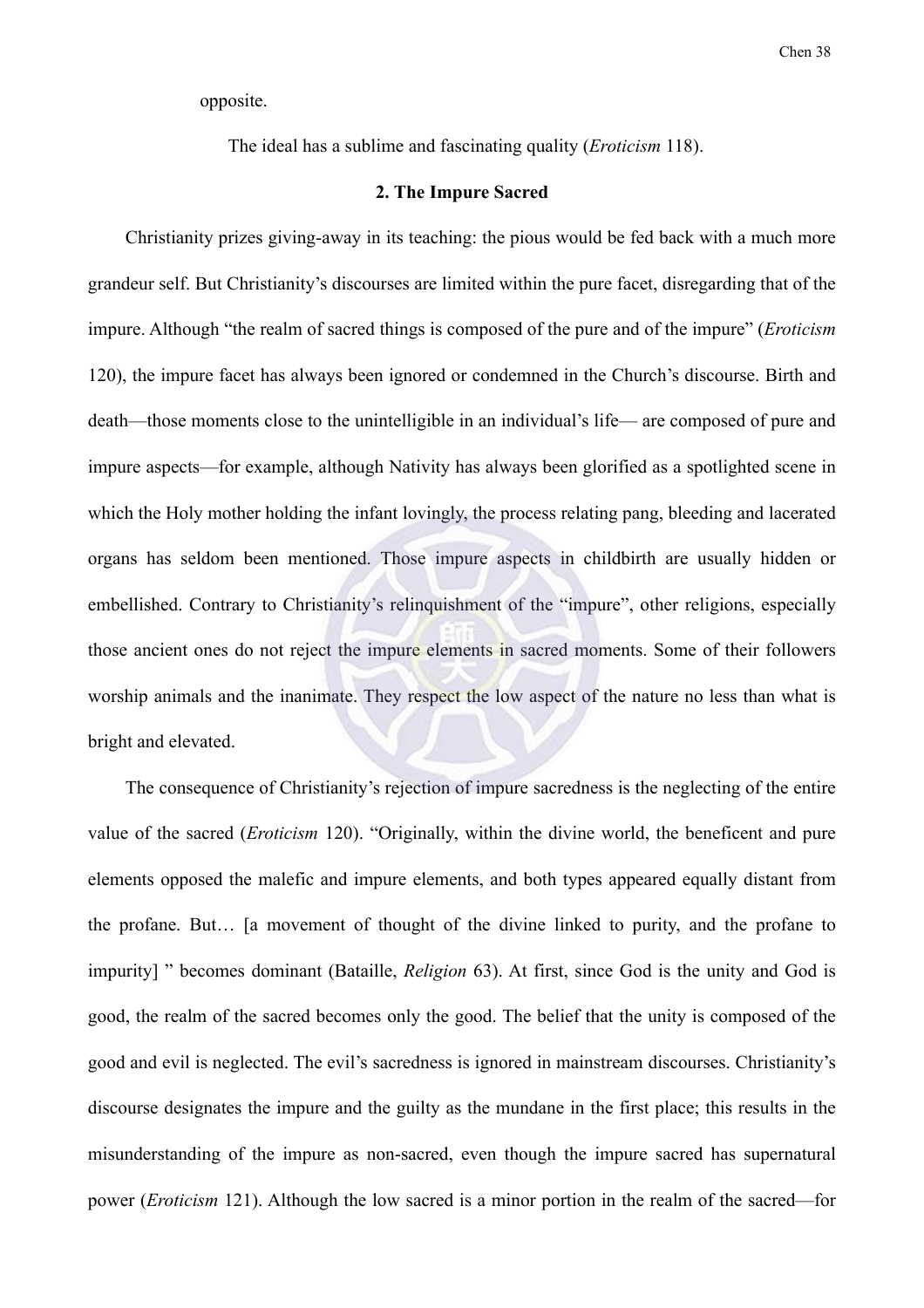example, the killing in a sacrificial ritual only serves as the "prelude to a transcendental act", this move of killing reaches the supernatural nonetheless. Christianity's discourses on the sacred allow little for anything related to sin, transgression, or defilement, despite that Satan, "the angel or God of transgression," never loses his supernatural power (*Eroticism* 122). The consequence of such denial is the nullification of Christianity's favorable sacred. Bataille explains the effect: first, the denial of impure sacredness and its merge with the profane, make the devil less and less noticed. Then "the realm of religion is reduced to that of the God of Good, whose limits are those of light." The dark places no longer belong to the domain of religion. There is no curse on anything in this domain" (*Eroticism* 123). With the weakening of its opposite side, the power of God has nothing to oppose to. In the end, the denial of impure sacred diminishes the entire supernatural power of the sacred.

 Comparing to its significance in other religions, the impure sacred in Christianity, incarnated as the Devil, is delineated more as a secular existence rather than degraded supernatural being (*Eroticism* 123). As mentioned, it has been Christianity's practice to negate the power of the evil (the impure) by describing Satan as a mesmerizing villain rather than a deity, despite his heavenly origin. This trend of recognizing only what is pure has brought man aloof from his primordial instinct. The consequence is that the faithful are unaware of the sacredness of the demonic and become unprepared to deal with it: people become unable to tackle with the defiled, the instinctive, and the evil parts which are part of themselves (*Eroticism* 123)<sup>26</sup>. Bataille explains,

> the merging of sacred uncleanness and the profane seems to have been for some long time contrary to the feeling about the true nature of things persisting in man's memory, but the inverted religious structure of Christianity demanded it. It is perfect in so far as the feeling of sacredness dwindles when it is encased in formal patterns

<sup>&</sup>lt;sup>26</sup> Bataille quotes the following two sections to manifest humanity's instincts as simultaneously innocent but appalling, 1. "... Humans are the cruelest animals. Participants in tragedies, bullfights, crucifixions — until the present they've been more at home on earth; when they invented hell, it was in fact their paradise" (*Nietzsche* 20). 2. "It would be terrible to still believe in sin; on the contrary everything we do, if we need to say this a thousand times, is innocent" (*Nietzsche* 22).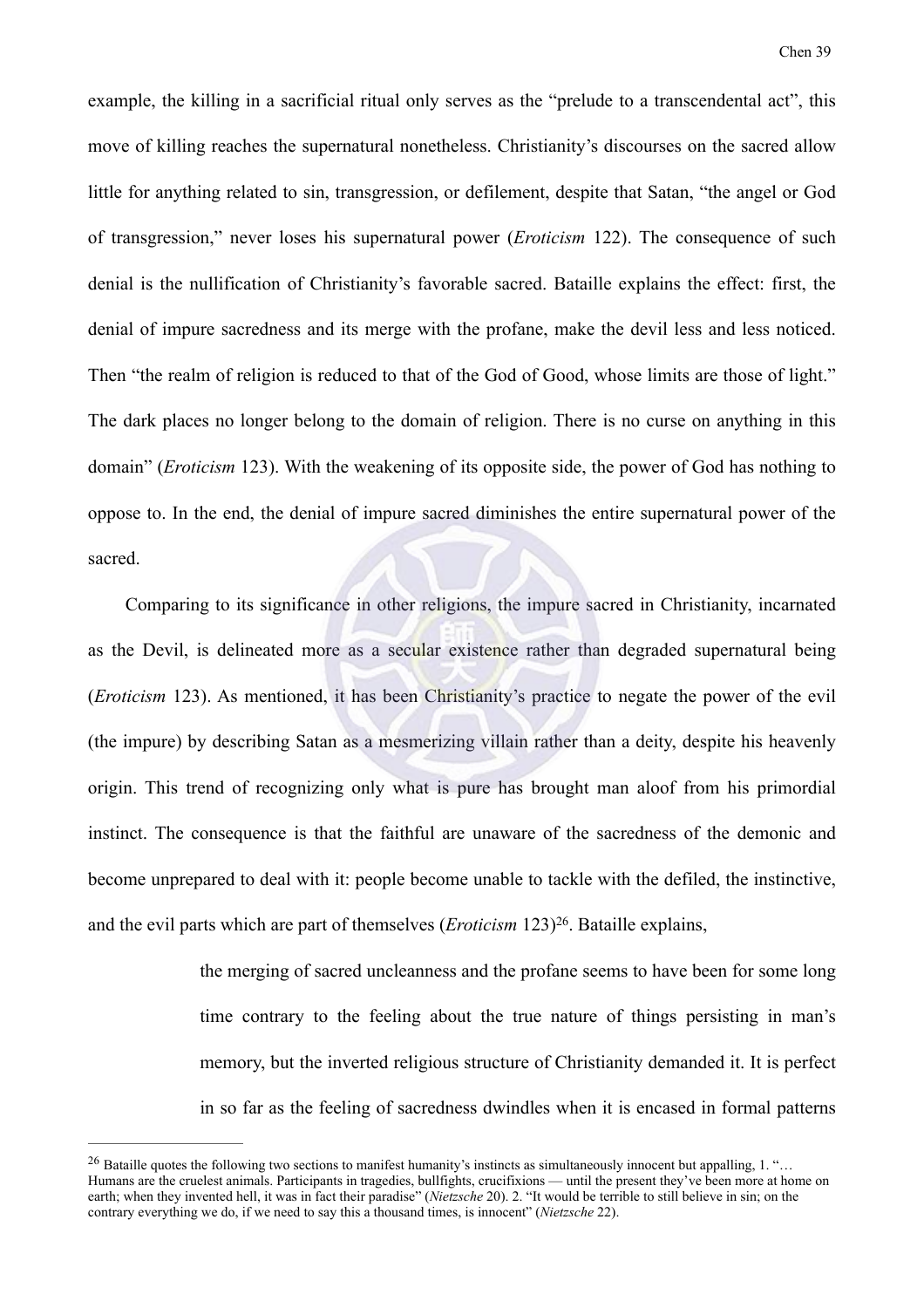that seem a little out of date. One of the signs of this decline is the lack of heed paid to the existence of the devil these days; people believe in him less and less—I was going to say that they have ceased to believe in him all together. That means that the dark side of religious mystery, more ill-defined than ever, finally loses all significance (*Eroticism* 123).

Christianity's limitation of the sacred within only the pure facet results in the weakening of the instinctive intimacy in its followers. Intimacy, comprising both the elevated and the unclean, is subjugated to a reduced system of discourse. The result is the weakening of the entire realm of the sacred (*Eroticism* 123). In the following scene, the narrator in *Story of the Eye* delineates the weakening of the young priest when suddenly faced with his own immanent impulses he has long forgotten:

> One can readily imagine my stupor at watching Simone kneeling down by the cabinet of the lugubrious confessor. While she confessed her sin, I waited, extremely anxious to see the outcome of such an unexpected action. I assume this sordid creature was going to burst from his booth, pounce upon the impious girl, and flagellate her. I was even getting ready to knock the dreadful phantom down and treat him to a few kicks; but nothing of the sort happened; the booth remained closed, Simone spoke on and on through the tiny grilled window, and that was all.

> I was exchanging sharply interrogative looks with Sir Edmund when things began to grow clear: Simone was slowly scratching her thigh, moving her legs apart; keeping one knee on the prayer stool, she shifted one foot to the floor, and she was exposing more and more of her legs over her stockings while still murmuring her confession. At times she even seemed to be jerking off.

> I softly drew up at the side to try and see what was happening: Simone really *was* jerking off, the left part of her face was pressed against the grille near the priest's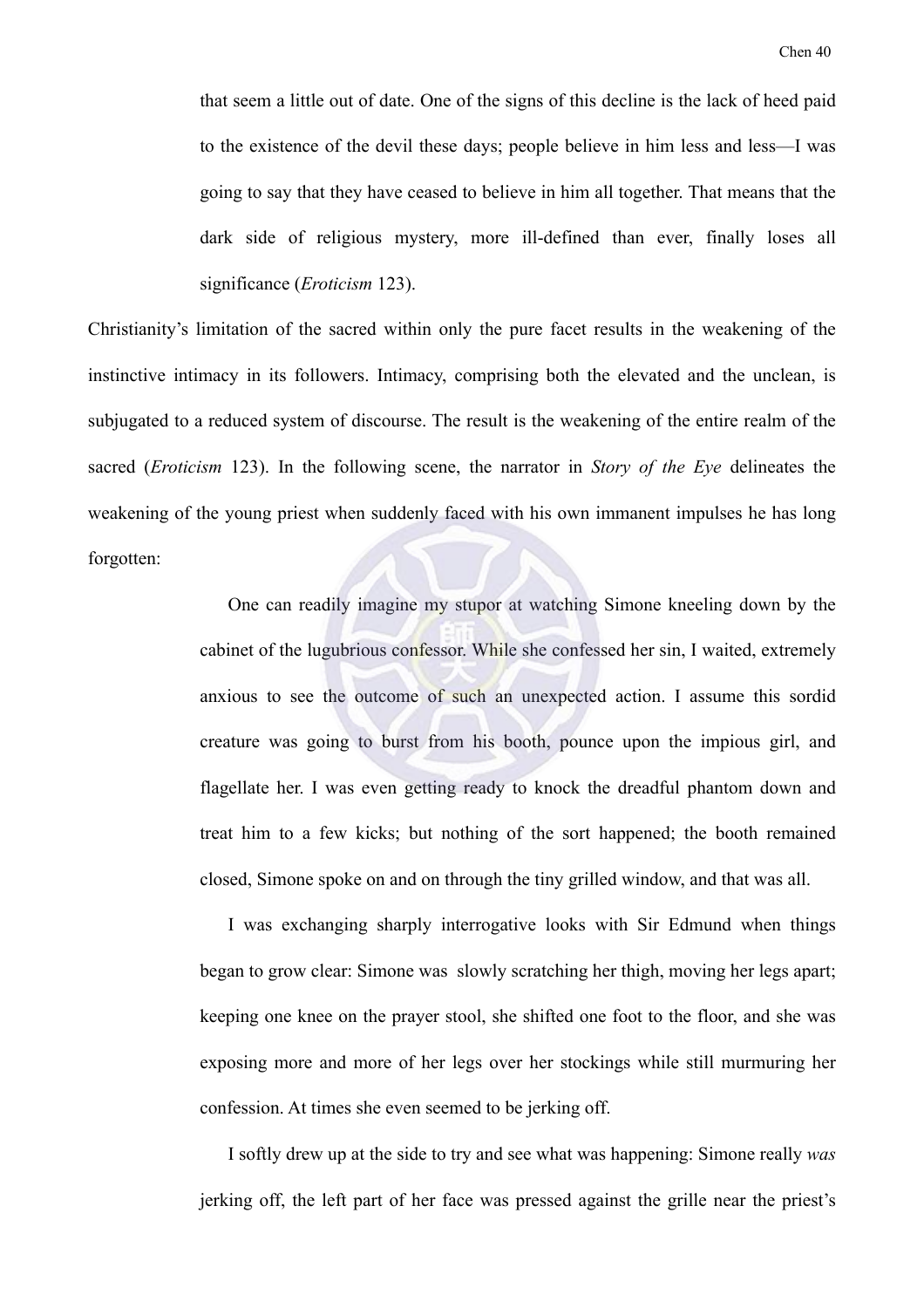head, her limbs tensed, her thighs splayed, her fingers rummaging deep in the fur; I was able to touch her, I bare her cunt for an instant. At that moment, I distinctly heard her say:

"Father, I still have not confessed the worst sin of all."

A few seconds of silence.

"The worst sin of all is very simply that I'm jerking off while talking to you."

More seconds of whispering inside, and finally almost aloud:

"If you don't believe me, I can show you."

And indeed, Simone stood up and spread one thigh before the eye of the window while jerking off with a quick, sure hand.

"Okay, priest," cried Simone, banging away at the confessional, "what are you doing in your shack there? Jerking off, too?"

But the confessional kept its peace.

"Well, then I'll open."

And Simone pulled out the door.

Inside, the visionary, standing there with a lowered head, was mopping a sweatbathed brow. The girl groped for his cock under the cassock: he didn't turn a hair. She pulled up the filthy black skirt so that the long cock stuck out, pink and hard: all he did was throw back his head with a grimace, and a hiss escaped through his teeth, but he didn't interfere with Simone, who shoved the bestiality into her mouth and took long sucks on it.

Sir Edmund and I were immobile in our stupor. For my part, I was s*pellbound with admiration*, and I didn't know what else to do, when the enigmatic Englishman resolutely strode to the confessional and, after edging Simone aside as delicately as could be, yanked the larva out of its hole by its wrist, and flung it brutally at our feet: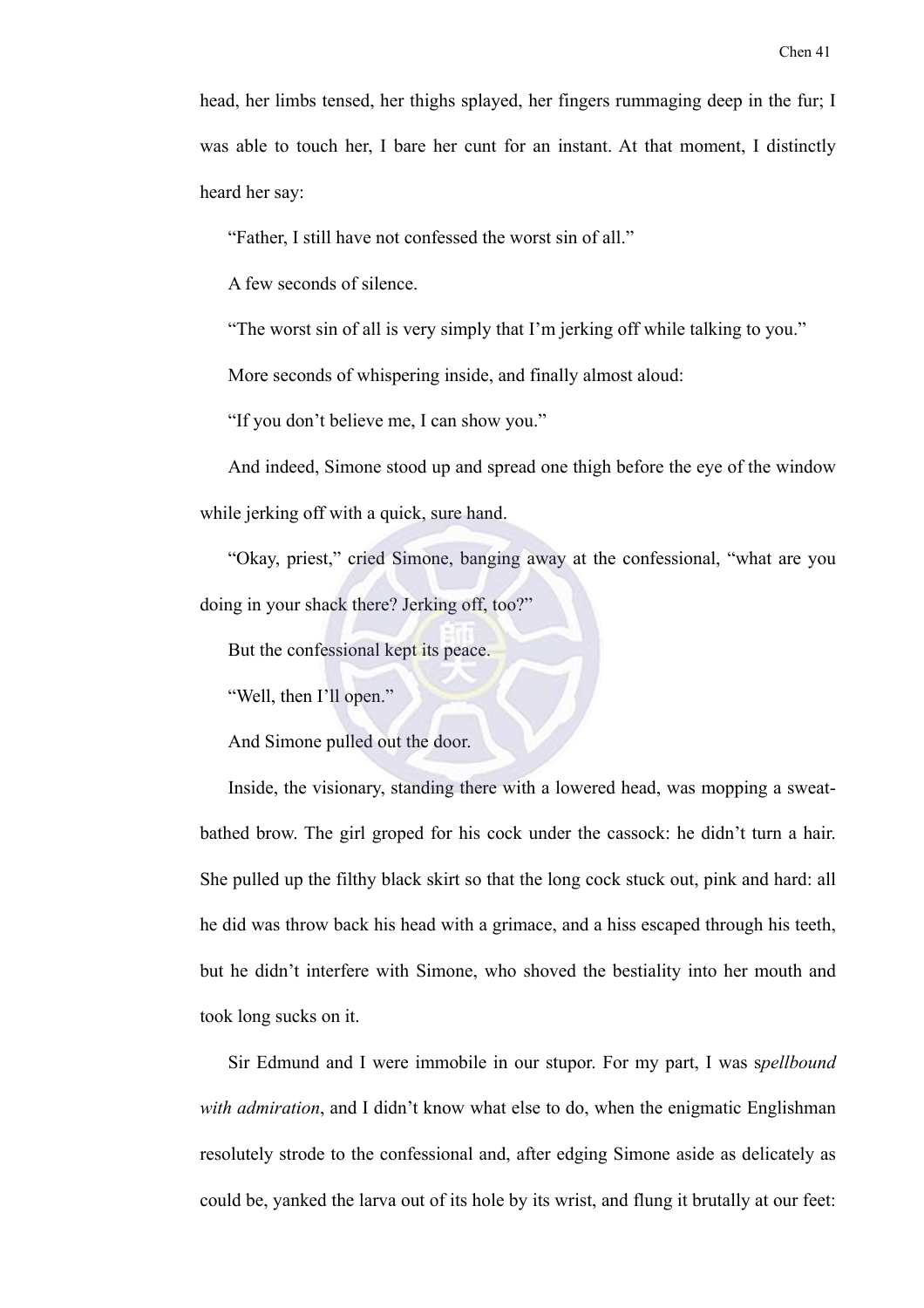the vile priest lay there like a cadaver, his teeth to the ground, not uttering a cry. We promptly carried him to the vestry.

His fly was open, his cock dangling, his face livid and drenched with sweat, he didn't resist, but breathed heavily: we put him in a large wooden armchair with architectural decorations.

" Señores," the wretch sniveled, "you must think I'm a hypocrite."

"No," replied Sir Edmund with a categorical intonation.

Simone asked him: "What's your name?"

"Don Aminado," he answered.

Simone slapped the sacerdotal pig, which gave the pig another hard-on. We stripped off all his clothes, and Simone crouched down and pissed on them like a bitch. Then she jerked and sucked the pig while I urinated in his nostrils. Finally, to top off this cold exaltation, I fucked Simone in the ass while she violently sucked his cock (*Eye* 72-5).

In the above episode, the facet regarded as degraded reveals itself and retrieves the priest's onceoppressed nature. It was not just the instinctive immanence of the priest that is awakened; other participants in this scene are "spellbound with admiration" as well. Don Aminado, with "pale eyes of a saint" (*Eye* 70), is unprepared to face the impure which is part of himself. He loses his conscious which once bound him as an individual belonging to an ordered world. The defiled, more intimate to him than he could have thought, suddenly appears and captures him in stupor. The pure realm of Christianity incarnated in him is infiltrated by and immersed in a reversed divinity.

 In *Story of the Eye*'s reversed world where the base is the prized, Marcelle is the goddess yearned devilishly by the protagonists. None of those frantic parties in earlier parts of this novella captivate them better than this vulnerable girl who yields herself unreservedly. She is the center of the protagonists' curious obsession which occupies one fourth of the pages of the novella. The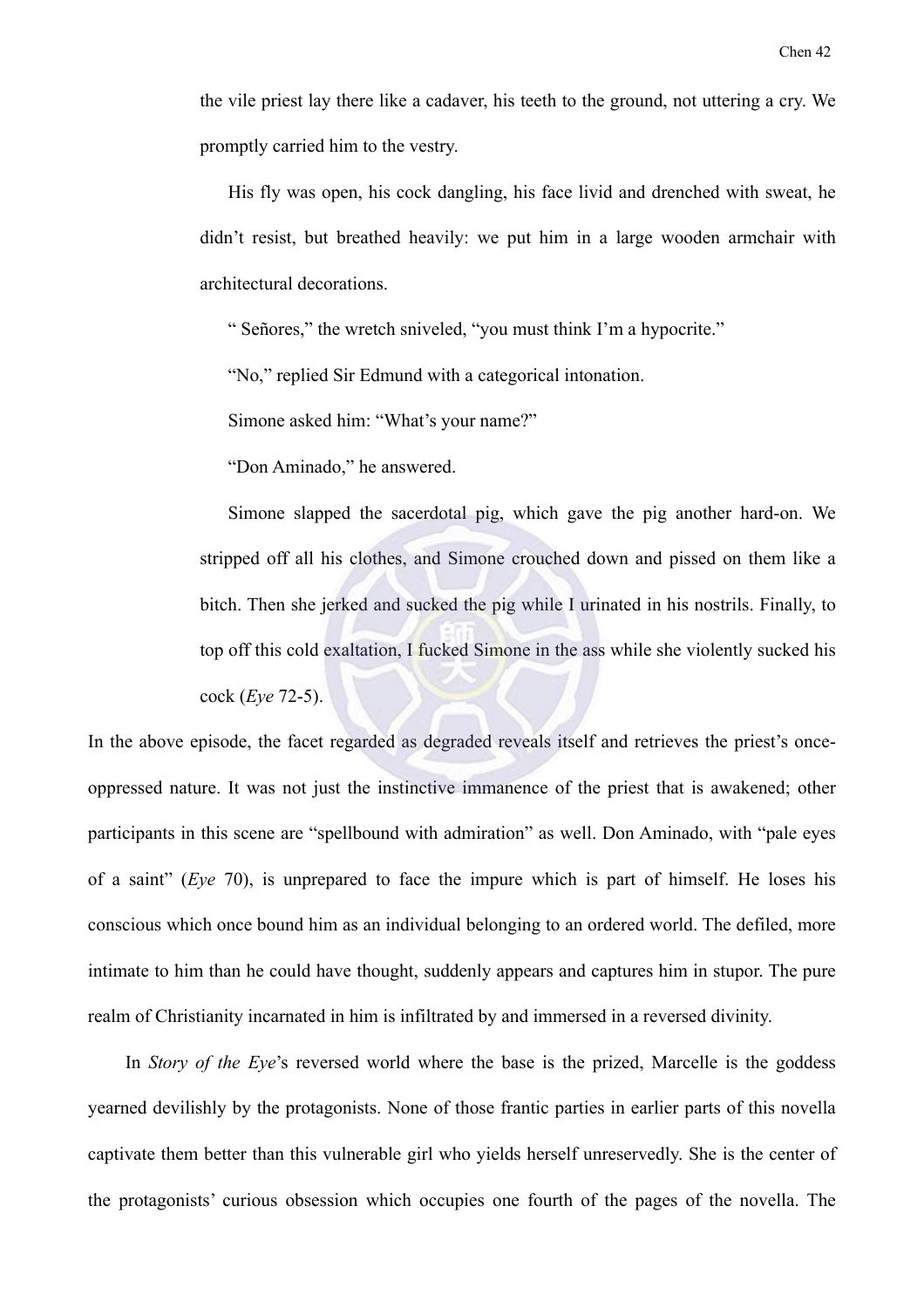narrator declares after several rounds of horrifying incidents they incite, "all we could think about is Marcelle" (*Eye* 36), and that they "spent all of Simone's [ill days]...looking forward to going back to Marcelle, as nervously as [waiting for the last class in school]" (*Eye* 41). It appears that their victim Marcelle, "with an unusual lack of will power", "grasp[ing] absolutely nothing of what was going on…incapable of telling one situation from another," is merely a prey to the protagonists' caprice (*Eye* 45). But this is from the viewpoint of the subordinated, secular world. She remains the focus of the protagonists' attention even after her death. In terms of selfless, uncalculated sacrifice, Marcelle is like a reversed Jesus Christ. The protagonists' desire upon Marcelle resembles what is usually sought after in deities: is not she similarly hypnotizing and fascinating to the protagonists, as what God is to the faithful in their mystical experience? And does not Marcelle make them feel vertiginous, as God does to the saints, according to the faithful's testimonies (*Eroticism* 7)? Moreover, the death of Marcelle corresponds to Bataille's idea that "killing…consecrate[s] the victim" as what Crucification achieves (*Eroticism* 81). Marcelle incarnates the idea of "the object of the greatest respect and that which respects nothing" (Hollier 131). Similarly, in terms of being treasured and sacrificed, Christ has been through the same: he is assigned to death and to be the lamb for the entire human race in God's plan. The double character of sacredness — that the sacred could either be an object admired or unclean, is manifested in the character Marcelle (*Eroticism* 223). By incidents inflicted on Marcelle, Bataille shows that the the unclean is more treasured in his reversed ideal world.

 The narrator's emotion on seeing Marcelle's corpse combines awe and obsession, and such experience is similar to the saints' delineation about their God. Marcelle is an unique object of obsession to the protagonists, as God is to the pious. In the novella, the protagonists pursue after Marcell as if she is the center of the universe, parallel to the way the faithful follow God:

> Marcelle belongs to us so deeply in our isolation that we could not see her as just another corpse. Nothing about her death could be measured by a common standard,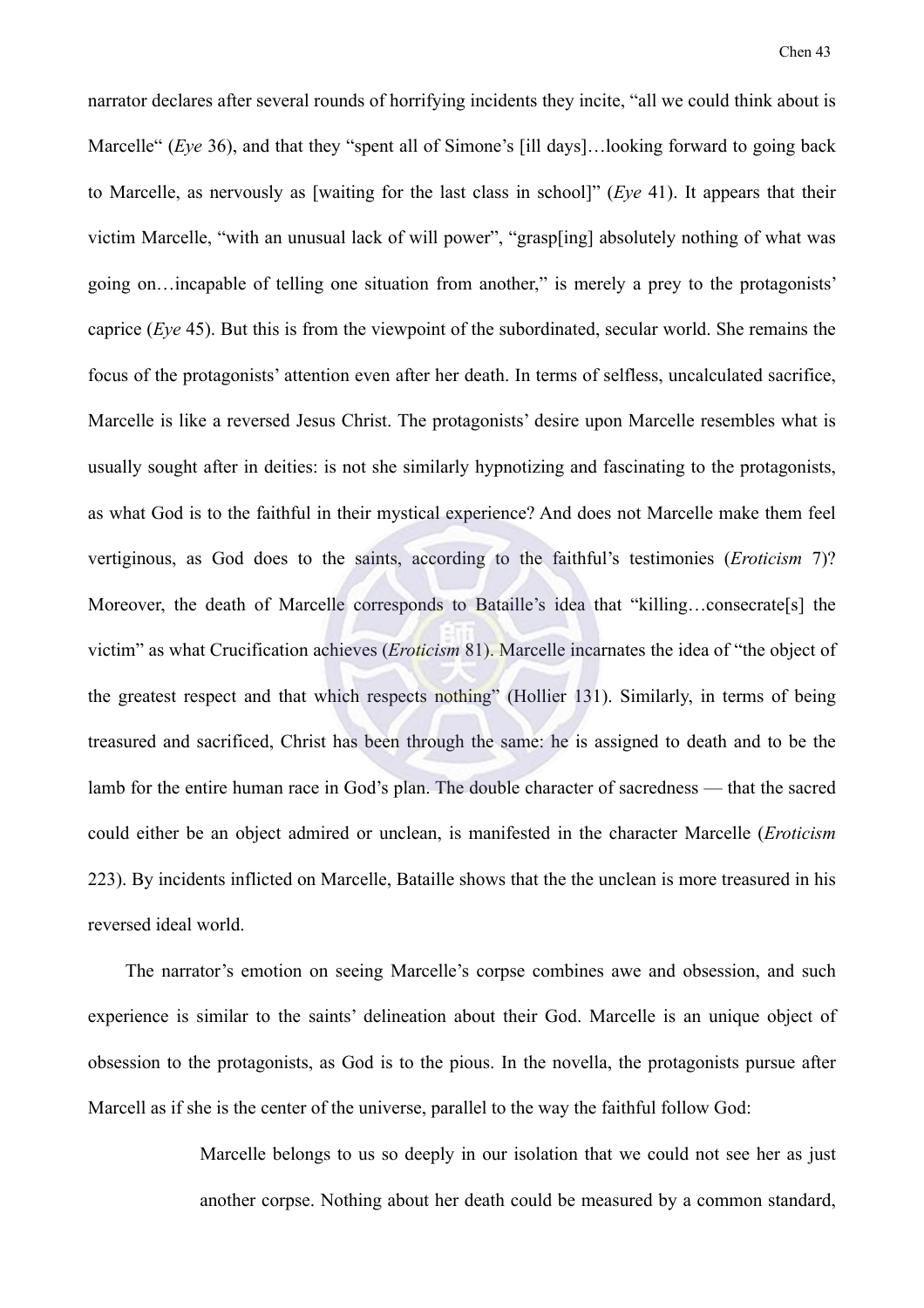and the contradictory impulses overtaking us in this circumstance neutralized one another, leaving us blind and, as it were, very remote from anything we touched, in a world where gestures, have no carrying power, like voices in a space that is absolutely soundless (*Eye* 51-2).

In the narrator's eye, Marcelle is projected as if she is God: a unique existence, not to be measured by any secular standards, omni-present in the depth of their hearts. Like God, she comprehensively neutralizes all contradictions, immersing her followers in a mythical experience simultaneously blinding, silent, near and everywhere.

 The semantic ambiguity of the term "sacer" (both holy and damned), the origin of the word "sacred," explains the double character of what is enchanting. First, in man's primordial times, the term "sacer" may have referred to what is not allowed and not to be approached, and hence indicating both the holy and the damned regarded nowadays as the religious and the erotic: an ancient man is taught not to get close to those holy places so that he would not defile those sacred areas; meanwhile he is also taught not to get near to unclean places, e.g. those with excrements or corpses, so that he would not be inflicted by diseases accompanying those decayed. These limits allure people to go beyond them exactly for the reason that they are not allowed. Religious places have to be severely distinct from others in various aspects. Limitations make churches and temple solemn, but it is the effect of distancing that makes the experience of feeling close to God possible. As time goes by, the notion of sacer has been so elaborated that its beginning has been forgotten. Now the double character of "sacer" is only preserved in some pagan religions that correspond more to man's instinct responding both the holy and the damned sacred (*Eroticism* 120).

 In the following scene, Bataille demonstrates his notion of the defiled as an aspect of the sacred by parodying the ritual of the Holy Eucharist. According to his idea of transgression, the most effective way to the low sacred is by defiling the holiest; it brings forward impure sacredness:

The English man returned a few moments later, carrying a ciborium of twisted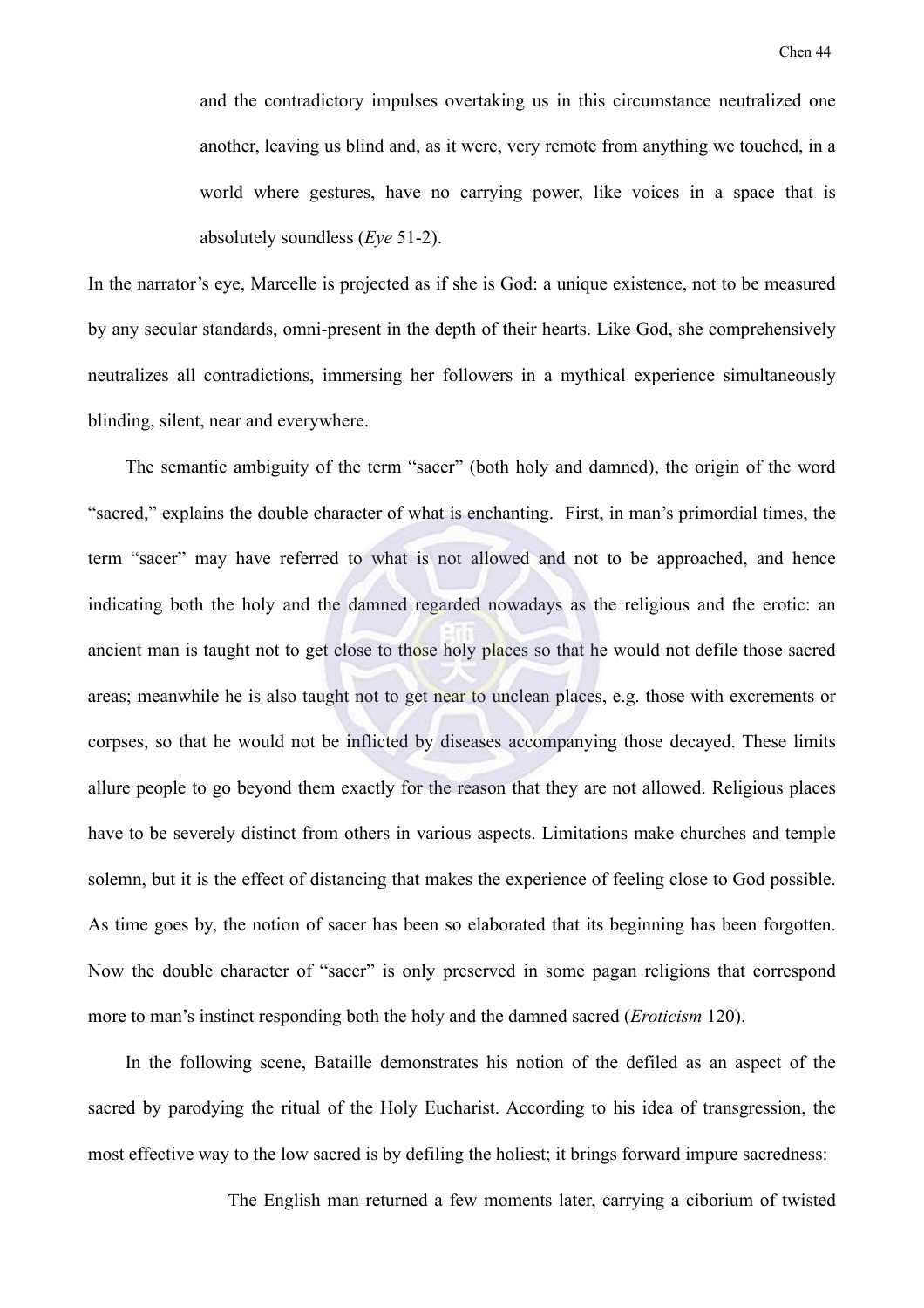gold, decorated with a quantity of angels as naked as cupids. The wretched Don Aminado gaped at this receptacle of consecrated hosts on the floor, and his handsome moronic face, already contorted because Simone was flagellating his cock with her teeth and tongue, was now fully gasping and panting.

After barricading the door, Sir Edmund rummaged through the closets until he finally lit upon a large chalice, whereupon he asked us to abandon the wretch for an instant.

"Look," he explained to Simone, "the eucharistic hosts in the ciborium, and here the chalice where they put white wine."

"They smell like come," said Simone, sniffing the unleavened wafers.

"Precisely," continued Sir Edmund. "The hosts, as you see, are nothing other than Christ's sperm in the form of small white biscuits. And as for the wine they put in the chalice, the ecclesiastics say it is the *blood* of Christ, but they are obviously mistaken. If they really thought it was the blood, they would use *red* wine, but since they employ only *white* wine, they are showing that at the bottom of their hearts they are quite aware that this is *urine*" (*Eye* 75-6)

In the Bataillean eucharist, Christ's blood is replaced by urine, and his body by sperm. The holy vessels are defiled by the unclean. Moreover, in the Bataillean eucharist it is implied that the spiritual (pure sacred) is replaced by the corporeal, as the bread and wine are appointed as the true body and blood of Jesus (explained in the following elucidation of the Holy Eucharist). What is suggested here is that the sacred is always involved with transgression. For example, in the Holy Eucharist, to eat a man's flesh, represented as eating the flesh of Jesus, is not considered atrocious, it is a way to link with the holy instead. The quality that God belongs to the sacred exempts the taboo of eating human (Jesus') flesh. What is impure here — homicide and cannibalism — is an essential part of the entire ritual. Without these elements the whole ritual cannot be holy. Besides,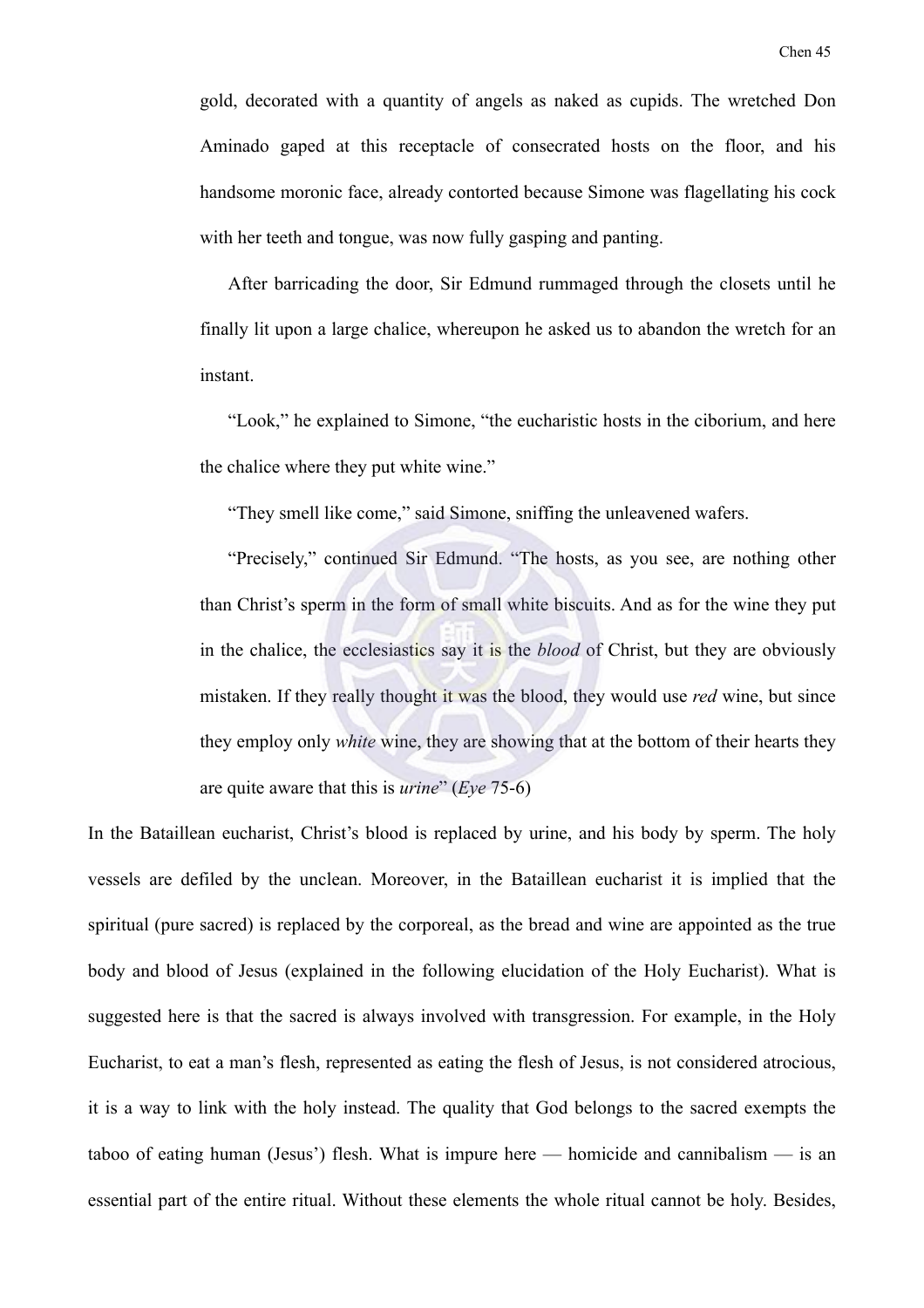with the transformation from bread to flesh, the boundary of the impure and pure is suspended, and the two facets become interchangeable. The following explanation for the Holy Eucharist illustrates a miraculous transformation of the impure to the pure:

> The Holy Eucharist is a sacrament and a sacrifice. In the Holy Eucharist, under the appearances of bread and wine, the Lord Christ is contained, offered, and received.

> The whole Christ is really, truly, and substantially present in the Holy Eucharist. We use the words "really, truly, and substantially" to describe Christ's presence in the Holy Eucharist in order to distinguish Our Lord's teaching from that of mere men who falsely teach that the Holy Eucharist is only a sign or figure of Christ, or that He is present only by His power.

> When Our Lord said, "This is My body," the entire substance of the bread was changed into His body; and when He said, "This is My blood," the entire substance of the wine was changed into His blood.

> Christ could not have used clearer, more explicit words than "This is My body." He did not say, "This is a sign of My body," or "This represents My body," but, "This is My body." Catholics take Christ at His word because He is the omnipotent God. On His word they know that the Holy Eucharist is the body and blood of Christ.

> Because the appearances of bread and wine remain in the Holy Eucharist, we cannot see Christ with our bodily eyes in this sacrament. We do see Him, however, with the eyes of faith. Our bodily eyes, moreover, do not deceive us when they see the appearances of bread and wine for these appearances really remain after the Consecration of the Mass (EWTN 343-56).

The above explanation shows that in the Holy Eucharist, the spiritual (pure sacredness) is mythically interchangeable with the material: bread and wine transformed as body and blood. More importantly, by taking in Jesus's body, the pious also absorbs His divinity. The term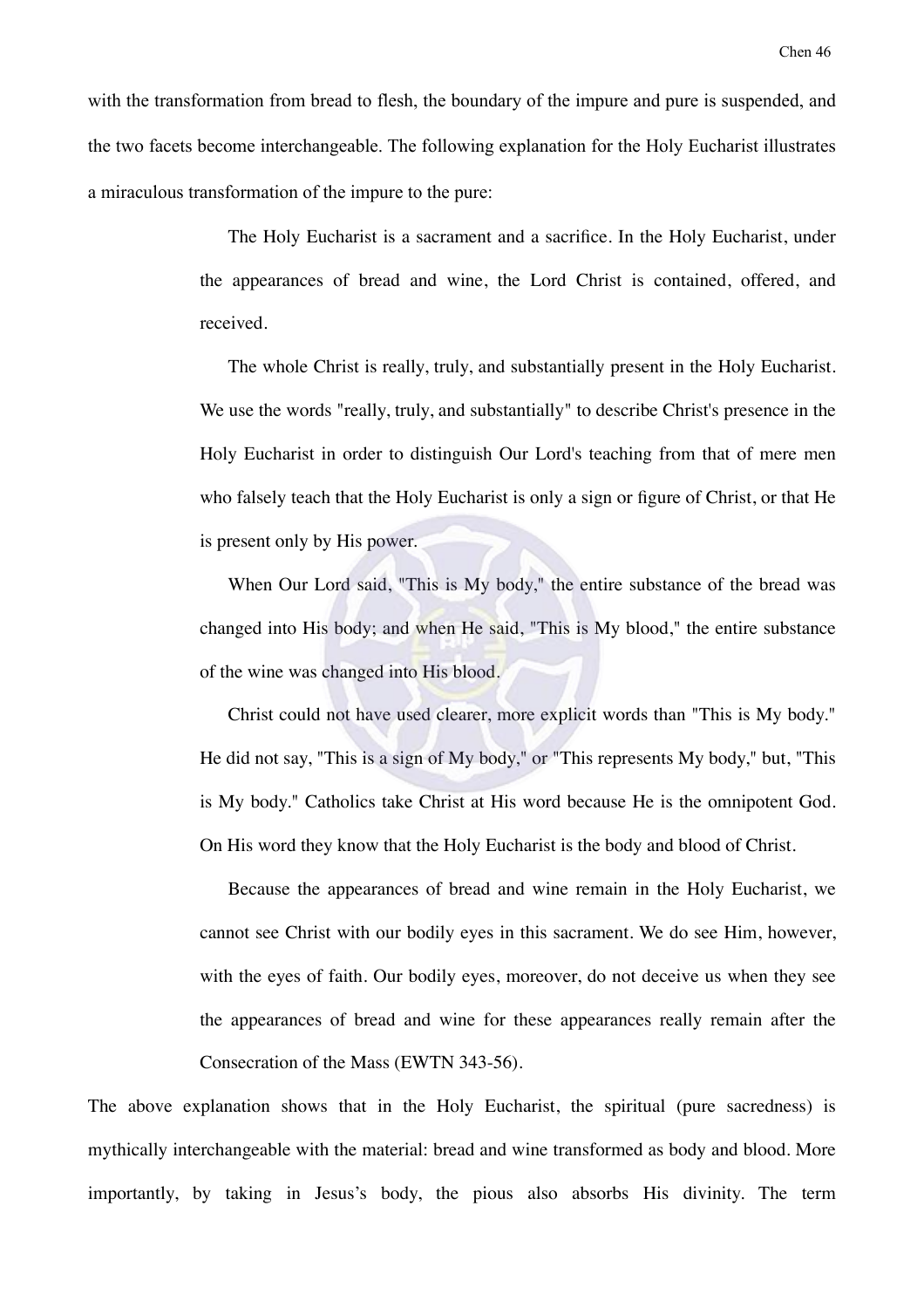"Transubstantiation" —the change of the entire substance of the bread and wine into the body and blood of Christ— marks this ambiguous character of Christ's sacrifice in the Holy Eucharist (EWTN 56).

The explanation also implies transgression in sacred contexts — the taboo of cannibalism is neglected in the Holy Eucharist. Religions almost always involve what is not allowed in the common course of life. In the sacred, violence is licensed. Once a thing is consecrated, it is no longer submitted to secular standards. Homicide is a taboo, but the whole theology of Christianity begins with the transgression of it<sup>27</sup>. The corpse of Christ, with its pure aspect as the Lord's body, can pass the taboo of cannibalism. These examples show that transgression makes what is sacred possible.

The following examples demonstrate more of Bataille's belief that transgression is the way to the sacred, usually with juxtapositions of the pure and impure. For example, his notion of the sacred is manifested when Madame Edwarda says blasphemously, "you see, I am GOD," with her hands spreading her vagina" and her legs open (qtd. in Hollier 138-9). The effect of sacred uncleanness occurs in the befouling of the lofty. Another example in Bataille's article shows he imagines eating star as eating excrements. In "*Les Mangeurs d'étoiles*" ("Stareaters"), he writes, "To eat stars. Put your head back. Open your mouth farther than possible. To the point of screaming" (qtd. in Hollier 133). In one aspect, the celestial bodies here are defiled; in another aspect, their equivalence to the excrements show Bataille's idea that the unclean sacred is parallel to the clean. In *Story of the Eye*, he describes the milky way as "a strange breach of astral sperm and heavenly urine … apparently made of ammoniacal vapors shining in immensity" (*Eye* 48); "I associate the moon with the vaginal blood of mothers, sisters, that is, the menstrua with their

<sup>&</sup>lt;sup>27</sup> Bataille refers to the paradox about Crucifixion. It violates the taboo of "thou shalt not kill": "emphasize the fact that in the Christian system what I call transgression is called sin. Sin is a fault, it is that which ought not to have happened. Take first the death on the Cross: it is a sacrifice, a sacrifice whose victim is God himself. But although the sacrifice redeem us, although the Church sings its paradoxical *Felix Culpa!* — happy error — to the underlying fault, that which redeems us is also that which ought not to have taken place. For Christianity the taboo is absolute and transgression of any kind is condemned out of hand. Yet the condemnation is relaxed because of the very fault most to be condemned, the worst transgression imaginable. The transition from eroticism to sanctity makes very good sense. It is the transition from that which is damned and rejected to that which is fortunate and blessed… the paradox of happy error… [lies in the point that its] very extravagance redeems us" (*Eroticism* 262).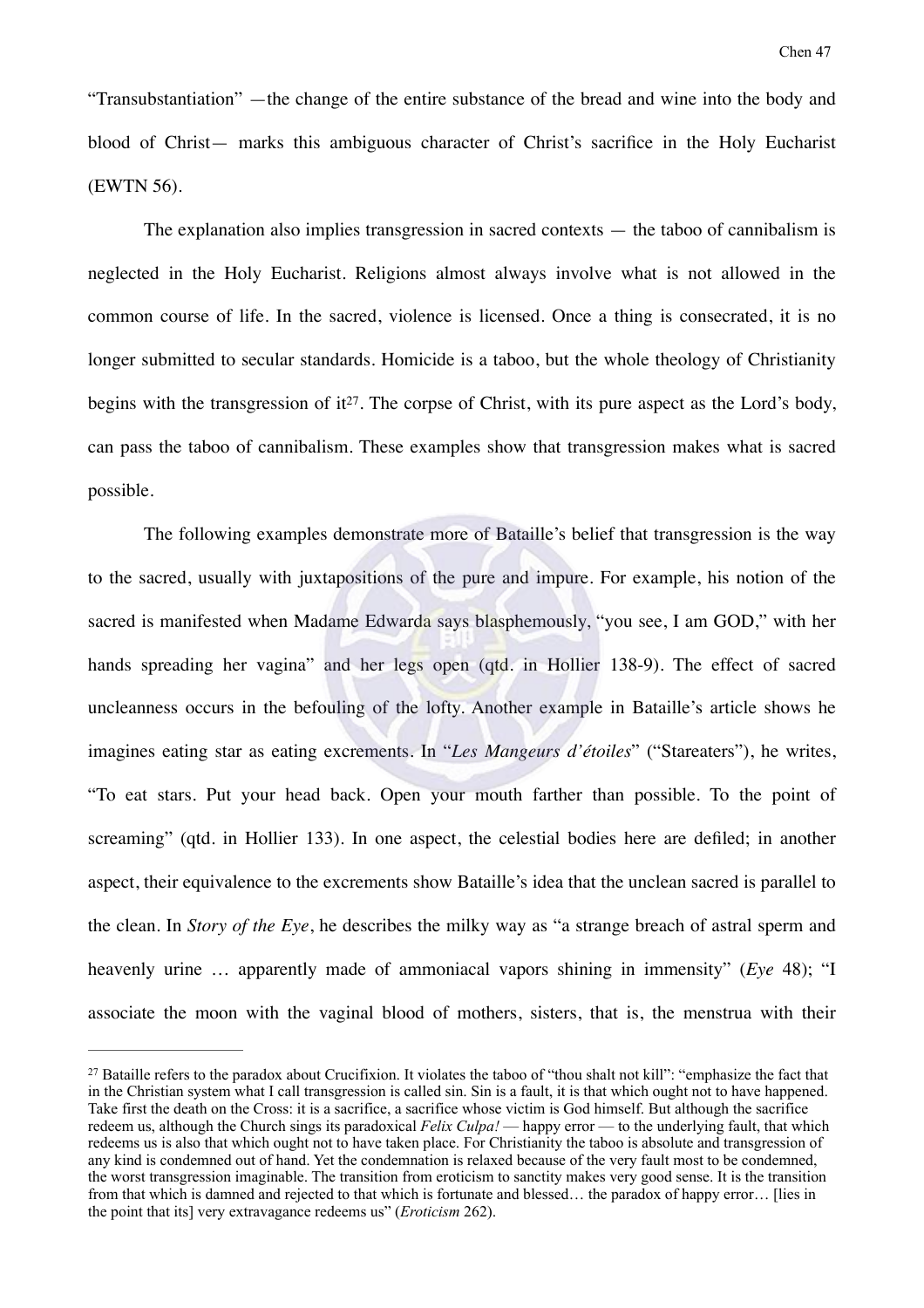sickening stench..." (*Eye* 49). These analogies show how the opposite character of "sacer" works concurrently, and that defiling the lofty, clean, and ordered opens the way to the sacred which Bataille names differently in different contexts as "continuous being", "nothing", "universal one".

The following scene in *Story* also demonstrates how the unclean acts manifests itself by defiling the holy. As the ban on sacrileges are lifted, the feared and hidden in the common course of life — the inner uncleanness of a person, is revealed. Those which people never face directly now come on the scene, and rational thinking goes offstage. Don Aminado, who becomes "inert in his armchair, faintly agitated" is unprepared to see the unclean because Christianity refuses to see it straightforwardly. As Simone continues breaking into all possible territories of social taboos, Don Aminado's sense of ego gives way to ecstasy and dementia:

> Simone began by slamming the base of the chalice against his skull, which jolted him and left him utterly dazed. Then she resumed sucking him, which provoked his ignoble rattles. After bringing his senses to a height of fury with Sir Edmund's help and mine, she gave him a hard shake.

"That's not all," she said in a voice that brooked no reply. "It's time to piss."

And she struck his face again with the chalice, but at the same time she stripped naked before him and I finger-fucked her.

Sir Edmund's gaze, fixed on the stunned eyes of the young cleric, was so imperious that the thing went off with barely any hitch; Don Aminado noisily poured his urine in to the chalice, which Simone held under his thick cock.

"And now, drink," commanded sir Edmund.

The paralyzed wretch drank with a well-nigh filthy ecstasy at one gluttonous draft. Again Simone sucked and jerked him; he continued guzzling tragically and reveling in it. With a demented gesture he bashed the sacred chamber-pot against a wall. Four robust arms lifted him up and, with open thighs, his body erect, and yelling like a pig being slaughtered, he spurted his come on the hosts in the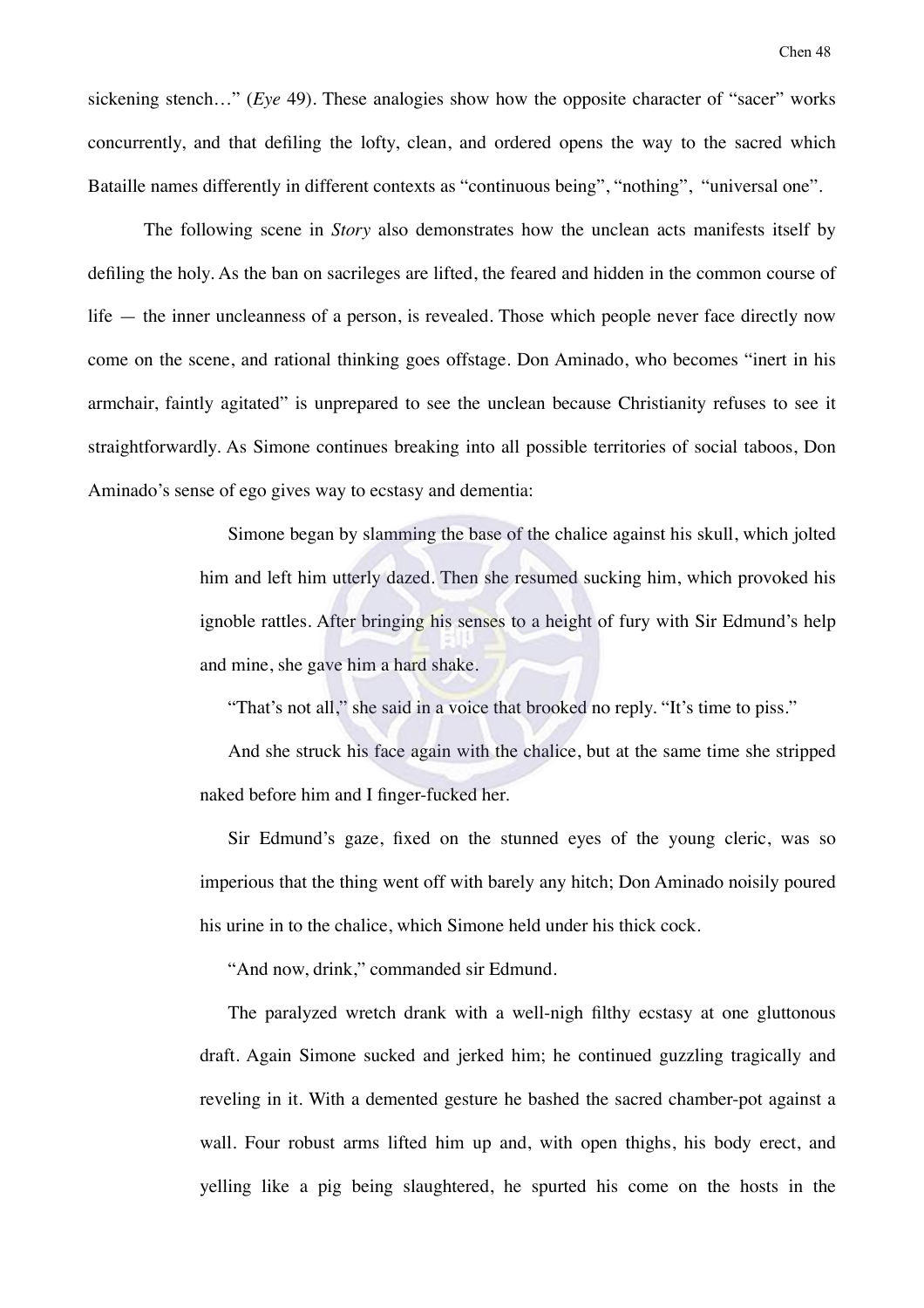ciborium, which Simone held in front of him while jerking him off (*Eye* 76-7).

The sense of ego maintaining Don Aminado as who he is (in the common course of life) relinquishes in Simone's befouling assailment. He is immersed in the Bataillean continuity—both a state of ecstasy and nothing.

Bataille shows his notion of the unclean sacred in various ways: in Simone's undifferentiated site of urination, the car incident decapitating a girl, the deranging, horrifying party teeming with tears, urines, bloods, the bullfight where plethora, organs, bodily liquids explode. In the climax of the bullfight scene, the participants are bathed in a delirium in which erotic and violent impulses erupt regardless of social norms. The "blinding sun" suggests they are in an immanence where senses do not work. The conscious of a person as an enclosed being is destroyed, so the involvers become chaotic. Death is part of the result as individual beings's limits diminish:

> The events that followed were without transition or connection, not because they weren't actually related, but because my attention was so absent as to remain absolutely dissociated. In just a few seconds: first, Simone bit into one of the raw balls, to my dismay; then Granero advanced towards the bull, waving his scarlet cloth; finally, almost at once, Simone, with a blood-red face and a suffocating lewdness, uncovered her long white, thighs up to her moist vulva, into which she slowly and surely fitted the second pale globule—Granero was thrown back by the bull and wedged against the balustrade; the horns struck the balustrade three times at full speed; at the third blow, one horn plunged into the right eye and through the head. A shriek of unmeasured horror coincided with a brief orgasm for Simone, who was lifted up from the stone seat only to be flung back with a bleeding nose, under a blinding sun; men instantly rushed over to haul away Granero's body, the right eye dangling from the head (*Eye* 64).

In this scene Bataille delineates his ideal picture about the impure sacred: with the realization of the immanence in man. Nothing here severs the man and his inner, immediate intimacy with the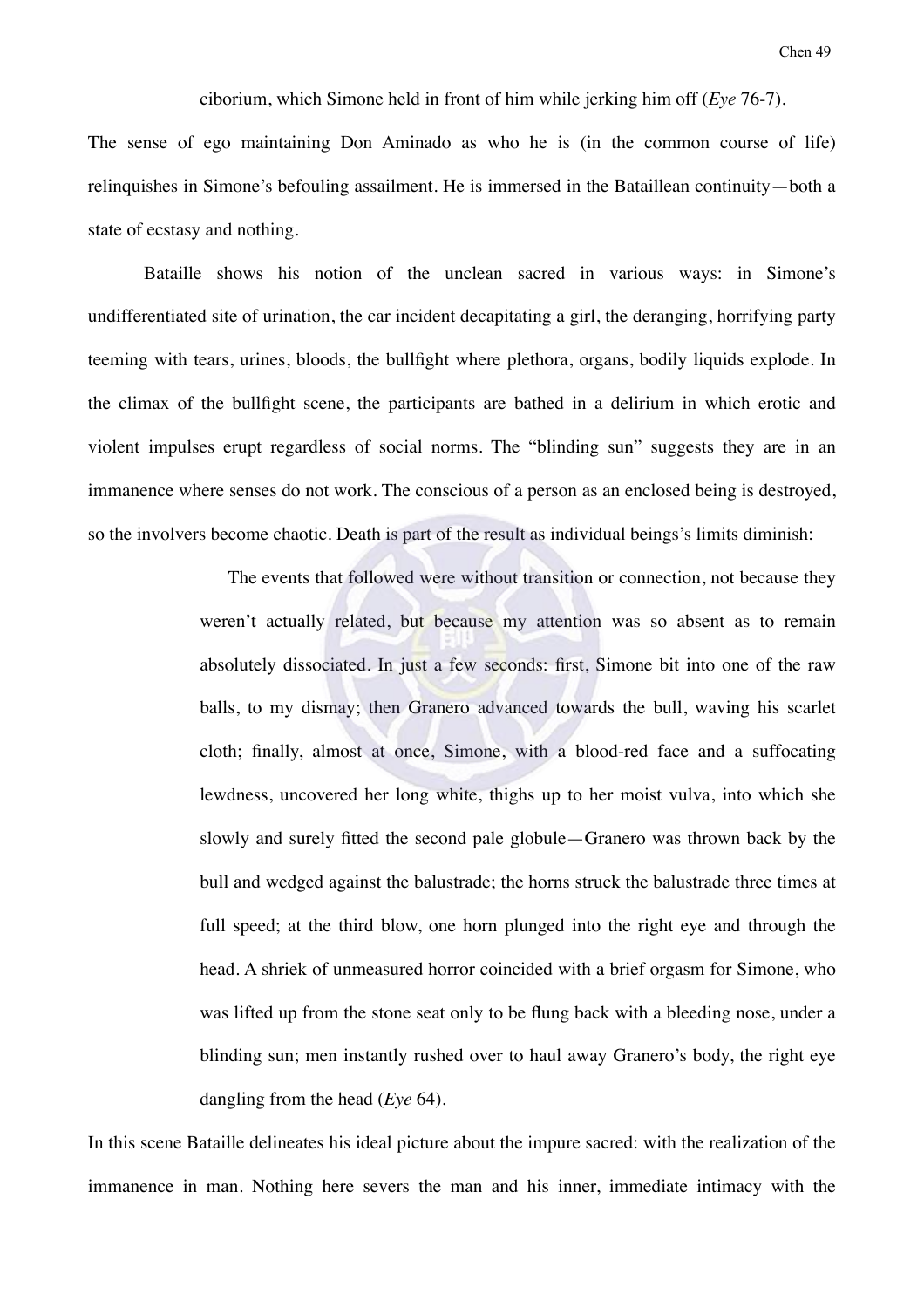universe. All his oppressed wishes come forth, becoming the nightmare for those submitted to norms. The bans on the raw, the unsanitary, sex, violence, and death, for the sake of the duration of life, are lifted "in just a few seconds." This results in "unmeasured horror" as rules guaranteeing the maintenance of life are annihilated. Death is the outcome. But this horror is followed by Simone's ecstasy. The blinding sun, the narrator's dissociated attention, and the absence of proper transition of the scene suggest the power of intimacy being much more overwhelming than the regulating will people have taken much effort to maintain.

Bataille sees the ancient Aztec society as one that belongs to the realm of sacred continuum, a counterpart of his contemporary society. For him, "[the Aztecs'] world view is singularly and diametrically opposed to the activity-oriented perspective that we have. Consumption loomed just as large in their thinking as production does in ours. They were just as concerned about *sacrificing* as we are about *working*" (*Accursed I* 46).

 The legend of the Aztec God of the Sun corresponds to Bataille's notion of merging into the universal flow through deliberate loss. By sacrificing his own life, the deity acquires permanent existence which is continuous with the universal continuity. "The sun himself was in their eyes the expression of sacrifice. He was a god resembling man. He had become the sun by hurtling himself into the flames of a brazier" (*Accursed I* 46). It is said that before there was light in the day, gods gathered to decide who is to give himself to bring the world light. A god named Tecuciztecatl volunteered, along with another usually unnoticed god. Other gods prepared a hearth among the rocks for the two volunteers to toss themselves in. Except their own bodies, both of the two gods offered other gifts to the fire before they offered themselves: spines made by red coral, copal, scabs (from the second god, Nanauatzin's own body,) balls of grass. In the meantime there was a tower built for each of them. They set a fire which lasted for four days. The two gods do their penance during the four days. When midnight came, all the gods gathered together around the hearth, it was time for the two volunteers to do their duty. However, the first volunteer, Tecuciztecatl, hesitated for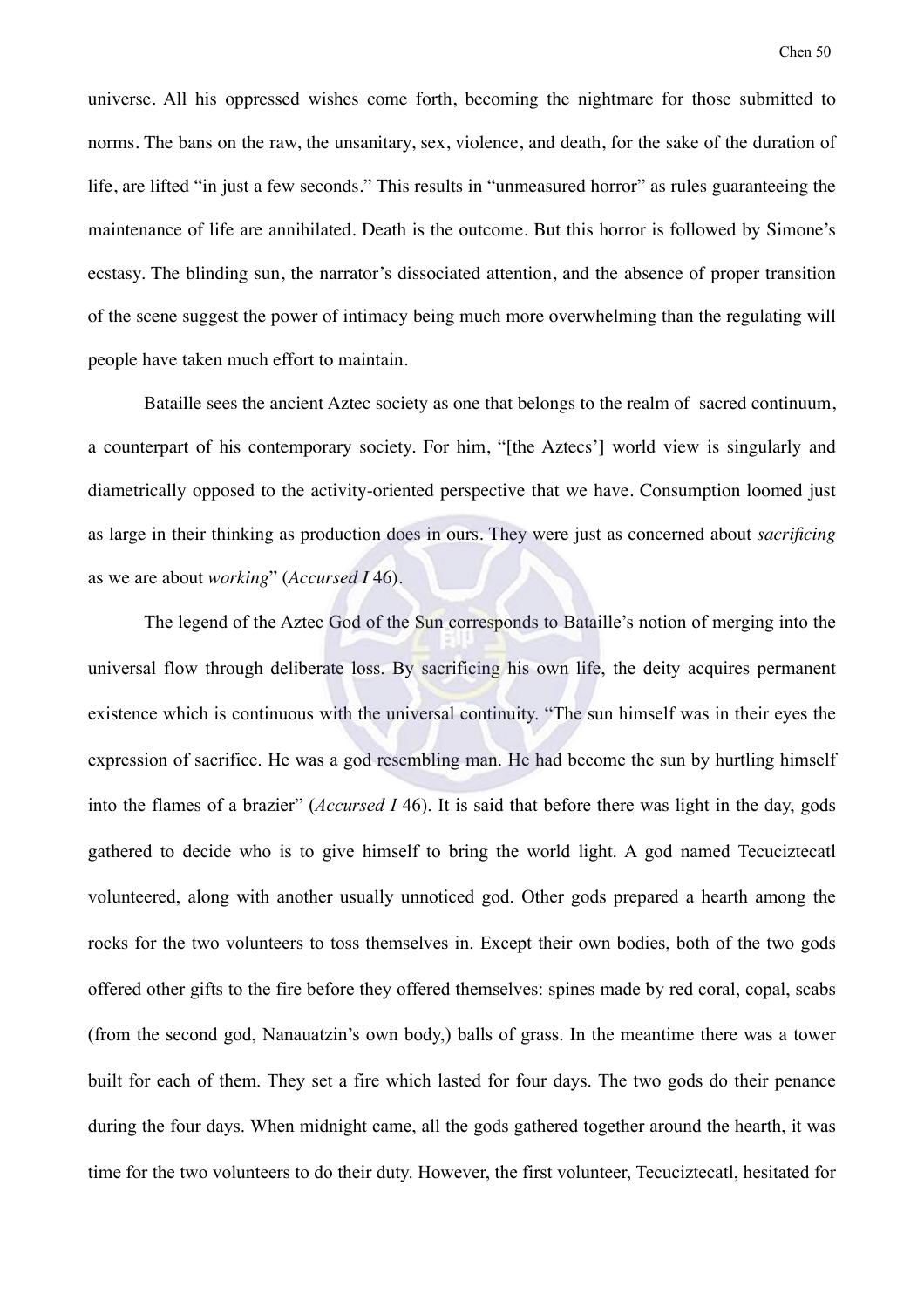fear of the heat; he tried to approach the fire three times but dare not cast himself into the fire. And then when it was Nanauatzin' turn, he gathered his courage and threw himself to the fire, and was immediately burnt. Seeing his companion doing so, Tecuciztecatl finally cast himself to the hearth too. After a while, Nanauatzin, the second god, became the sun. He rose up to the east and radiated his light in all directions. Other gods could not see him directly because his ultra brightness had blinded them. Then Tecuciztecatl became the moon and rose up too. He gave out only a dim light because his courage was less strong. Other gods died soon after — the wind extract their hearts to feed on the new born stars (*Accursed I* 46-9).

 The practice of Aztec sacrifice is based on this legend. The Aztecs believe that "satiated by the blood and flesh, the sun gave glory to the soul in his palace" (*Accursed I* 54). Therefore there must be continuous supply of the blood and flesh in order for the sun to give glory. Their wars are waged for the supply of victims. And instead of taking resources, for them the end of wars is the mystical consumption that links them with the supernatural:

> "most victims were prisoners of war, which justified the idea of war as necessary to the life of the sun: Wars means consumption, not conquest, and the Mexicans thought that if they ceased (to offer sacrifice) the sun would cease to give light… Around Easter time…they undertook the sacrificial slaying to a young man of irreproachable beauty. He was chosen from among the captives of the previous year, and from that moment he lived like a great lord. He went through the whole town very well dressed, with flowers in his hand and accompanied…He would bow graciously to all whom he met, and they all know he was the image of Tezcatlipoca, [one of the greatest gods] and prostrated themselves before him, worshipping him wherever they met him...Every care was taken to ensure the elegance and princely distinction of his life…If, due to the good treatment, he grew stout, they would make him drink salt-water to keep slender. Twenty days previous to the festival they gave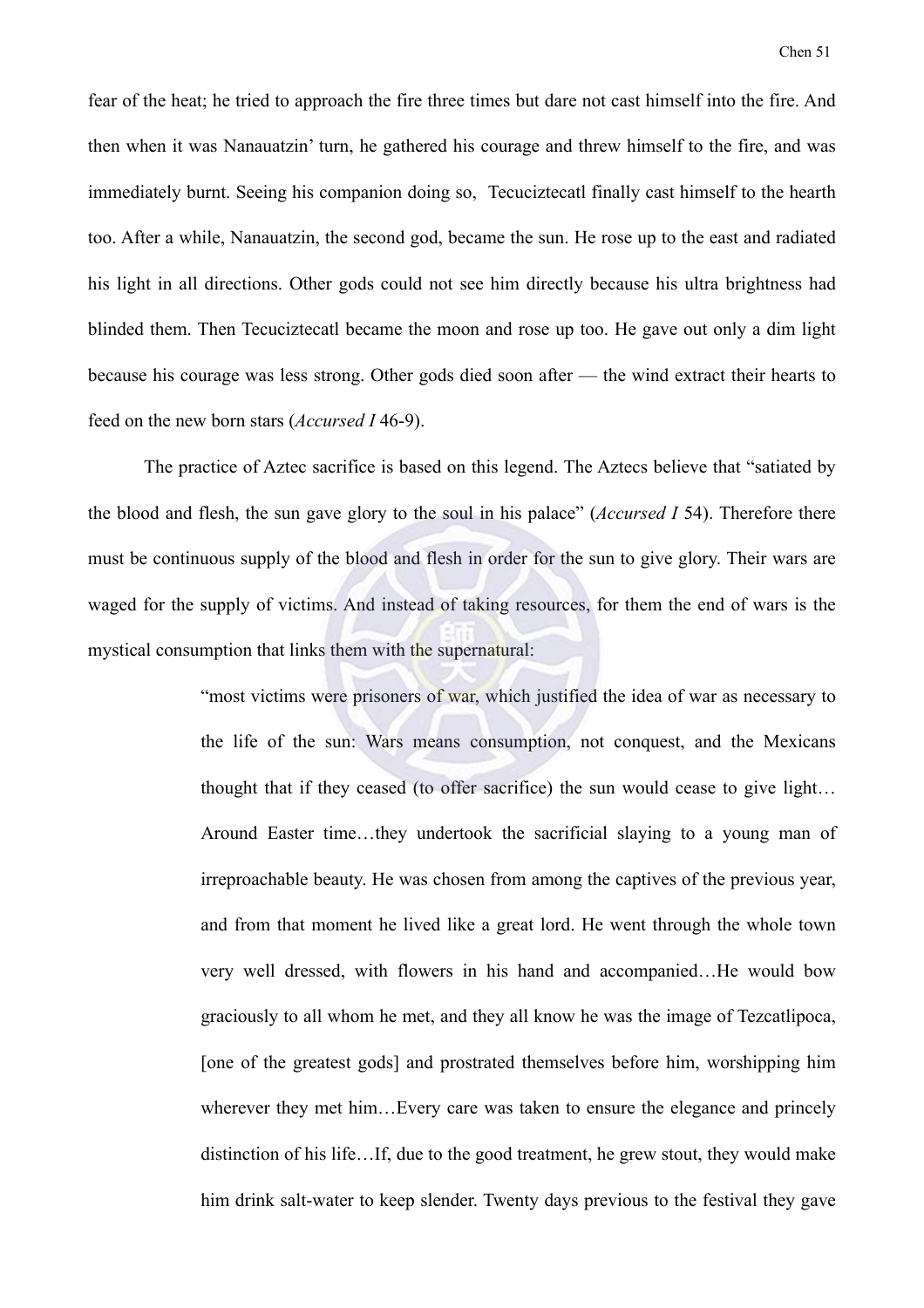this youth four maidens, well prepared and educated for this purpose. During those twenty days he had carnal intercourse with these maidens. The four girls…had been reared with special care for that purpose [and] were given names of four goddess… On the day…when he was to die they took him to an oratory…he mounted the steps by himself and…awaited at the top…the priests…now grabbed him and threw him onto the stone block, and holding him by feet, hands and head, thrown on his back, the priest who had the stone knife buried it with a might thrust in the victim's breast and, after drawing it out, thrust one hand into the opening and tore out the heart, which he at once offered to the sun" (*Accursed I* 50).

The victim, regarded as the sacrificer's son and a second self, is offered and eaten in a banquet by invited guests later (*Accursed I* 53)—by violence, the guest, the victim and the host are immersed in an intimacy they share with the universal one.

It is important to notice the intimacy of the victim and the sacrificer, which is parallel to the relation of the Christian God and the Son. It shows that the Aztecs were symbolically sacrificing their dearest possessions instead of unimportant goods, in the purpose of showing their respect to the recipient god:

> "Concerning a warrior who brought back a captive, then offered him in sacrifice, it was said that he had 'considered his captive as his own flesh and blood, calling him son, while the latter called him father" (51).

The victim, selected from the basest prisoners of war, is consecrated as a sovereign being, simultaneously the most esteemed and the basest. The structure of this ancient divinity has a symmetrical counterpart in Christianity, except the latter ignores the unclean practices such as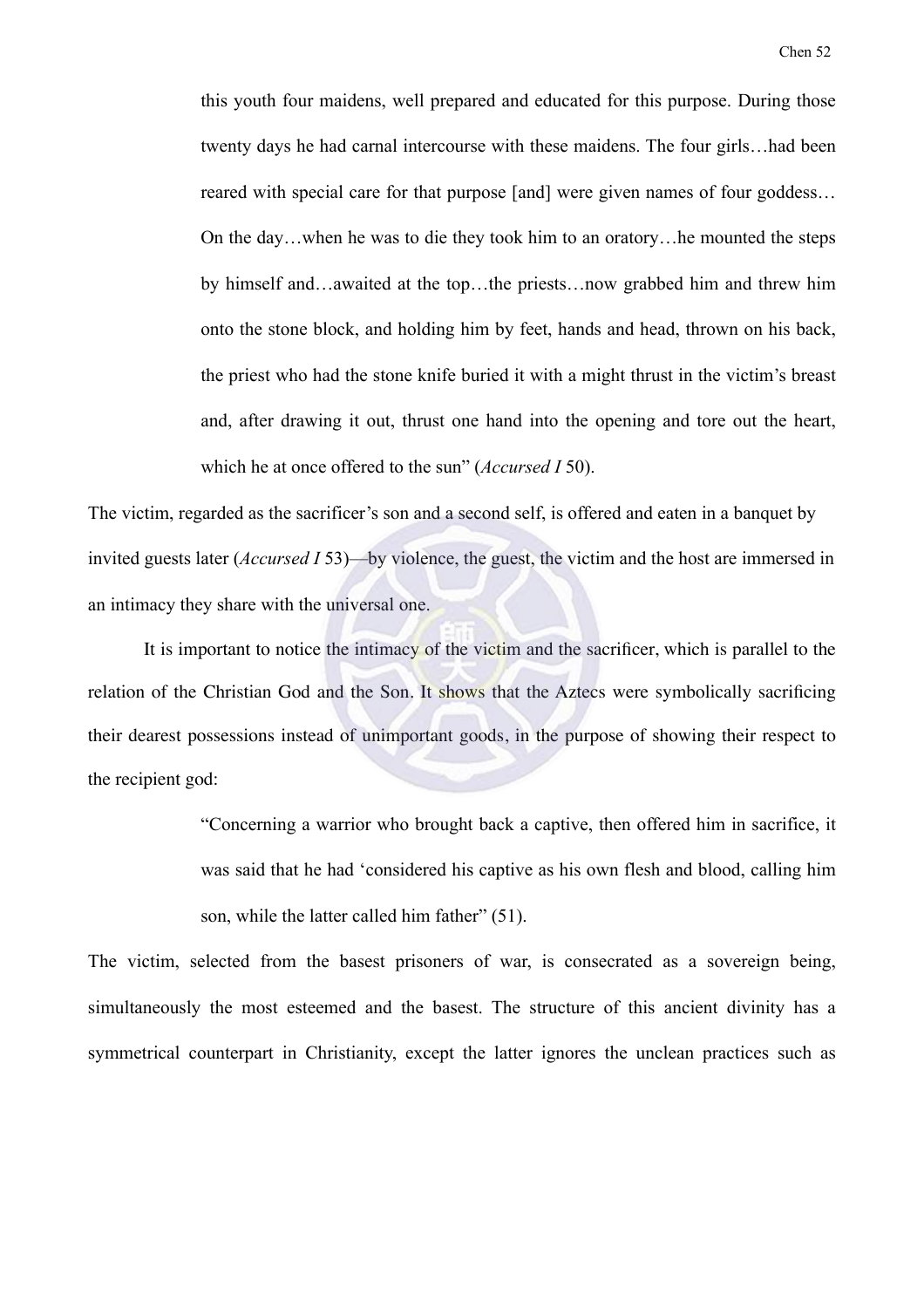human sacrifice<sup>28</sup>. The symbolic meaning of Aztec sacrifice supplements the absence of discourses on impure sacred in Christianity; it also demonstrates expenditure as means to the sacred. To be more specifically, in these practices of giving-away (no matter they are charitable deeds or human sacrifice), it is not the practitioner's "self" that is cherished, the "self" is the least important matter in the sacred. The sole aim of the sacred is the endeavor to demolish the human nature of selfimportance.



<sup>&</sup>lt;sup>28</sup> If it is the warrior, instead of their rivals that dies in the war, the warrior himself would be considered as the offering to the Sun: [The Aztecs] were conscious of [the] enchantment of war and sacrifice. The midwife would cut the umbilical cord of the newborn baby boy and say to him: I cut your navel in the middle of your body. Know and understand that the house in which you are born is not your dwelling…It is your cradle, the place where you lay your head…Your true land is elsewhere; you are promised for other places. You belong to the countryside where battles are fought; you were sent to go there; your function and your skill is warfare; your duty is to give the sun the blood of your enemies to drink and to supply the earth with the bodies of your enemies to eat. As for your native land, your legacy and your happiness, you will find them in the house of the sun in the sky… If the warrior had himself been overcome instead of returning a victor, his death on the field of battle would have had the same meaning as the ritual sacrifice of his prisoner: It would also have satisfied the hungry gods (*Accursed I* 53-4).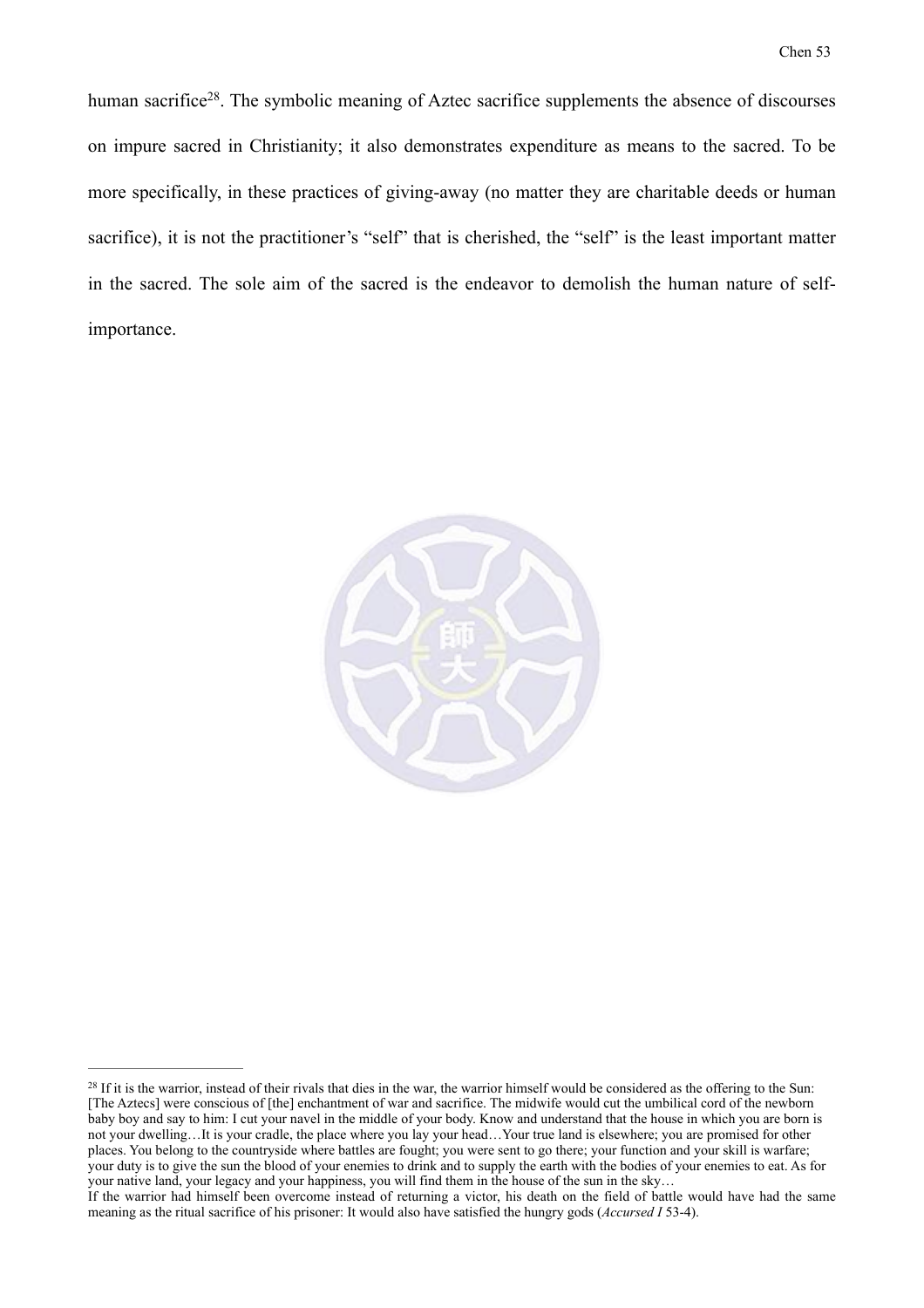#### **Chapter Three**

## **Ongoing Undifferentiation**

In Chapter Two, I argue the state of "sacred" (*la continuité de l'être*) as manifested dualistically in two facets — the holy and the unclean. I support my argument with Christian and ancient Aztec religion. In Chapter Three, I will explain how an all-inclusive continuity encompasses contradictions. To get close to this continuity, one must let loose the obsession to his notion of ego. In this state, the ego does not matter as individual discontinuities become continuous. Furthermore, this nullification of "ego" can be achieved by interruption of existences, ultimately manifested as death. The awareness that an individual is an enclosed being mush be dispossessed. So is the obsession of distinct matters. By dispossessing these ideas, l*a continuité de l'être* becomes possible. It is only by releasing from the sense of the enclosed, discontinuous being that an unsubdued awareness can be reached (*Religion* 35). The deviated activities in *Story of the Eye* are variations of release from fixated ideas and self. Freedom from the boundary of these ideas allows men to become one with the universe.

# **1. Nullification of the Ego**

Bataille's notion of universal continuity involves his doubt on the notion of "self." He points out a fundamental limitation binding every individual man from his limitless possibility:

> In the bewilderment of [senses] man performs a mental process by which he is equal to what he is. The course of human life inclined us to facile opinions: we represent ourselves as well-defined entities. Nothing seems more secure than the ego which is at the basis of thought. And when it strikes an object it modifies it for its own use: it is never the equal of what is not itself (*Literature* 102).

The above statement singles out the notion of ego as barrier of an individual's transcendental existence. It is the opinion that "every individual is a well-defined entity" that hinders something more sovereign to man. Bataille questions the presupposition that an "ego" in everyone the base of every human creation. First, it is implied that man is not a "well-defined entity" as he presumes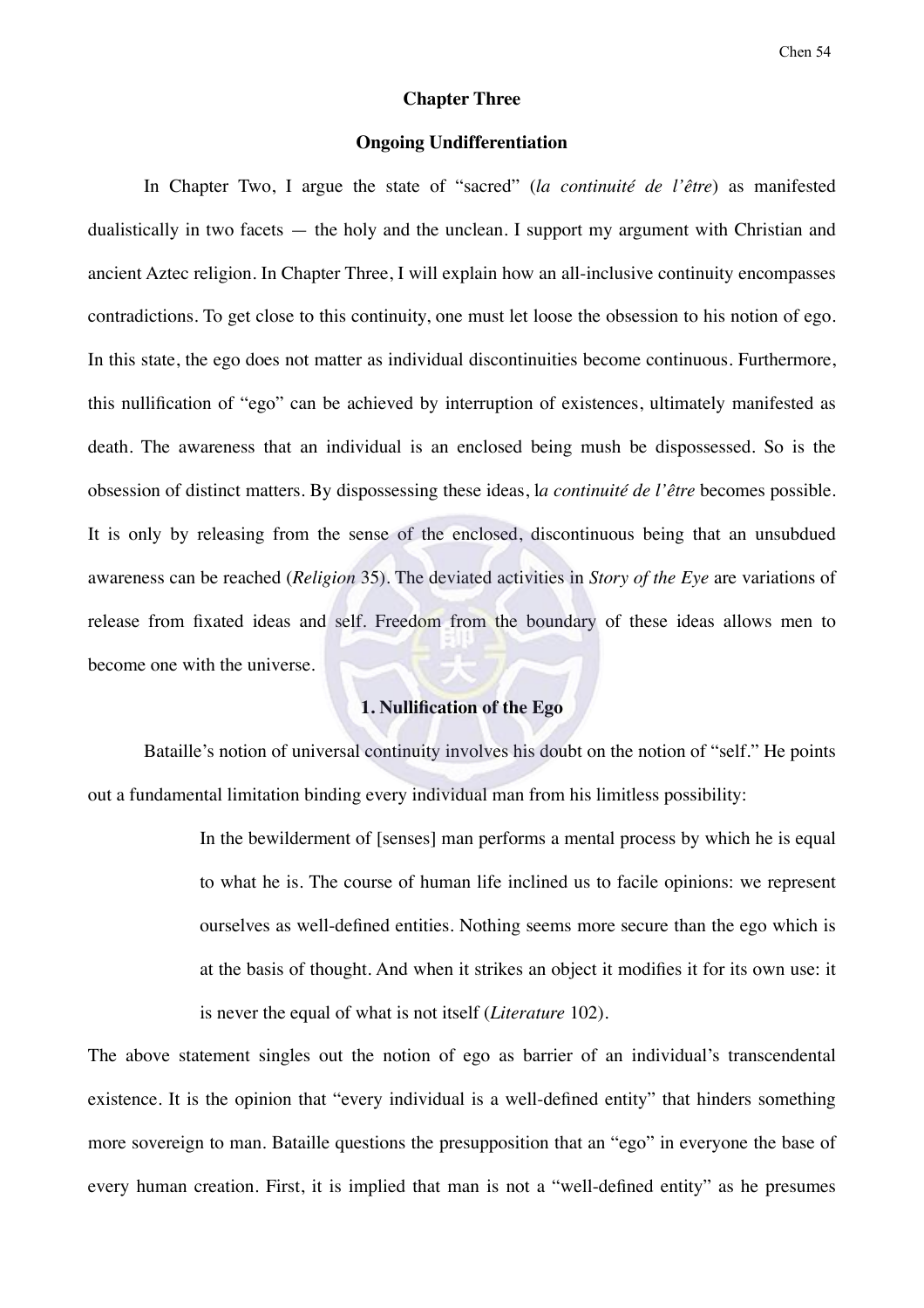himself to be. The statement that "a man is equal to what he is" assumes an individual as a stable, distinctive being. And this assumption, being the base of knowledge, excludes other possibilities. For example, as man may also be perceived as a constantly changing aggregation of fleshes, combining with eruptive energy. Bataille continues:

> What is outside our finite beings sometimes *subordinates* us and becomes an impenetrable infinity. At other times, it becomes the object which we handle, which is subordinated to us. Let us add that the individual, by assimilating the things he handles, can still subordinate himself to a finite order which *rivets* him within an immensity. If he then tries to reduce this immensity to scientific laws (which place an equals sign between the world and finite things), *he is only equal to his object if he rivets himself to an order which crushed him* (which *denies* him—which denies that which differs in him from the finite and subordinate thing) (*Literature* 103).

In here it is implied that the human mind limits itself out of immensity: an individual sets up a set of rules and regulations within which he positions himself and becomes a minor object, positioned within a finite order. His unlimitedness is henceforth denied. In here Bataille questions the superiority of science and human's discourses: both are based on something limited, and therefore also limited. Human beings classify whatever is outside of him, but he also subordinates himself to the classification he creates.

 To release oneself from the limitation of the ego, Bataille asserts the solution via violence that opens the valve to immensity:

> There is only one means in his power to escape from these various limitations—the destruction of a being similar to ourselves. In this destruction the limitations of our fellow human beings are denied; we cannot destroy an inert object: it changes but does not disappear: only a being similar to ourselves disappears, in death. The violence experienced by our fellow human beings is concealed from the order of finite, ultimately useless things. It returns them to immensity (*Literature* 103).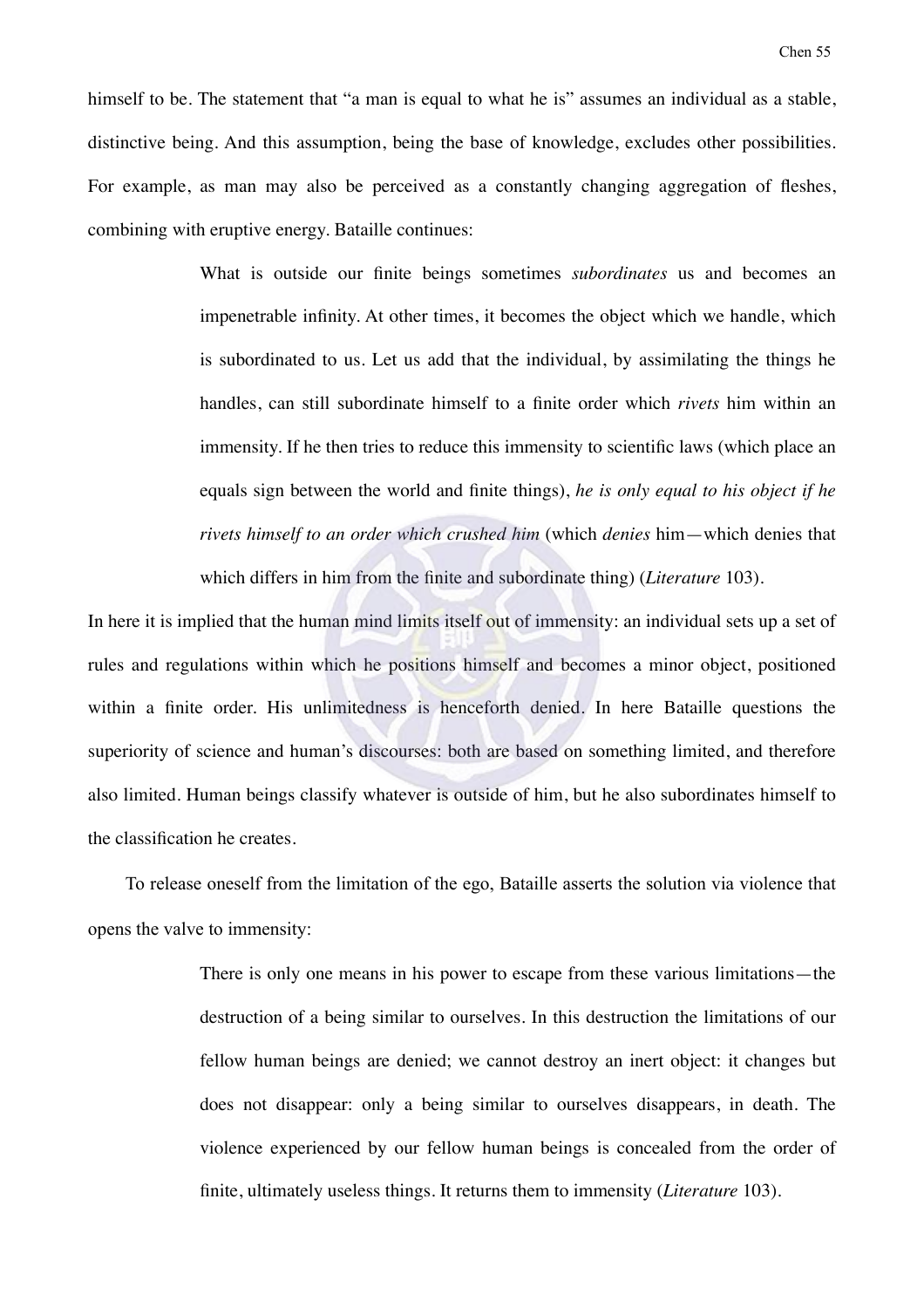The "inert object" destroyed refers to the materiel portion of the victim—the corpse that belongs in the sphere of the profane, subjugated to destruction. Here Bataille implies that there is a transcendental facet of man that would not disappear. And "the being similar to ourselves" refers to those who are subordinated to calculation.

 Violence turns the finite and useless to immensity: in sacrificial ritual, the corpse of the victim does not disappear; after death it goes from live to decomposition. What vanishes is the sense of ego that enters into immensity. Violence and death destroy the mortal part of a being, so immortality occurs (*Literature* 10). A victim surpasses the limitation of himself by losing his individuality, he embraces immensity henceforth. In violent death, what disappears is the part limited by orders and laws under which the individual subordinates himself. Once these orders and laws are destroyed, the victim returns to "immensity." Since a person cannot survive in the destruction of his own body, the only way for him to experience unlimited transcendence is the shattering of another's life. In *Theory of Religion*, Bataille identifies what he aims to destroy in a sacrifice — the individuality as the alienation from the continuity. Here Bataille indicates the world of the profane as "the world of the thing." By "the thing" he refers to those limited and subjugated to calculation:

> The thing  $\sim$  only the thing  $\sim$  is what sacrifice means to destroy in the victim. Sacrifice destroys an object's real ties of subordination; it draws the victim out of the world of utility and restores it to that of unintelligible caprice. When the offered animal enters the circle in which the priest will immolate it, it passes from the world of things which are closed to man and are nothing to him, which he knows from the outside — to the world that is immanent to it, *intimate*, known as the wife is known in sexual consumption. This assumes that it has ceased to be separated from its own intimacy, as it is in the subordination of labor (*Religion* 43-4).

Again, Bataille asserts that sacrificial rituals and sexual consumption as one thing manifested in different experiences. Both are liberation from the enslaved, limited existence. Later in the same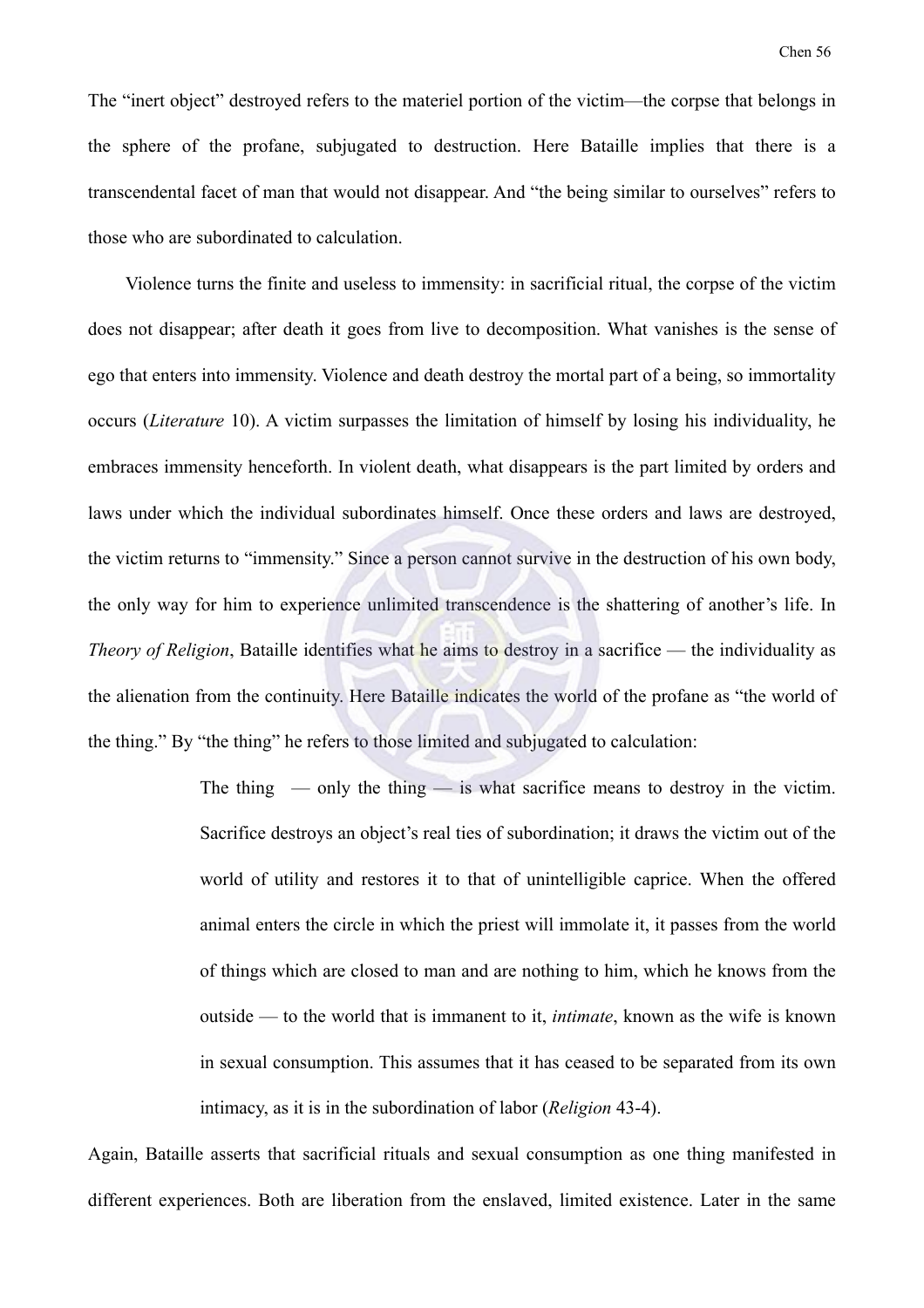Chapter, he adds,

as a matter of fact, killing in the literal sense is not necessary. But the greatest negation of [the world of the things] is the one most favorable to the appearance of the mythical order. Moreover, sacrificial killing resolves the painful antinomy of life and death by means of a reversal. In fact death is nothing in immanence, but because it is nothing, a being is never truly separated from it. Because death has no meaning, because there is no difference between it and life, and there is no fear of it or defense against it, it invades everything without giving rise to any resistance (*Religion* 45).

 In *Story of the Eye*, by witnessing the death of Marcelle and Don Aminado, their audience experience the perishing of a fellow being akin to them. By scattering a well-defined identity, they retain a transcendental experience, escaping from the delusion of the ego. Death demolishes the contradiction of selves and others. When Marcelle and Don Aminado die, their sacrificers shed their idea of self which blocks their path to the universal immensity.

## **2. Continuity among Oppositions**

 As the pure counterpart of Bataille's loss of individuality, the sense of breaking through one's sense of ego is described as a spiritual experience in Christianity as well. The following is a Christian follower's testimony on his mystical experience. With metaphors similar to Bataille's idea of "*la continuité de l'être*", he expresses the universal unity with which the released individual becomes one. Like Hollier's questioning of philosophy with the example of Plato (see *Chapter One*), in the following the "rational" and "argumentation" is regarded as "irrelevant.

> When the sense of estrangement [which fence] man about in a narrowly limited ego breaks down, the individual finds himself "at one with all creation." He lives in the universal life; he and man, he and nature, he and God, are one. That state of confidence, trust, union with all things, following upon the achievement of moral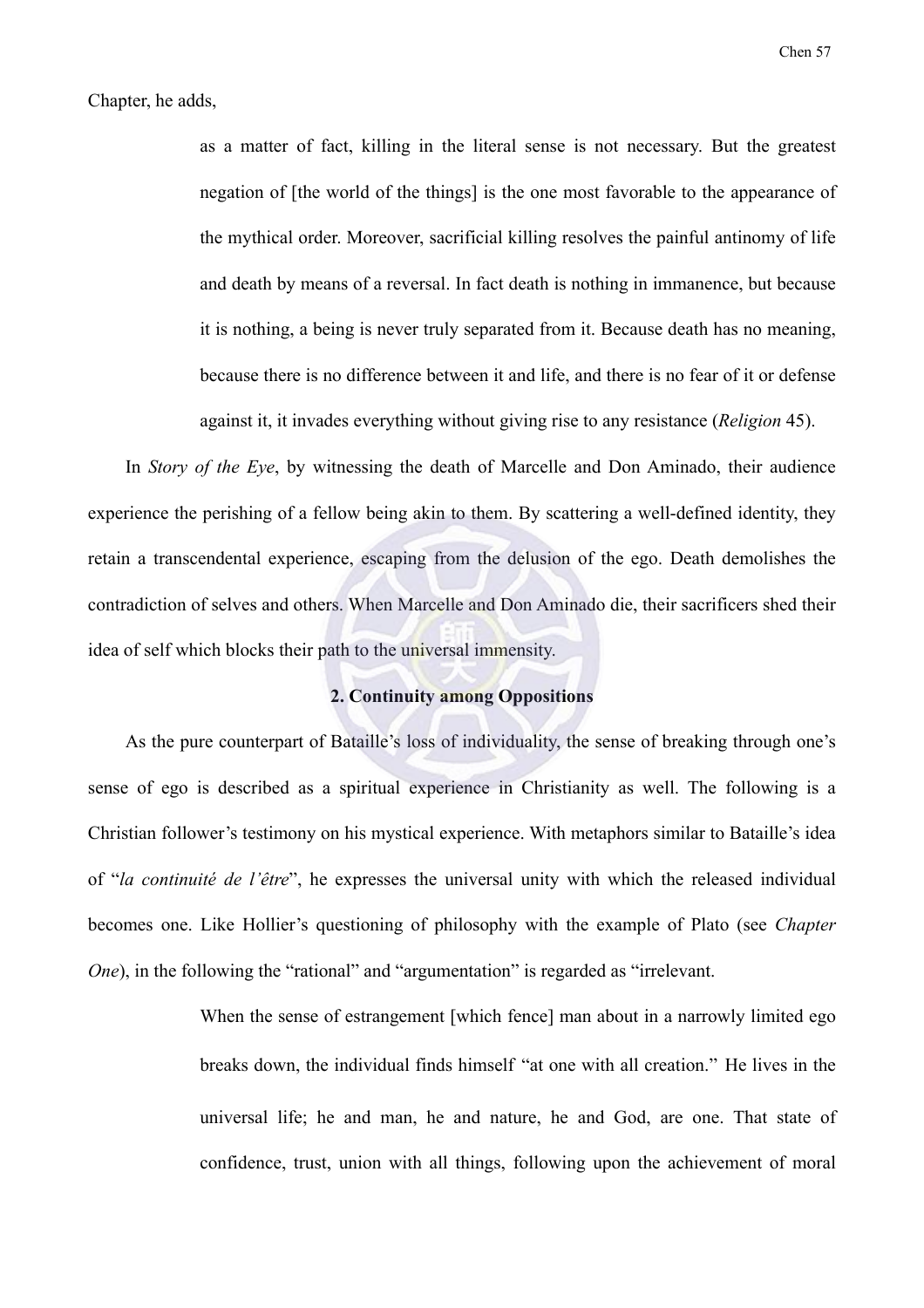unity, is the *Faith-state*. Various dogmatic beliefs suddenly, on the advent of the faith-state, acquire a character of certainty, assume a new reality, become an object of faith. As the ground of assurance here is not rational, argumentation is irrelevant. But such conviction being a mere casual offshoot of the faith-state, it is a gross error to imagine that the chief practical value of the faith-state is its power to stamp with the seal of reality certain particular theological conceptions. On the contrary, its value lies solely in the fact that it is the psychic correlate of a biological growth reducing contending desires to one direction; a growth which expresses itself in new affective states and new reactions; in larger, nobler, more Christ-like activities. The ground of the specific assurance in religious dogmas is then an affective experience. The objects of faith may even be preposterous; the affective stream will float them along, and invest them with unshakable certitude. The more startling the affective experience, the less explicable it seems, the easier it is to make it the carrier of unsubstantiated notions (James 247).

The above testimony shows that in the Christian sacred, it is not the reality, nor the world of things, nor theological conceptions that matter. It is "the psychic correlate of a growth reducing contending desires to one direction," similar to the "universal one" Bataille proposes, that melts "the sense of estrangement" and pacifies "the narrowly limited ego."

 Bataille's notion of the destruction of ego has another esteemed counterpart in Hermann Hesse's *Siddhartha* which questions the importance of the "ego" and points out a state worth pursuit: this ideal state is similar to Bataille's "*nothing*" or "*la continuité de l'être*" which will ultimately lead to the conclusion that contradictions are nullified. Inspired by the flow of a river, the protagonist of *Siddhartha* describes in his epiphany:

> It was the self, the purpose and essence of which I sought to learn. It was the self, I wanted to free myself from, which I sought to overcome. But I was not able to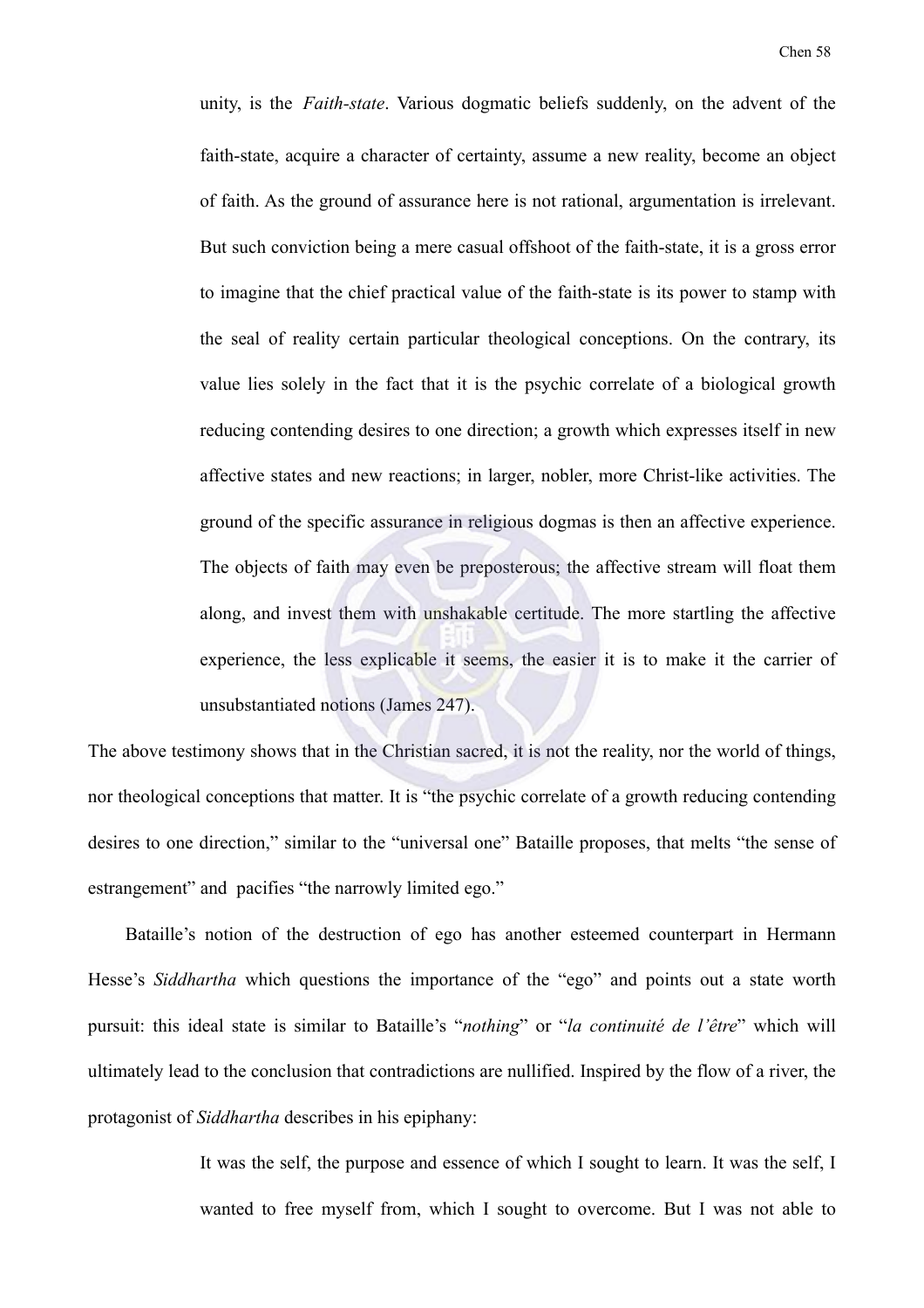overcome it, could only deceive it, could only flee from it, only hide from it. Truly, nothing in this world has kept my thoughts thus busy, as this my very own self, this mystery of me being alive, of me being one and being separated and isolated from all others, of me being Siddhartha! And there is no thing in this world I know less about than about me, about Siddhartha!"

Both Hesse and Bataille attempt to demolish the common notion that there is a "ego" being the base or center of everything. Similar to Bataille, Hesse asserts the importance of escaping the notion ego — by "killing the random self of the sense" in order for transcending the impasse resulted from the "ego":

> … With the body definitely not being the self, and not the spectacle of the senses, so it also was not the thought, not the rational mind, not the learned wisdom, not the learned ability to draw conclusions and to develop previous thoughts into new ones. No, this world of thought was also still on this side, and nothing could be achieved by killing the random self of the senses, if the random self of thoughts and learned knowledge was fattened on the other hand.

Hesse is in concordance with Bataille in his negation of the sense of ego, a notion weaved out of nothing. What Hesse wishes is to destroy the obsession of the preeminence of ego because all that is developed on the foundation of it: senses, thoughts, rational mind, learned wisdom, learned ability, belong to the secular, to the realm of individual discontinuity. Compared to the world of the sacred, the finite individual discontinuity is unimportant. God belongs to the sphere transcending "the world of thought," as the religious, the erotic, and the unclean do. Since the sacred aspect is not subjected to "the world of thought," Hesse has to describe it by a number of negative sentences instead of affirmative ones. He continues to describe the "ultimate meaning" — the state of sacred continuity:

> Both, the thoughts as well as the senses, were pretty things, the ultimate meaning was hidden behind both of them, both had to be listened to, both had to be played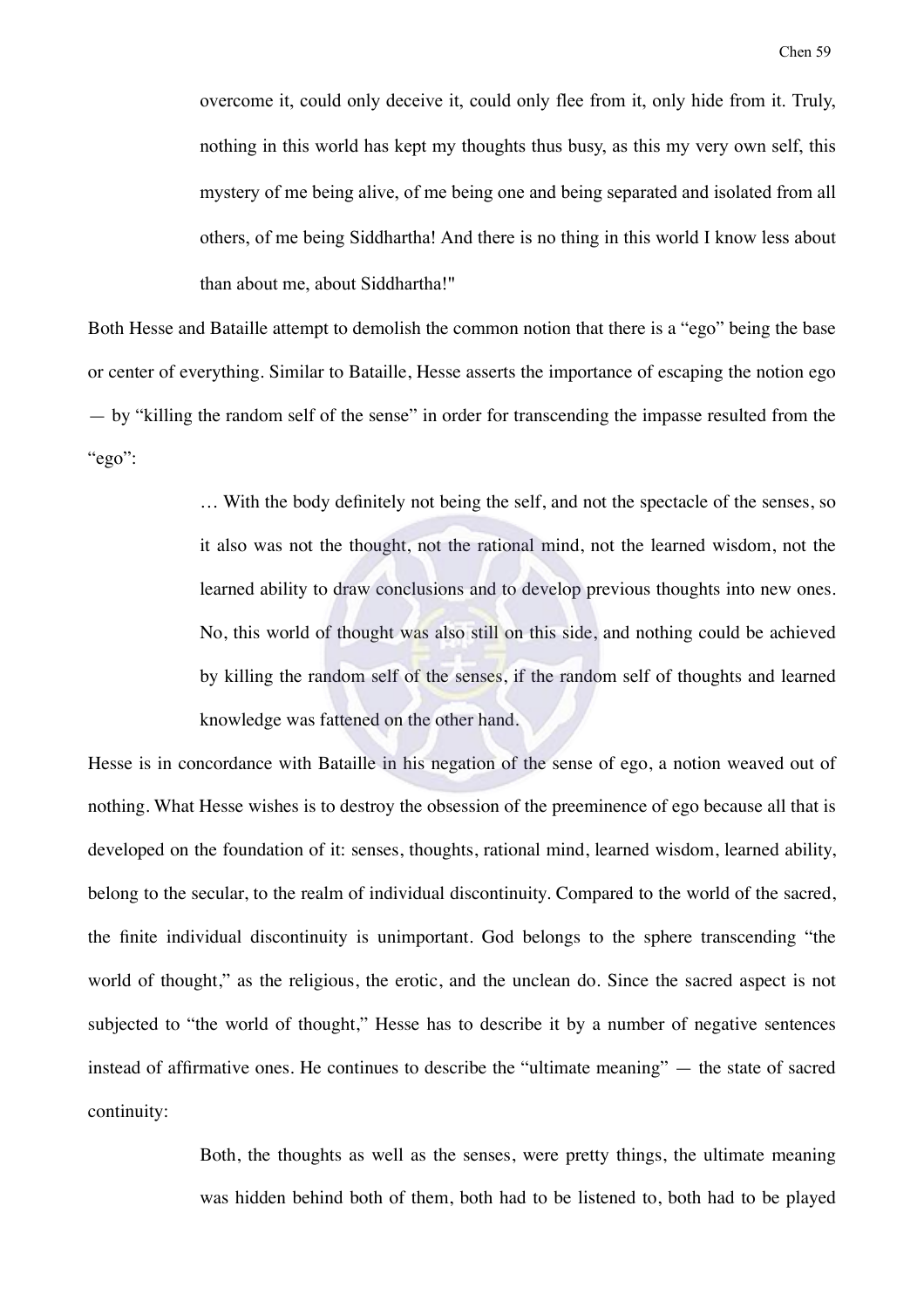with, both neither had to be scorned nor overestimated, from both the secret voices of the innermost truth had to be attentively perceived. [Siddhartha] wanted to strive for nothing, except for what the voice commanded him to strive for, dwell on nothing, except where the voice would advise him to do so.

In Hesse's state of epiphany, contradictions give way to the universal one. He writes:

Siddhartha listened. He was now nothing but a listener, completely concentrated on listening, completely empty, he felt, that he had now finished learning to listen. Often before, he had heard all this, these many voices in the river, today it sounded new. Already, he could no longer tell the many voices apart, not the happy ones from the weeping ones, not the ones of children from those of men, they all belonged together, the lamentation of yearning and the laughter of the knowledgeable one, the scream of rage and the moaning of the dying ones, everything was one, everything was intertwined and connected, entangled a thousand times. And everything together, all voices, all goals, all yearning, all suffering, all pleasure, all that was good and evil, all of this together was the world. All of it together was the flow of events, was the music of life. And when Siddhartha was listening attentively to this river, this song of a thousand voices, when he neither listened to the suffering nor the laughter, when he did not tie his soul to any particular voice and submerged his self into it, but when he heard them all, perceived the whole, the oneness, then the great song of the thousand voices consisted of a single word, which was  $Om<sup>29</sup>$ : the perfection.

…

<sup>&</sup>lt;sup>29</sup> The "Om," a sacred sound in Sanskrit, meaning "entirety of the universe," is said to be "the sound of all creation" and "a prayer itself," a sound that includes "the past, present, and future" (Das). Its pronunciation is similar to the phoneme *a*: "the first vocalic phoneme used by the child in learning the language. [The first words everywhere are ones like *papa*, *mama*. etc.]… For Bataille, there are a certain number of significant usages of *a* that refer, however, to Latin, where it is the mark of the feminine, as opposed to the *-us* of many masculine endings. Thus there is the *-us* of Dianus, the four *a*'s of Madame Edwarda. Latin here performs less as a dead, classical language, than as religious language. This is not Cicero's language, but the language of the mass. The same letter, therefore, designates [in Latin] femininity…and absence: Edwarda is, simultaneously, a woman and the absence of Edward, as a theology is the negation of theology. Acephalus the absence of a head…" (Hollier 119-20). The sound *Om* or *a* manifests the relation of nothingness (the phoneme *a* as absence) and religion, and of nothingness and entirety (Das).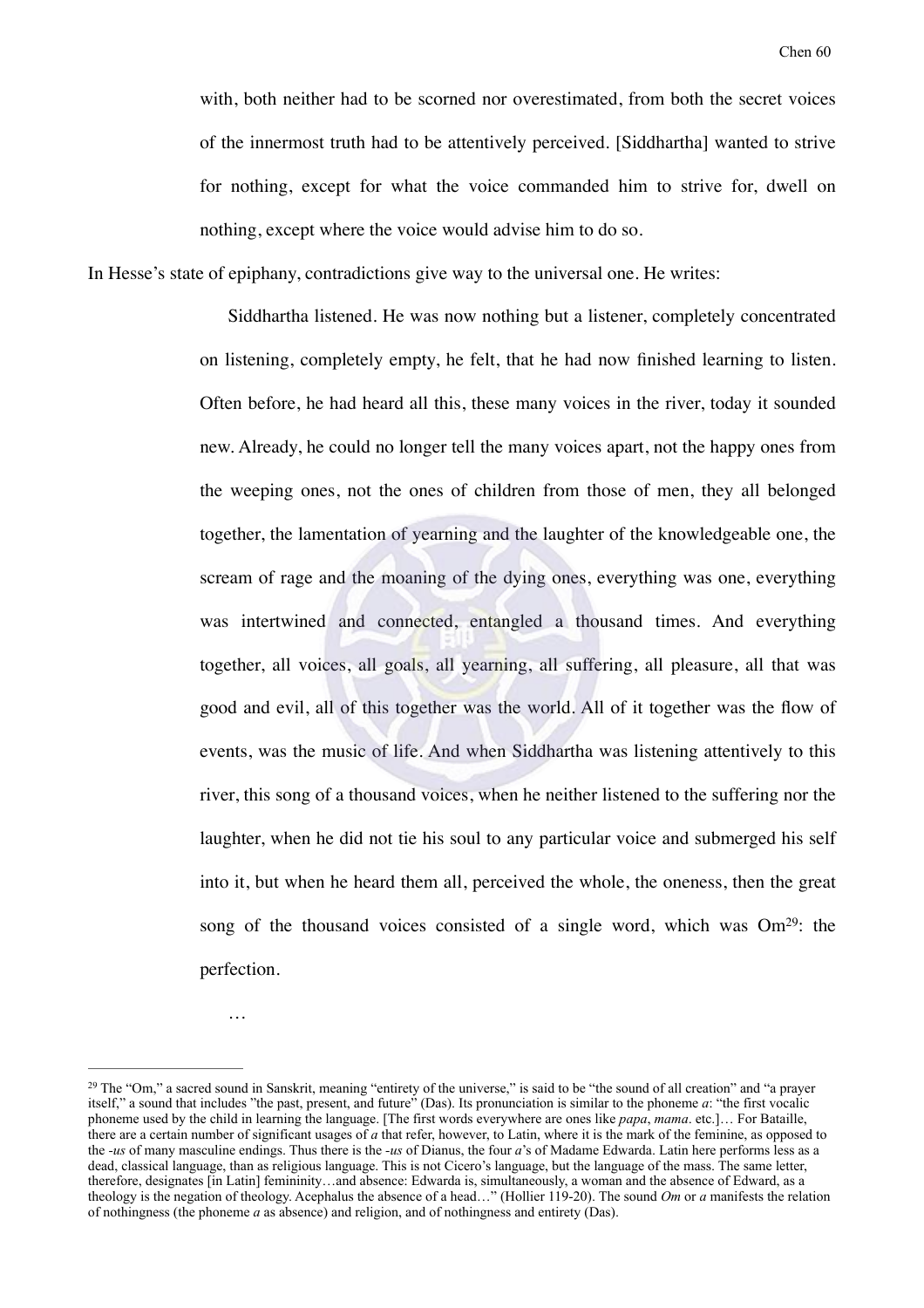In this hour, Siddhartha stopped fighting his fate, stopped suffering. On his face flourished the cheerfulness of a knowledge, which is no longer opposed by any will, which knows perfection, which is in agreement with the flow of events, with the current of life, full of sympathy for the pain of others, full of sympathy for the pleasure of others, devoted to the flow, belonging to the oneness.

The reason why Siddhartha "fought his fate" and "suffered" is that he regarded himself as an distinct individual, having an ego of his own. When he realizes the transcendent nothingness/ continuity (in listening to the river's flow that suggests a never-ending universal continuity), he is incorporated into the sacred continuum which is revealed in various wonder-struck moments: beauty, glory, sacrificial rituals.

Let us go back to Bataille's emphasis on the dualism of the sacred. Quoting the words of André Breton, Bataille asserts that violence and religious experience (considered separately as the impure and pure) overlap in the state of "the universal flow of all that is":

> 'Everything leads us to believe,' wrote André Breton, 'that there is a certain point in the mind where life and death, the real and the imaginary, the past and the future, the communicable and the incommunicable, are no longer perceived in contradiction to one another.' I shall add: Good and Evil, pain and joy. This point is indicated both by violence literature and by the violence of a mystical experience: only the point matters (*Literature* 20).

By indicating "only the point  $[$ (where opposite ideas compromise) $]$  matters," Bataille asserts again the importance of *la continuité de l'être*. In *La Tombe de Louis XXX*, he expresses the same opinion from another angle — that the essence of *la continuité de l'être* is "nothingness":

> When I carefully seek out, in deepest anguish... an eye opens up at the top, in the middle of my skull. This eye opening up onto the sun in all its glory, to contemplate it in its nakedness, privately, *is not the work of my reason*: it is a cry escaping from me. For at the moment, when the flash binds me I am the splintering brilliance of a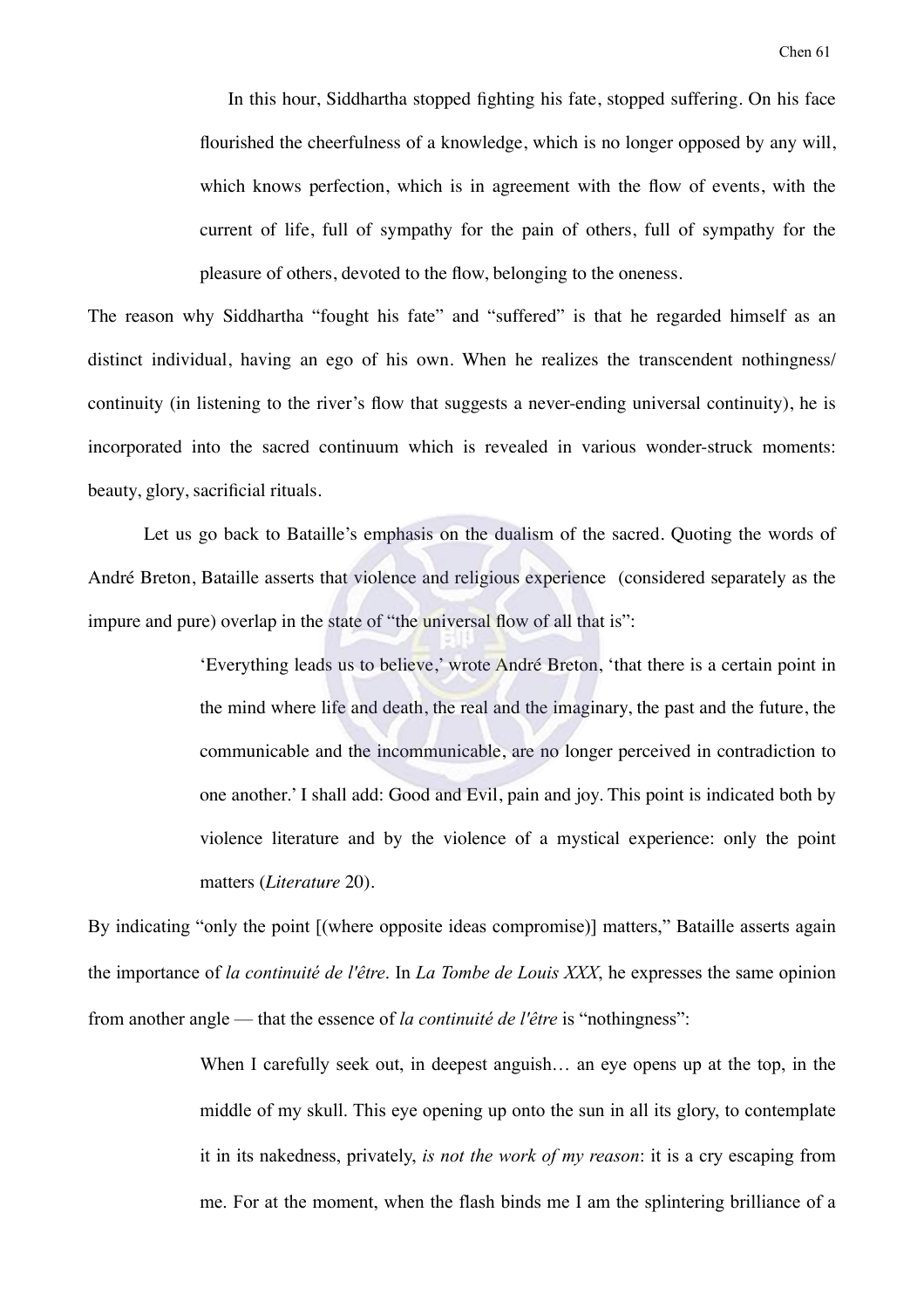shattered life, and this life—agony and vertigo—opening up onto an infinite void, bursts and exhausts itself all at once in this void (qtd. Hollier 131).

"A cry escaping from [the self]" being the focus of the speaker's contemplation, thus what is left is an opening continuous with the "infinite void." From this point of view, the narrator becomes no longer alone. By scattering his idea of self ("being headless," as Bataille may termed), he acquires the universal whole.

## **3. Immanence in The Sacred**

As the term *la continuité de l'être* implies, a man's inner sphere is part of the "flow of all that is" across all times and spaces (*Religion* 29). The term "immanence" is coined by Bataille to refer to the nature of man as continuous with the universal flow. It suggests a double character, both referring to the cosmos and a person's inner being, and an intimacy between man and the universal continuity. In the unity with the cosmos, man is absolved of individual discontinuity, nor is he **limited** 

But a change of conception has brought man away from his intimacy with the world, and this has resulted in his subjected existence. By prescribing a rational order of the world, he "becomes himself a thing" (*Religion* 74). Bataille argues,

> reflective thinking…prescribes universally obligatory relations between individuals and society or between individuals themselves. These obligatory relations are essentially those that ensure the order of *things*. [Moreover, reflective thinking] grounds everything in reason [and] links them to the order of *things* (Religion 70).

 In Bataille's view, the evolvement from animal to man is a gradual estrangement of a man from himself. In primordial times, man starts to become different from animals with his alienation from instincts. He starts with the negation of his own impulses and with the deferring of pleasures. The manufacturing of tools requires temporarily enduring dissatisfaction of desires, thus the use of tools that distinguishes him from the animals has also turned him into a tool. "If he places the world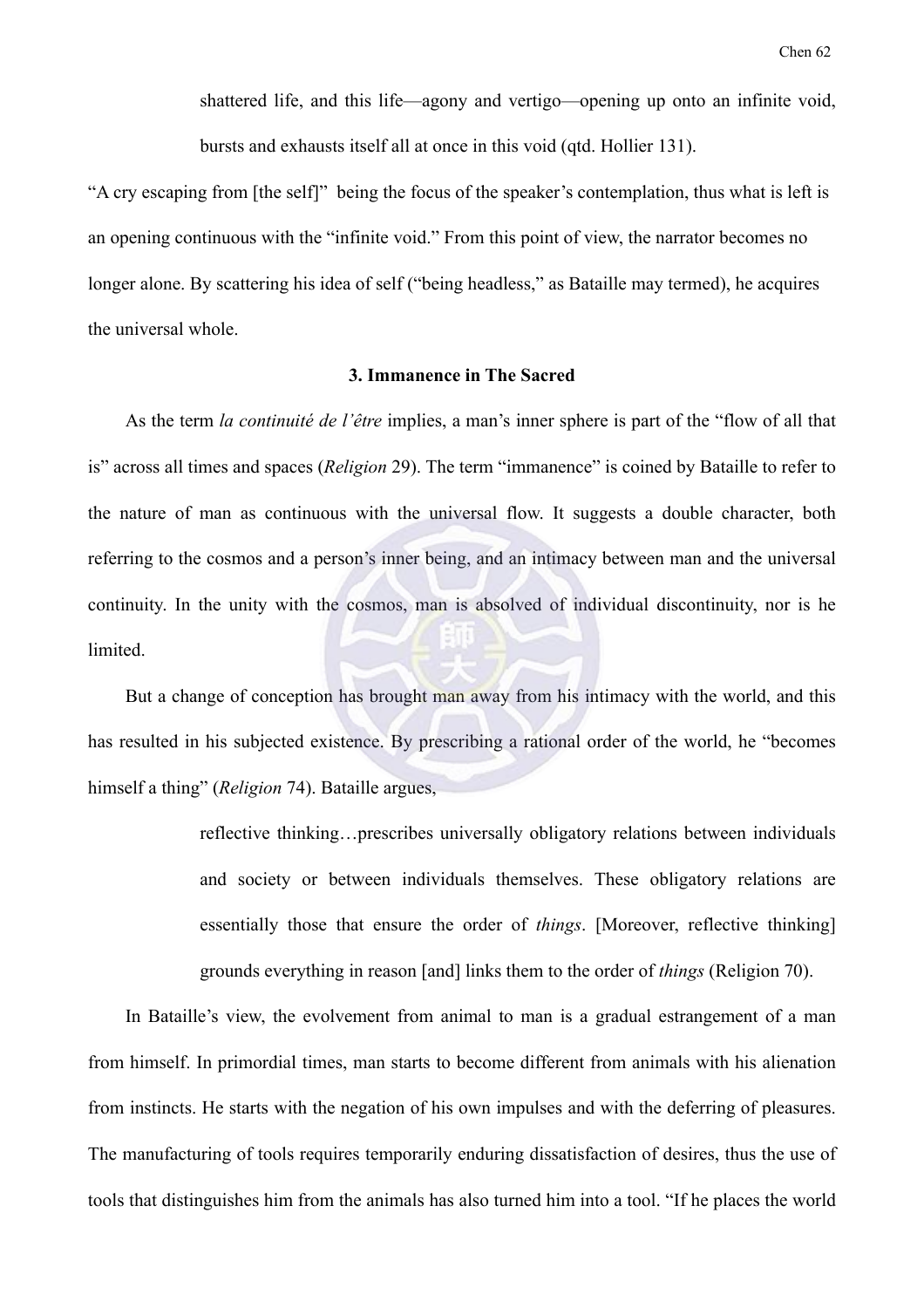in his power, this is to the extent that he forgets that he is himself the world," so Bataille asserts. In his primordial state, the ancient man does not distinguish himself from the universe. Yet, with the use of tools, the former continuum becomes the distinct three parts: the governing man, the subjugated tool, and those which cannot be reduced to man nor tool. "Everything in my power declares that I have compelled that which is equal to me no longer to exist for its own purpose but rather for a purpose that is alien to it (*Religion* 41)." The result of the use of tools is double negation: the one of things (tools) and the other of man himself.

 To man's contrary, animals exist for immediate satisfaction of pleasures. For the animals, the universe and themselves are one "undifferentiated continuity" (*Religion* 29). The animals exist for themselves only, just as the universal continuum exists without explanation. Animals satisfy themselves regardless of regulations. There is no separation between their desires and conducts. Whereas for men, the positing of things as tools has alienated them from the undifferentiated continuity. Bataille explains:

> The tool has no value in itself...but only in relation to an anticipated result. The time spent in making it directly establishes its utility, its subordination to the one who uses it with an end in view, and its subordination to this end...[which is] given in terms of utility.

The purpose of the tool's use always has the same meaning as the tool's use: a utility is assigned to it in turn and so on. The stick digs the ground in order to ensure the growth of a plant; the plant is cultivated in order to be eaten; it is eaten in order to maintain the life of the one who cultivates it…The absurdity of an endless deferral only justifies the equivalent absurdity of a true end, which would serve no purpose (*Religion* 27-8).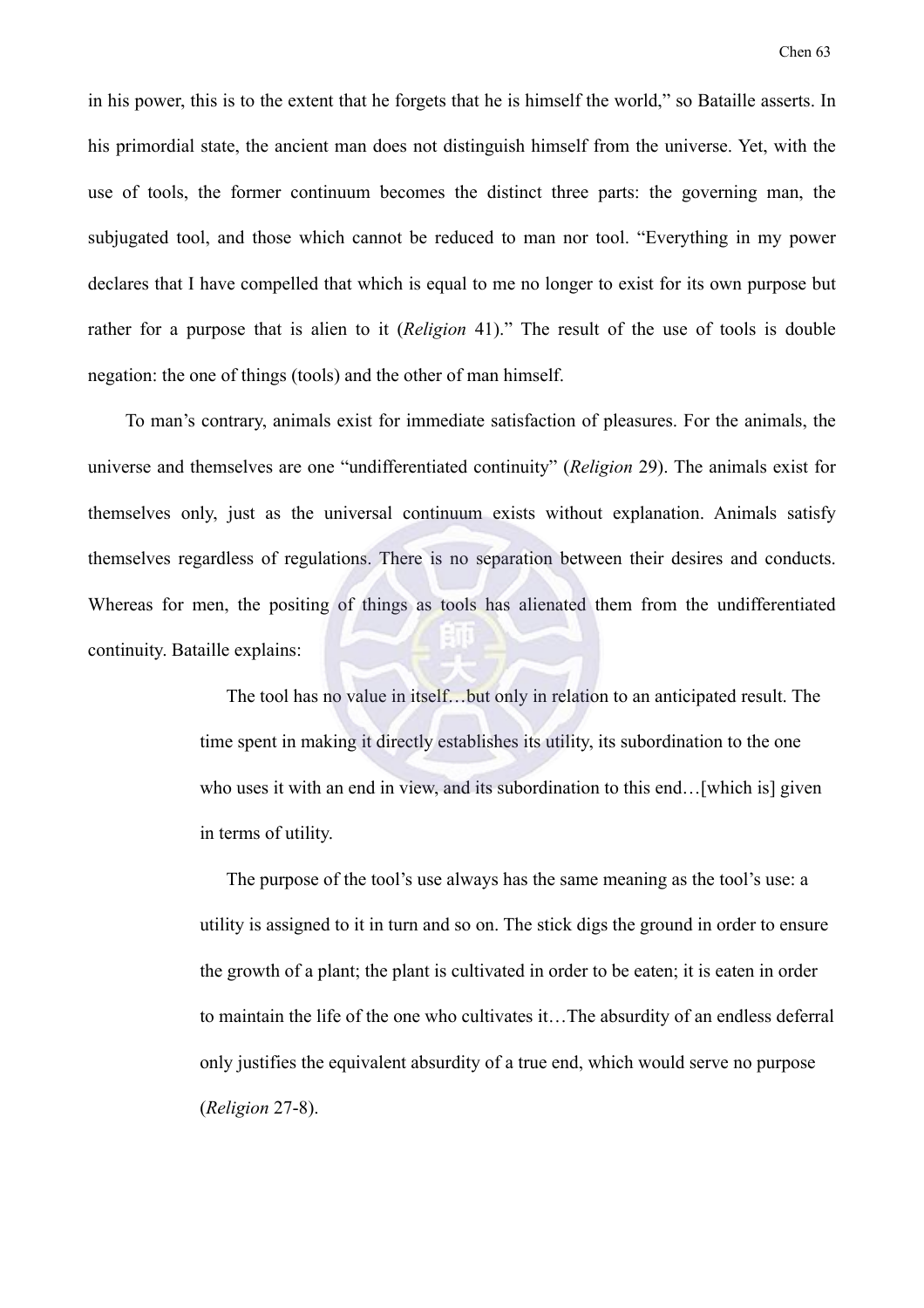Here Bataille indicates the true end of existence as "serving no purpose", and this is in accordance with his assertion of "the loss into nothing" in *Literature and Evil* (19) and "negation of the ego" (*Literature* 103). He continues to assert the value of "indiscriminate loss" and non-purpose:

> Only a world in which the beings are indiscriminately lost is superfluous, serves no purpose, has nothing to do, and means nothing: it only has a value in itself, not with a view to something else, this other thing for still another and so on" (*Religion* 27-9).

 In the state of immanence, the principles of duration is disregarded, unlike the practices in the common course of life. The principles for the duration with which human beings begins, take men away from their instincts relating them with the universal one. In the sphere of duration, instincts and impulses are always deferred for the sake of future. The inner value which everything has is always postponed, given way to a later end. The sacred which Bataille asserts is a state wherein only the present moment matters.

The violence and destruction that occur simultaneously with the sacred mark the miraculous time-outs when intimacy with the universal one is retrieved. The realm of the immanence endangers the duration of the subjugated world, but it releases man from his subordination. Intimacy with the universal continuity fascinates man for the freedom it promises, despite the terror accompanying it. Death, as the manifestation of violence "reveals life in its plentitude and dissolves the real order" (*Religion* 47). But in the sacred realm, death allures man as well. Bataille concludes,

> This continuity, which for the animal could not be distinguished from anything else, which was in it and for it the only possible mode of being, offered man all the fascination of the sacred world, as against the poverty of the profane tool (of the discontinuous object) (*Religion* 35).

Father Tesson sums up for the retrieval of immanence, "to live a divine life, a man must die." What he means, according to Bataille, is that an ideal being which only exists for itself requires the casting away of calculation; an astonishing immensity lies behind the threshold of death, available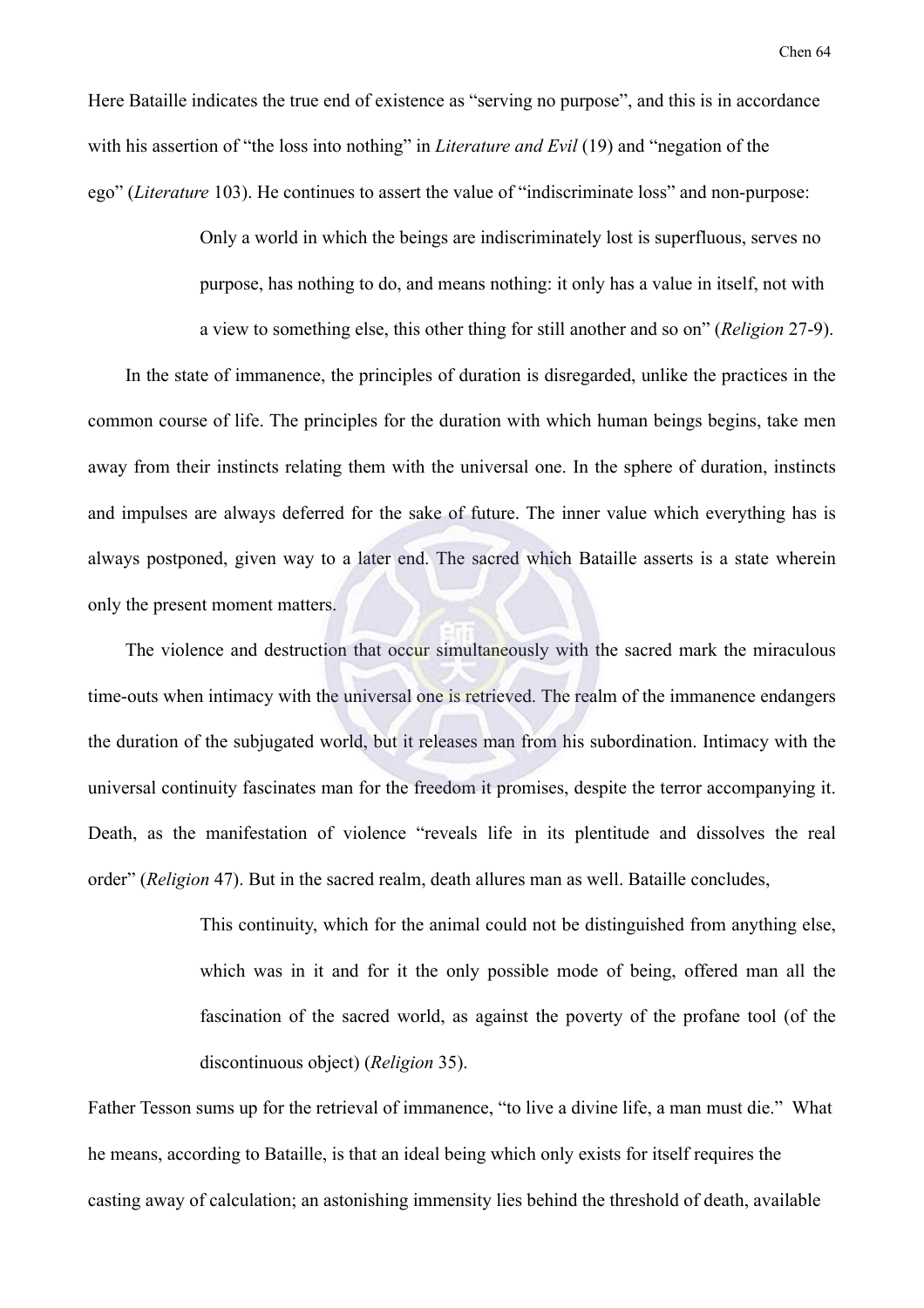only if the being dares to renounce self-possession (*Eroticism* 233).

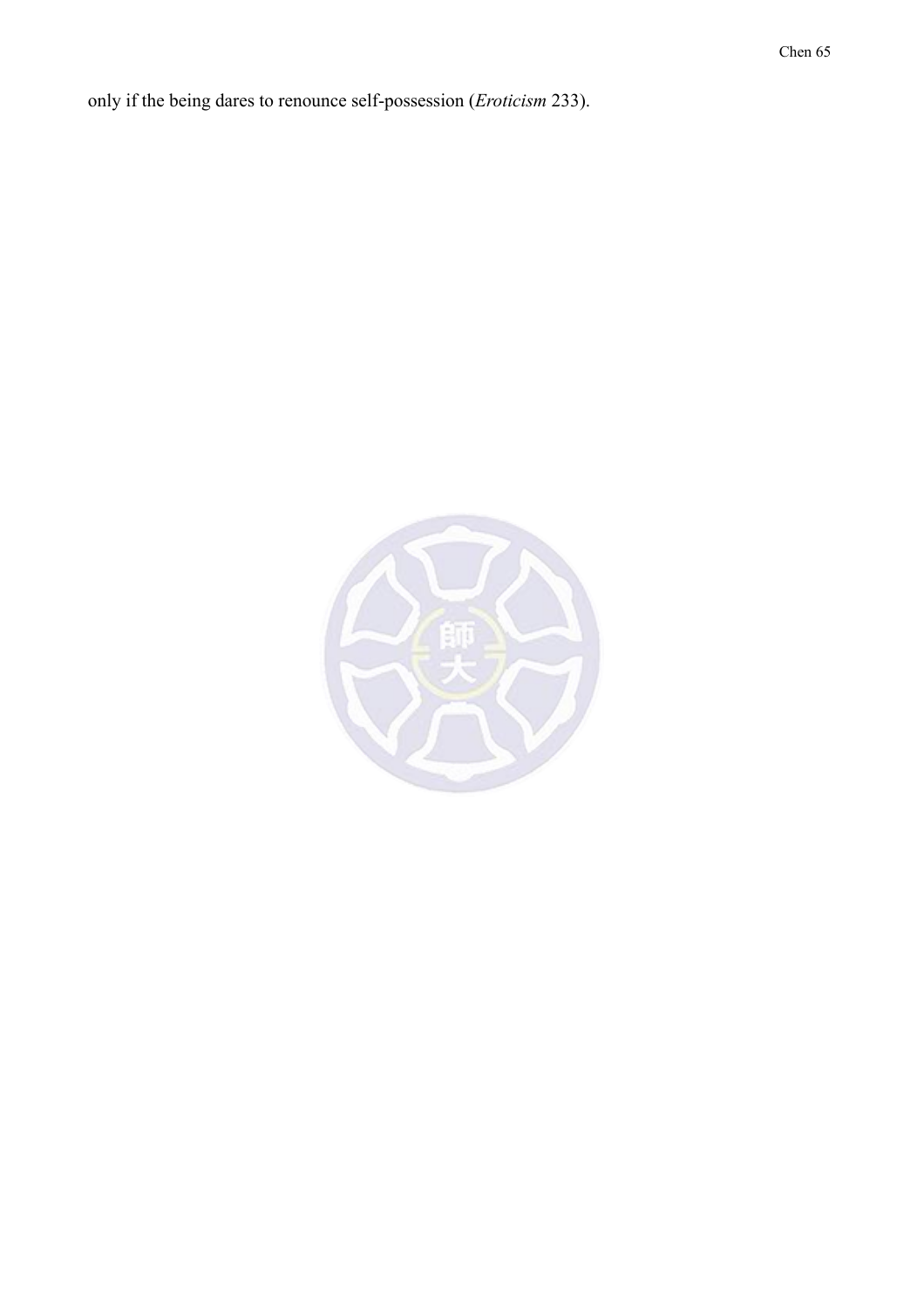#### **Conclusion**

 All the turmoils in *Story of the Eye* may be attributed to one cause, that human beings are "in conflict" with themselves: they are differed from animals for their self-regulations, yet their impulses compel them to trespass limits of all kinds. Constituted by these two facets, a man is made "a problem for himself." As Bataille argues, "eroticism is the problematic part of ourselves" (*Eroticism* 273). But the solution to the erotic lies in the same place as the problem.

 Behind the appearance of lewdness and indecency *Story* represent, there is unbounded immensity — which Bataille terms *la continuité de l'être*, or the sacred. Those taboos and regulations, while defining impropriety, imply a redemption in their opposite side. Behind the threshold of a proper existence, there is boundless freedom that man earnestly wish to reach. He therefore endlessly struggles on the threshold of being, despite the fatality accompanying his desire. Since no one successfully cross the boundary of death can speak for himself, only those who stands on the edge can manifest the experience of surpassing. Such is what the characters of *Story of the Eye* make known to their readers. Crossing the limit of propriety, they appear to be insane. They do not advocate this freedom by utterance, because languages are unable to convey experiences like these. Instead, actions and experiences show directly what the immanent immensity is about.

 The oddities of the protagonists' actions seem to rupture the principle of continuity and ration, and rarely have these experiences been explained systematically with Bataille's own notion. There are scholars who sees these turmoils as "virulent nihilism" (Land), and there are some who sees these endeavors as the efforts against the aim of production. These interpretations delineate the turmoils in the plot, but not their origin. Roland Barthes takes *Story* as a semantic game and the "eye" as an object transforming into several forms, which is on the track with language, a method Bataille opposes. Kristeva places importance on the notion of heterology, but she does not explain why it is erotic experiences that Bataille particularly engages to explore, among all the heterogeneous materials, such as laughter, touch, dirt, etc.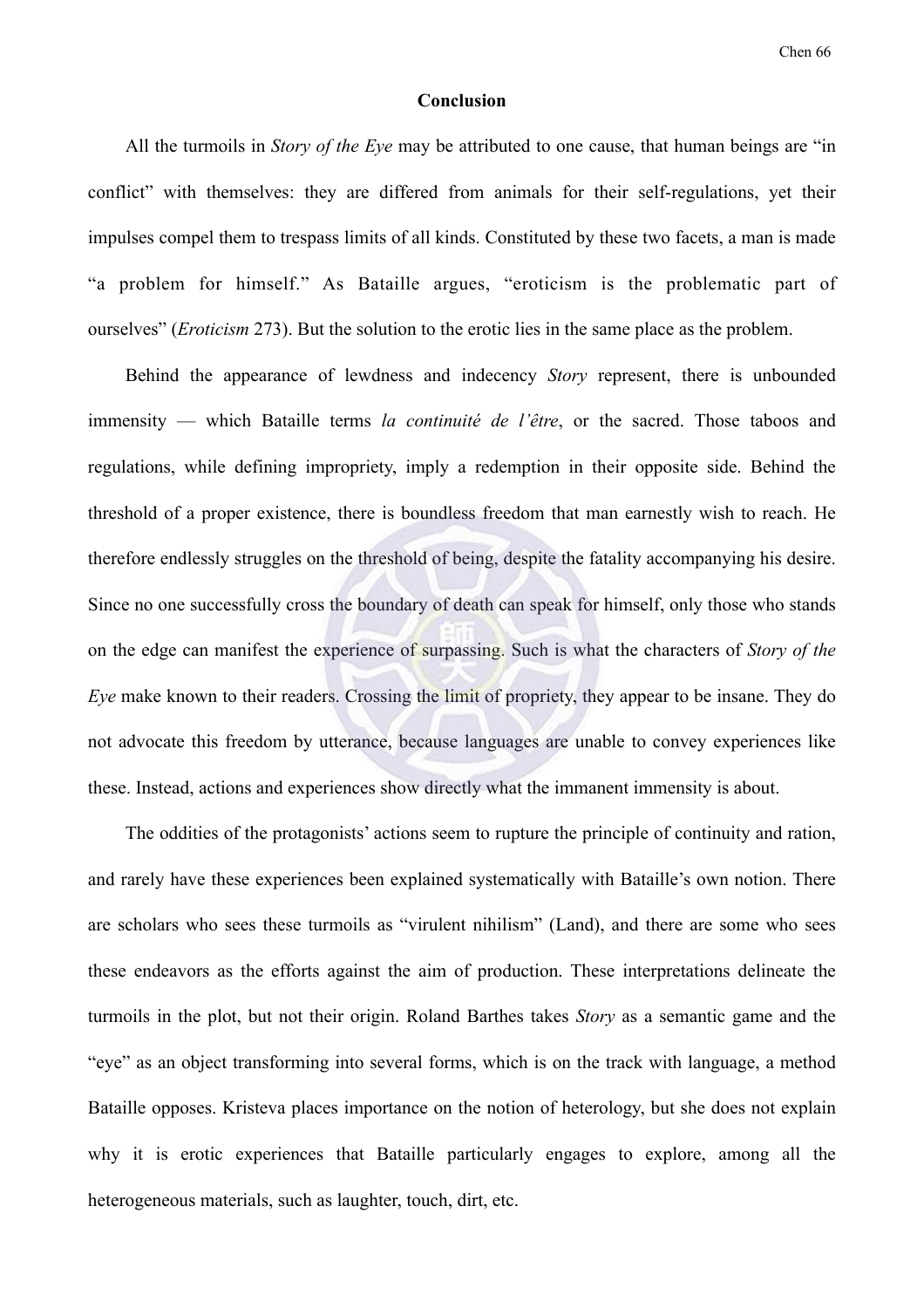In this thesis I interpret the oddities in *Story of the Eye* with Bataille's own notion — eroticism, and this is an approach surprisingly rarely applied by former scholars. Moreover, even Bataille's *Eroticism* does not provide a thorough method for his readers to understand *Story of the Eye*. On needs to collect Bataille's perspectives in his other works: *The Accursed Share*, *Theory of Religion*, *On Nietzche*, *Mirror of Tauromachy*, and *Literature and Evil*, to obtain ideas enough to comprehend his *Story*.

 I start by introducing the limitations of a man, then furthers on the promise of joy/ecstasy behind these limitations. For the first part, human beings are restricted by many bounds they establish for themselves. A person insists that his individual life has to be lasted, and that his knowledge and senses serve well to arrange the universe. These obsessions isolate his being from the universal continuity that is a flow encompassing the entirety of time and space. Involving death and transgression, erotic activities are dauntless endeavors to go beyond these limits. In the second part (*Chapter Two* and *Chapter Three*), I talked about the duality of the sacred experience.

 Anxiety and fear are the thresholds of man's sanity (*Eroticism* 267). The word "sacer" — both holy and defiled, implies the unknown immensity beyond humanity's reach. For their immunity to taboos, animals — who are different from man precisely because of this immunity, are regarded by primitive men as "more sacred, more god-like than man" (*Eroticism* 81). This is because they exist in the cosmos "like water in water," without taboos interrupting their continuous existence with nature (*Religion* 24). Unlike animals, human beings frame themselves by ideas, scientific, philosophical discourse, taboos, and hence are reduced to discontinuous, limited beings. Among all the restrictions, he makes one called "ego" that hinders his own access to an unlimited existence. Responding the problem of limited existence, Father Tesson says,

> divine life requires that the seeker after it shall die…Dying can take on the active meaning of behavior, behavior that sets at nought the cautiousness inculcated by the fear of death…Each man indeed prolongs through his whole life the effects of his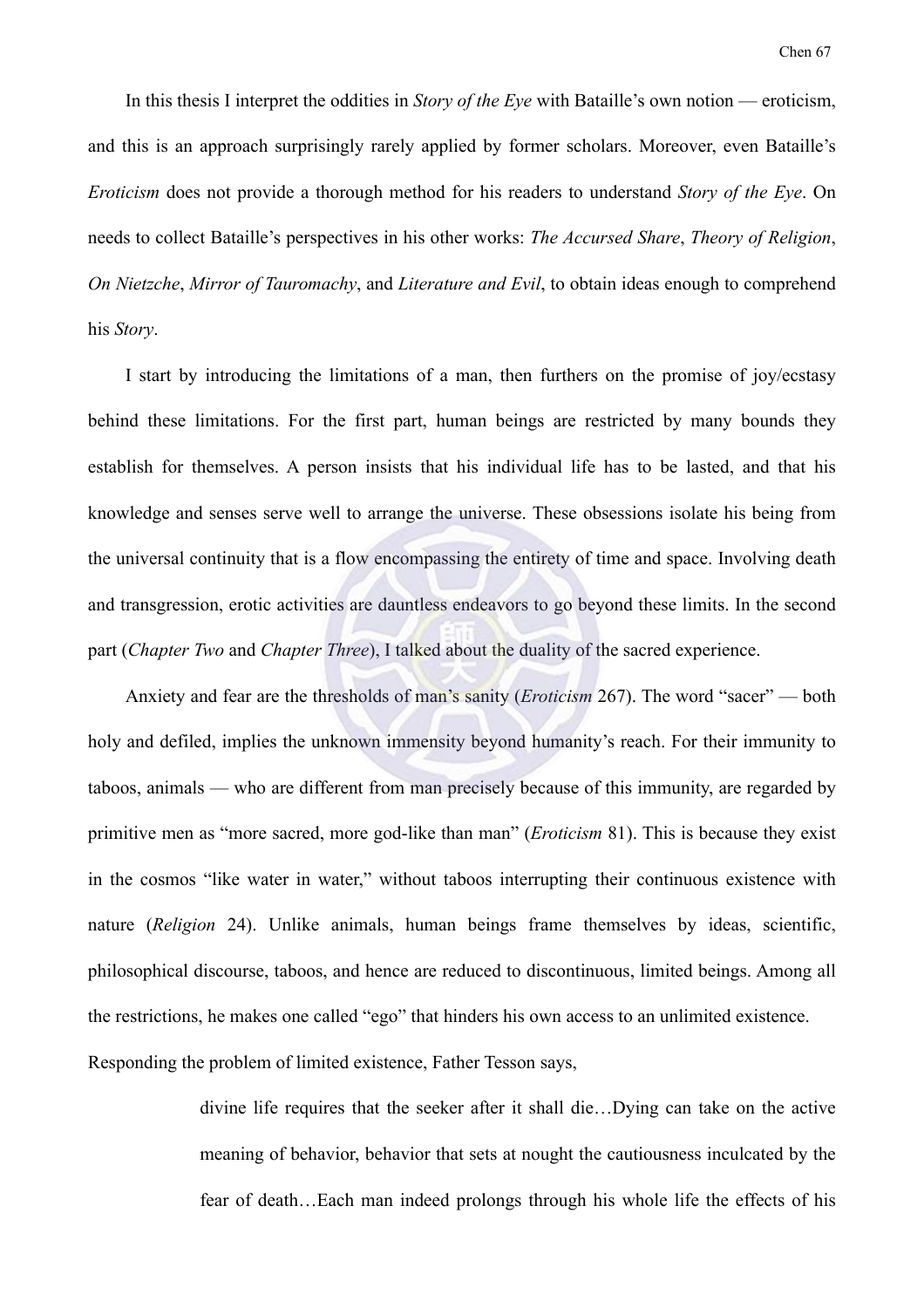attachment to himself. He is continuously bound to courses of action aimed at a result valid on the plane of the prolonged individual existence. (*Eroticism* 233).

Championing Father Tesson, Bataille asserts that eroticism is the active demanding for a sovereign being, a being transcending limits of all sorts. Astonishingly, dying of an individual promises a divine eternal life, of which the obsession to the idea of ego is an obstacle. Bataille furthers in his "Preface to *Madame Edwarda*",

> We know nothing and we are in the depths of darkness. But at least we can see what it is deceives us, what it is that hinders us from knowing our own distress (*Eroticism* 267).

These words shows how meager man's intelligence is, with the bound of his self-possession. And the approach to cast away this self-possession may be erotic or religious, in a mundane point of view. God has His defiled counterpart, which is nonetheless sacred as Him. Horrifying enough, the holy and befouled share equal amount of sacredness. God has all transcendent attributes horrifyingly similar to the sacrificed victims in Bataille's works and historic documents. God "is nothing if he is not a transcendence of God in every direction; in that of vulgar being, in that of horror and impurity. [He is an enormity himself]" (*Eroticism* 269). God, along with the victims in *Story*, are outlaws who exist beyond man's limited existence.

Thus, Bataille concludes,

If I were to be asked what we are, I should answer: "We are the door to everything that can be, we are the expectation that no material response can satisfy, no trick with words deceive [sic]. We seek the heights. Each one of us can ignore this search if he has a mind to, but mankind as a whole aspires to these heights"…

If transgression became the foundation-stone of philosophy (this is how my thinking goes), silent contemplation would have to be substituted for language. *This is the contemplation of being at the pinnacle of being* (*Eroticism* 274-5).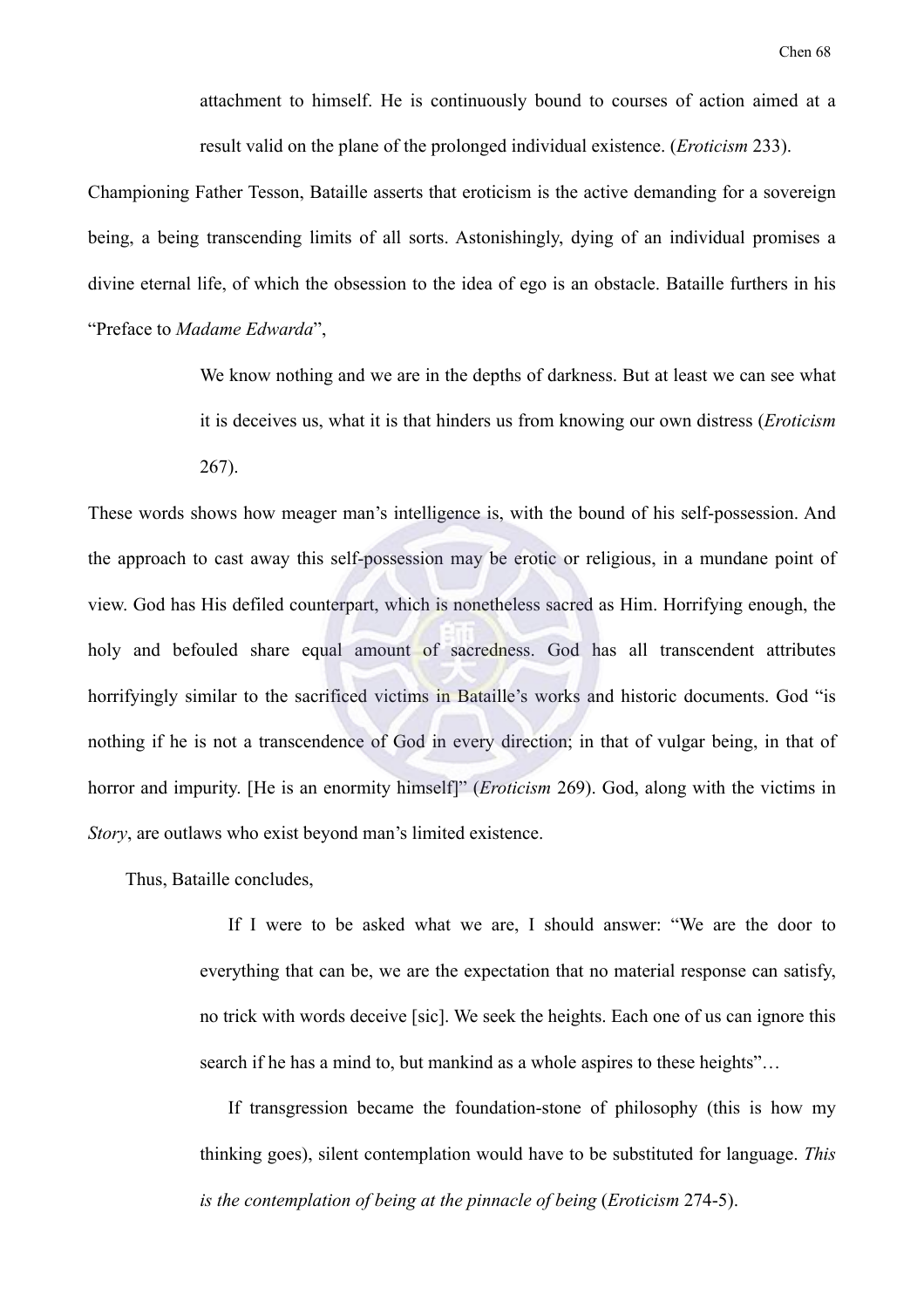Discourse has nothing to do with the pinnacle of being. In the moment of transgression, silent violence ruptures the bounds of being, and man find ultimate freedom in his own immersing with the universal one (*Eroticism* 274).

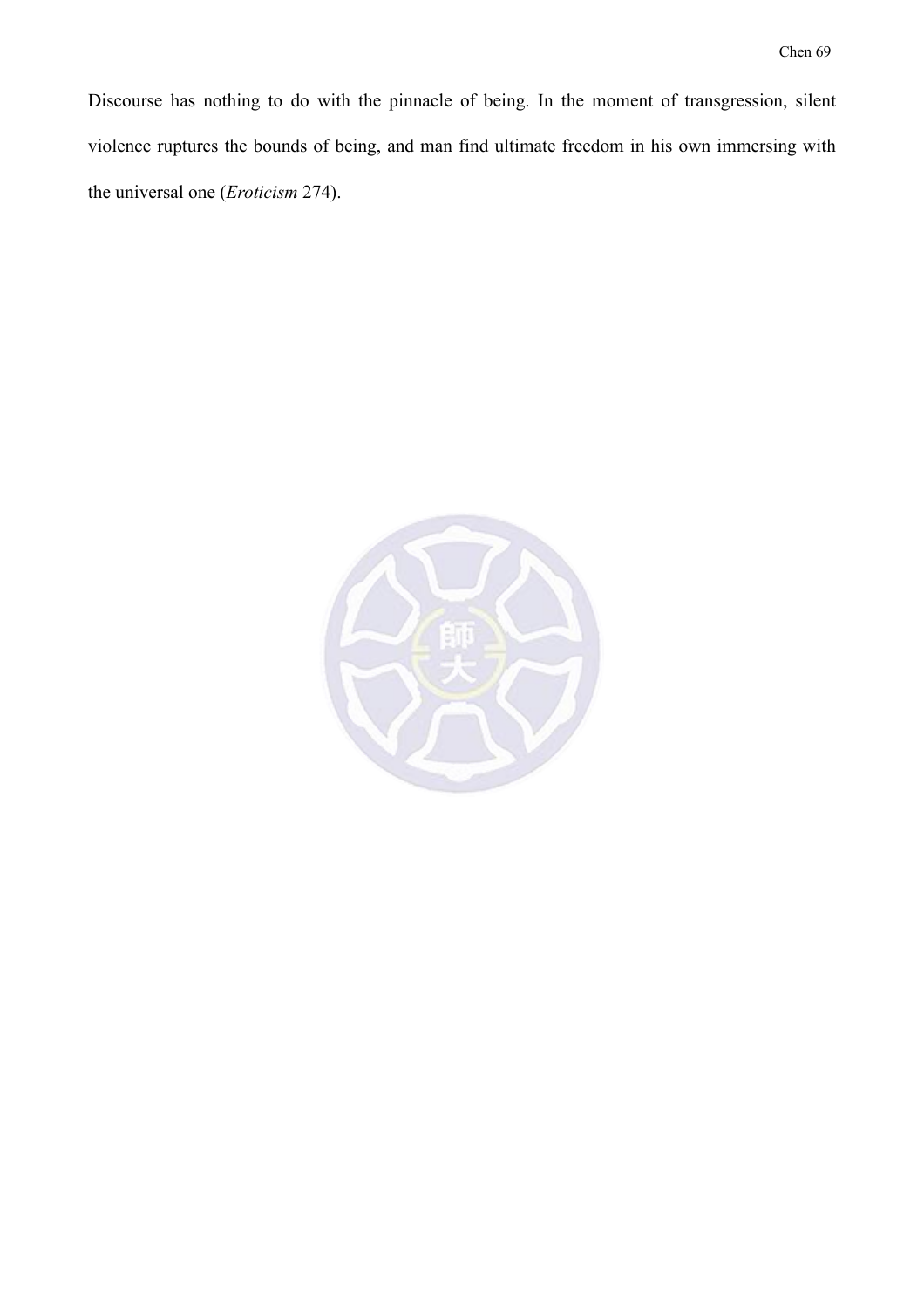## Works Cited

- Barthes, Roland. "The Metaphor of the Eye." Trans. Richard Howard. *Critical Essays*. Evanston: Northwestern UP, 1972. Print.
- Bataille, Georges. Introduction. *Blue of Noon*. By. Will Self. Trans. Harry Mathews. London: Penguin, 1979. Print.
- ---. *Erotism: Death & Sensuality*. Trans. Mary Dalwood. San Francisco: City Lights, 1986. Print.
- ---, ed. *Encyclopedia Acephalica*. Trans. Iain White. London: Atlas, 1995. Print.
- ---. Introduction. *Guilty*. By and Trans. Stuart Kendall. New York: State U of New York, 2011. Print.
- ---. *Inner Experience*. Introduction. Trans. Leslie Anne Boldt. Albany: State U of New York P, 1988.
- ---. *Literature and Evil*. 1957. Trans. Alastair Hamilton. London: Penguin, 1973. Print.
- ---. *My Mother, Madame Edwarda, the Dead Man*. Trans. Austryn Wainhouse. London: Penguin, 1989. Print.
- ---. *On Nietzsche*. Trans. Bruce Boone. St. Paul: Paragon, 1994. Print.
- ---. *Story of the Eye*. Trans. Joachim Neugroschel. San Francisco: City Lights, 1987. Print.
- ---. *The Absence of Myth: Writing on Surrealism*. Ed. and trans. Michael Richardson. New York, Verso, 1994. Print.
- ---. *The Accursed Share: an Essay on General Economy*. Trans. Robert Hurley. 3 vols. New York: Zone, 1988. Print.
- ---. *The Impossible*. Trans. Robert Hurley. San Francisco: City Lights, 1991. Print.
- ---. *Theory to Religion*. Trans. Robert Hurley. New York: Zone, 1992. Print. Kendall. New York: Zone, 2004. Print.
- ---."The Use Value of D.A.F. Sade." *Visions of Excess: Selected Writings, 1927-1939*. Trans. Allan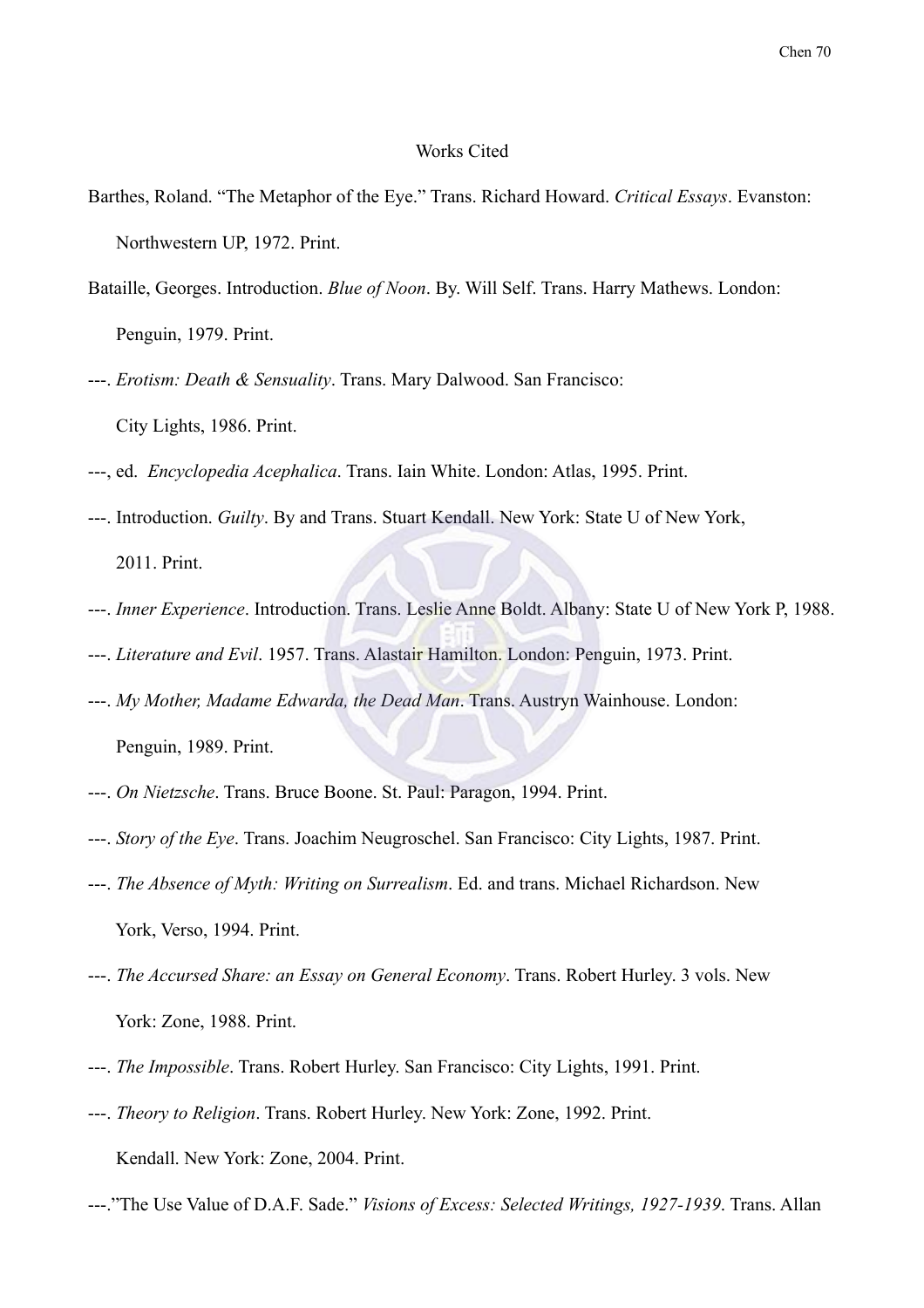Stoekl, Carl R. Lovitt, Donald M. Leslie, Jr. Supervert 32C Inc. Web. 10 Dec. 2014 Kendall. New York: Zone, 2004. Print.

- Das, Subhamoy. Om or Aum: Hindu Symbol of the Absolute. *About Religion*. *2015 ed*. *N*.*p*. Web. 27 Feb. 2016.
- Hartmann, Franz. *Magic, White and Black: Or the Science of Finate*. Reprint. London: Forgotten Books, 2013. 1-2. Print.
- Hollier, Denis. *Against Architecture : The Writings of Georges Bataille*. Cambridge, Mass.: MIT, 1989. Print.
- Hollier, Denis, and Hilari Allred. "The dualist materialism of Georges Bataille." *Yale French Studies* (1990): 124-139. Web.
- James, William. The Varieties of Religious Experience. Web.
- Kristeva, Julia. "Bataille, Experience, and Practice." *On Bataille: Critical Essays*. Ed. Leslie Anne Boldt-Irons. New York: State University of NY, Albany. 1995. Print.
- ---. *Powers of Horror: An Essay on Abjection*. 1980. Trans. Leon S. Roudiez. New York: Columbia UP, 1982. Print.
- Land, Nick. *The Thirst for Annihilation: Georges Bataille and Virulent Nihilism*. London: Routledge. 1992. Print.
- Leiris, Michel. *Mirror of Tauromachy*. Trans. Paul Hammond. London: Atlas, 2007. Print.
- Lévi, Eliphas. *Transcendental Magic, Its Doctrine and Ritual*. 1896. Reprint. London: Forgotten Books, 2013. Print.
- Livio, Mario. *The Golden Ratio: The Story of Phi, the World's Most Astonishing Number*. New York: Broadway Books, 2002. Print.
- Lotringer, Sylvère. Introduction. *On Nietzsche*. Trans. Bruce Boone. St. Paul: Paragon,